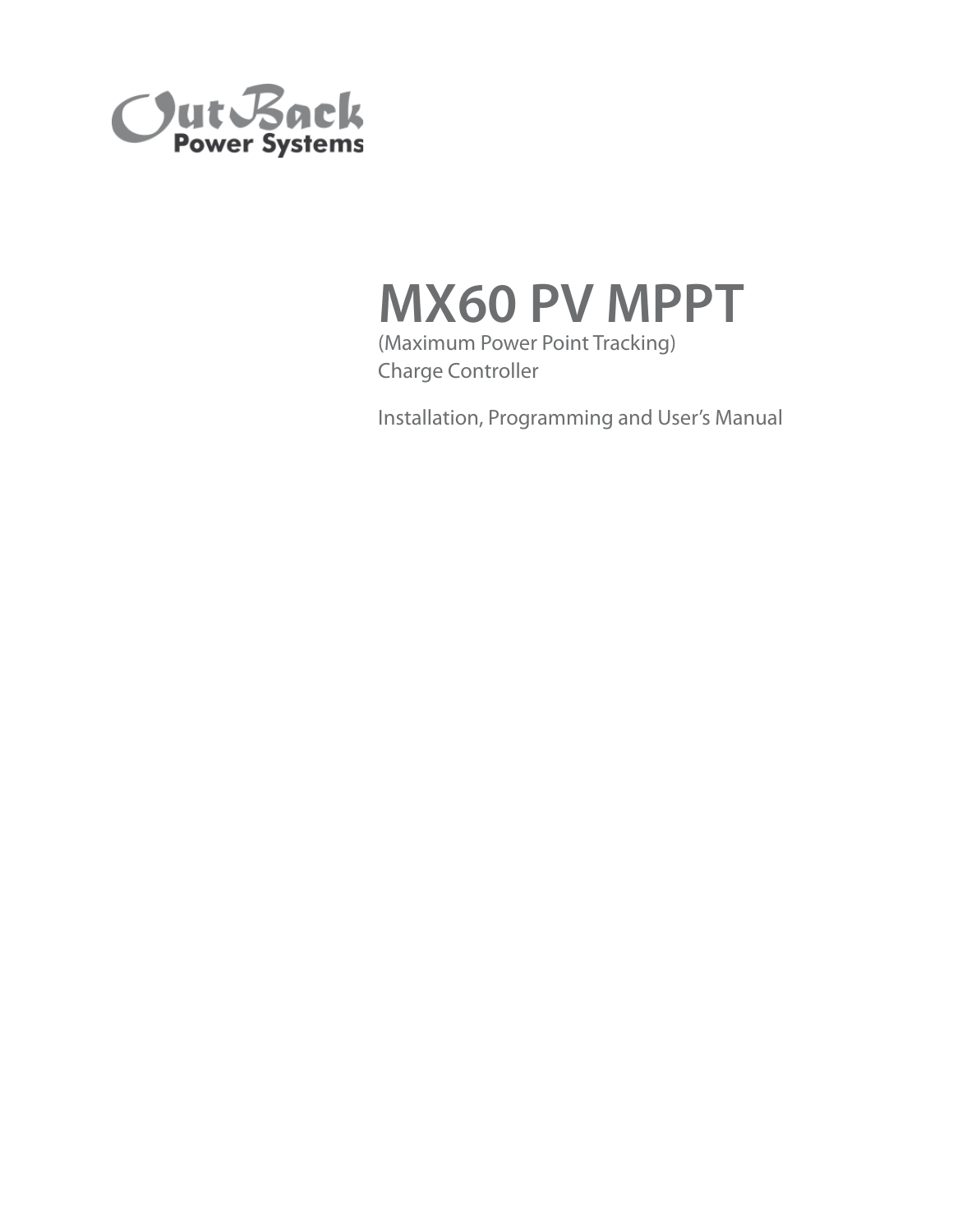# Warranty Summary

Dear OutBack Customer,

Thank you for your purchase of OutBack products. We make every effort to assure our power conversion products will give you long and reliable service for your renewable energy system.

As with any manufactured device, repairs might be needed due to damage, inappropriate use, or unintentional defect. Please note the following guidelines regarding warranty service of OutBack products:

- Any and all warranty repairs must conform to the terms of the warranty.
- All OutBack equipment must be installed according to their accompanying instructions and manuals with specified over-current protection in order to maintain their warranties.
- The customer must return the component(s) to OutBack, securely packaged, properly addressed, and shipping paid. We recommend insuring your package when shipping. Packages that are not securely packaged can sustain additional damage not covered by the warranty or can void warranty repairs.
- There is no allowance or reimbursement for an installer's or user's labor or travel time required to disconnect, service, or reinstall the damaged component(s).
- OutBack will ship the repaired or replacement component(s) prepaid to addresses in the continental United States, where applicable. Shipments outside the U.S. will be sent freight collect.
- In the event of a product malfunction, OutBack cannot bear any responsibility for consequential losses, expenses, or damage to other components.
- Please read the full warranty at the end of this manual for more information.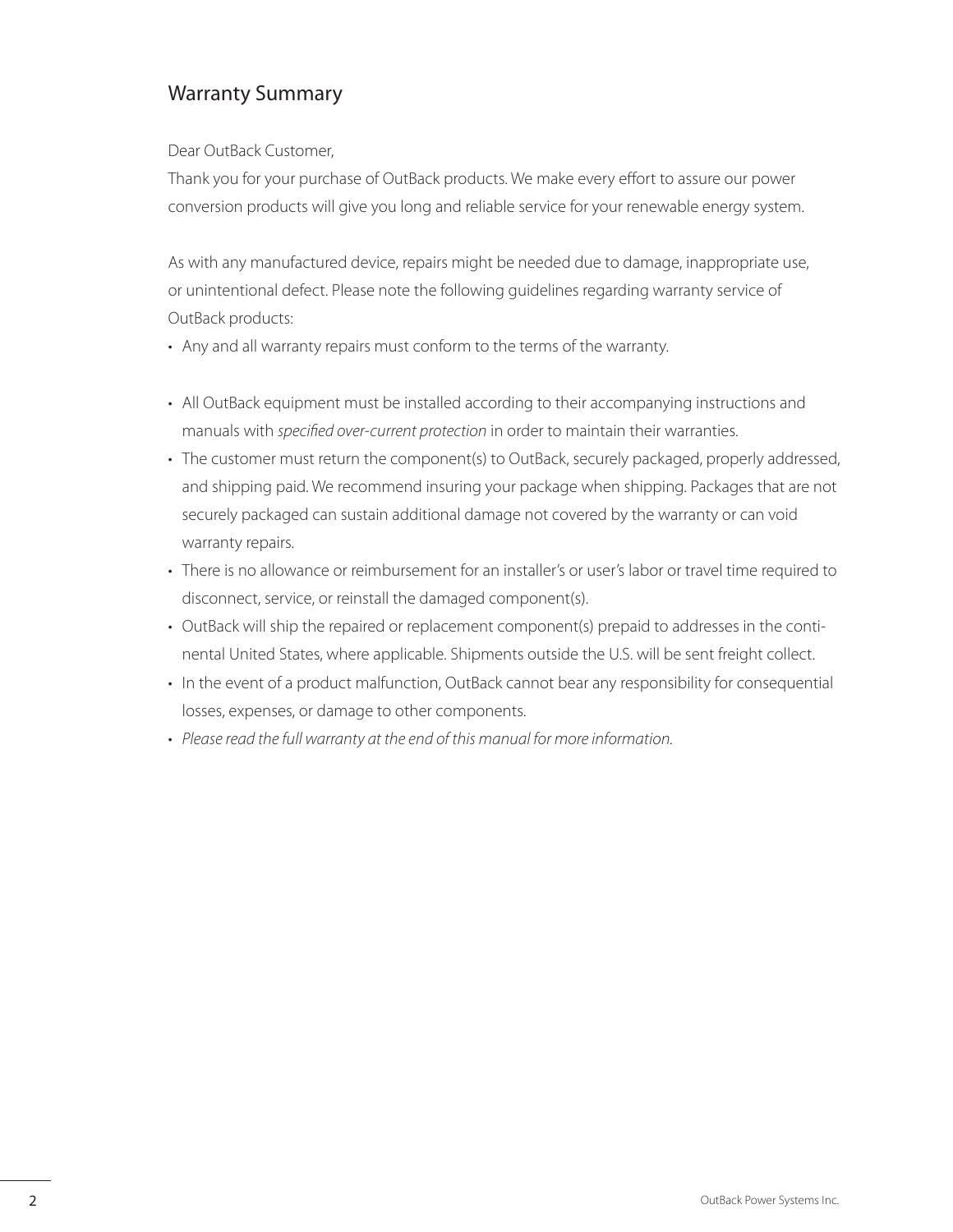

The OutBack Power Systems MX60 PV MPPT Charge Controller is ETL listed to UL1741 (Inverters, Converters, Controllers, and Interconnection System Equipment for Use with Distributed Energy Resources). It is also in compliance with European Union standards EN 61000-6-1 and EN 61000-6-3 (see page 89).

## About OutBack Power Systems

OutBack Power Systems is a leader in advanced energy conversion technology. Our products include true sine wave inverter/chargers, a maximum power point charge controller, system communication components, as well as breaker panels, breakers, accessories, and assembled systems.

#### Notice of Copyright

MX60 PV MPPT (Maximum Power Point Tracking) Charge Controller: Installation, Programming and User's Manual Copyright © 2007 All rights reserved.

#### Disclaimer

UNLESS SPECIFICALLY AGREED TO IN WRITING, OUTBACK POWER SYSTEMS: (a) MAKES NO WARRANTY AS TO THE ACCURACY, SUFFICIENCY OR SUITABILITY OF ANY TECHNICAL OR OTHER INFORMATION PROVIDED IN ITS MANUALS OR OTHER DOCUMENTATION. (b) ASSUMES NO RESPONSIBILITY OR LIABILITY FOR LOSS OR DAMAGE, WHETHER DIRECT, INDIRECT, CONSEQUENTIAL OR INCIDENTAL, WHICH MIGHT ARISE OUT OF THE USE OF SUCH INFORMATION. THE USE OF ANY SUCH INFORMATION WILL BE ENTIRELY AT THE USER'S RISK.

## Date and Revision

January 29, 2007 REV 7.0 Software REV 5.10 and 5.11

#### Contact Information

OutBack Power Systems 19009 62nd Ave. NE Arlington, WA 98223 Phone (360) 435-6030 Fax (360) 435-6019 www.outbackpower.com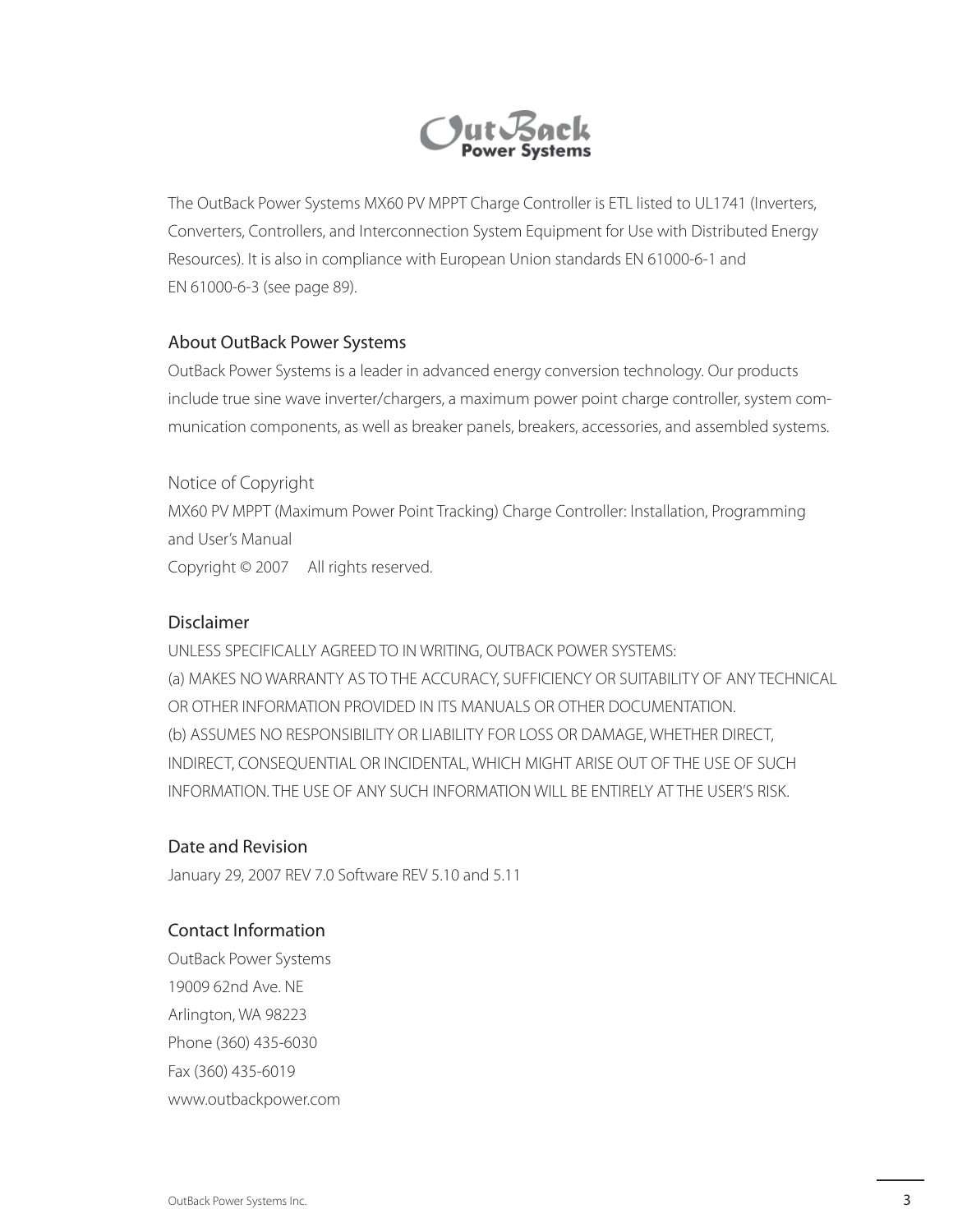# TABLE OF CONTENTS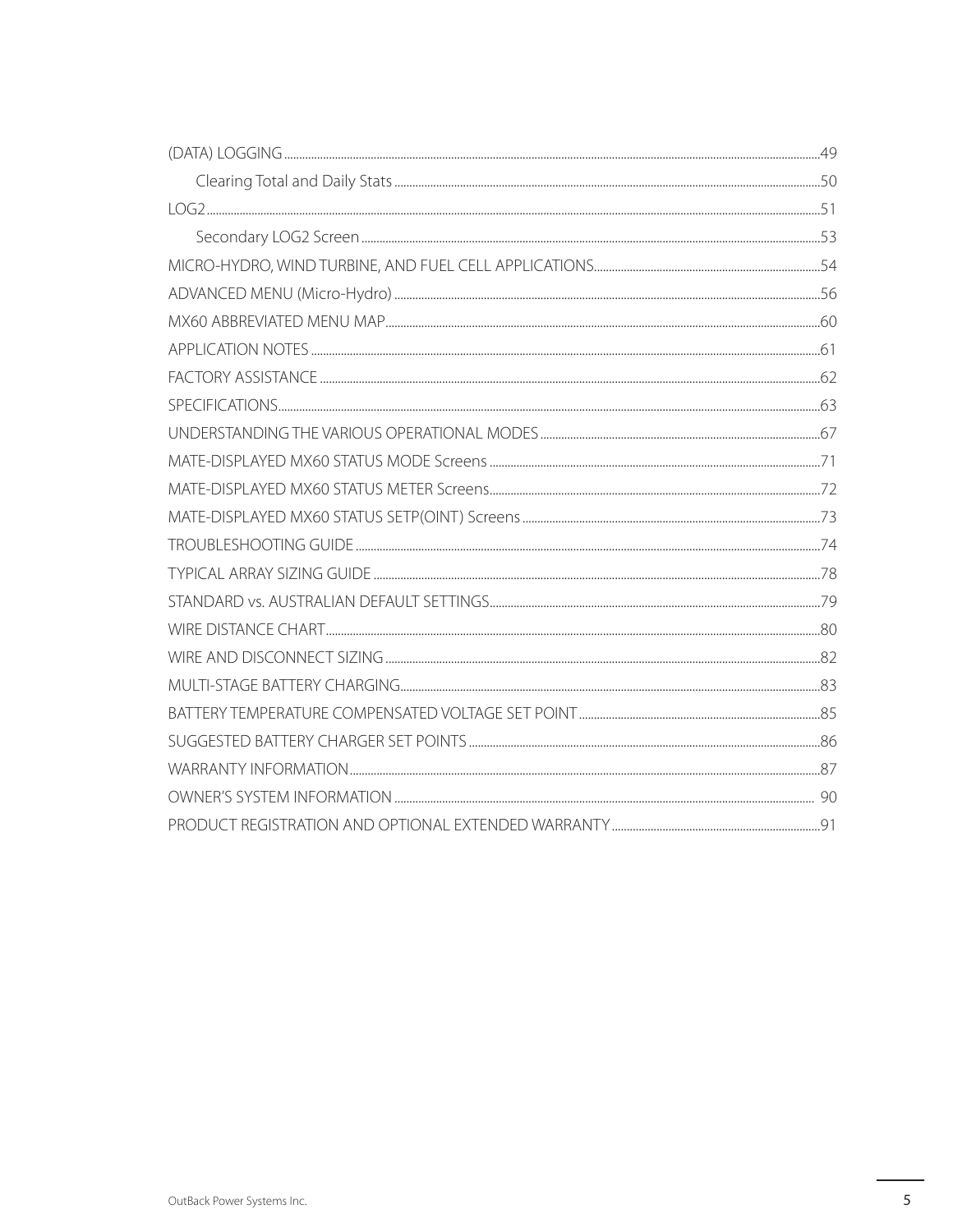# SCOPE

The manual provides safety guidelines and installation information for the MX60 PV MPPT Charge Controller. It does not provide information about specific brands of solar panels and supplies limited information on batteries. Contact the supplier or manufacturer of the solar panels or batteries for further information.

## INTRODUCTION

## MX60 PV MPPT (Maximum Power Point Tracking) Charge Controller

The OutBack MX60 PV MPPT Charge Controller offers an efficient, safe, multi-stage recharging process that prolongs battery life and assures peak performance from a solar array. This component allows customized battery recharging. The MX60 features include:

- 60 amps maximum continuous output current
- Engineered to work with 12, 24, 36, 48, and 60 VDC battery voltages
- Backlit LCD display screen with 80 characters (4 lines, 20 characters per line)
- Last 64 days of operational data are logged for review
- Voltage step-down capability allowing a higher PV array voltage configuration
- Manual and auto-equalize cycle

The following are the maximum recommended wattage for the most common solar arrays under Standard Test Conditions (1000 watts per square meter of solar panel at 25° C or 77° F):

- 12 VDC battery systems—up to 800 watts of solar panels
- 24 VDC battery systems—up to 1600 watts of solar panels
- 48 VDC battery systems—up to 3200 watts of solar panels

The MX60 also features Maximum Power Point Tracking (MPPT), which seeks out the maximum power available from a solar array and uses it to recharge the batteries. Without this feature, the solar array does not operate at the ideal operating voltage and can only recharge at the level of the battery voltage itself. The MX60 "sweeps" the array's operating voltage at user-determined sweep intervals to track the Maximum Power Point (MPP) of the PV array.

This manual covers the wiring, installation, and use of the MX60, including explanations of all the Menus displayed on the LCD screen. The MX60 is designed to seamlessly integrate with other OutBack components and can be remotely monitored (up to 1000 feet) by the optional OutBack Power Systems MATE display.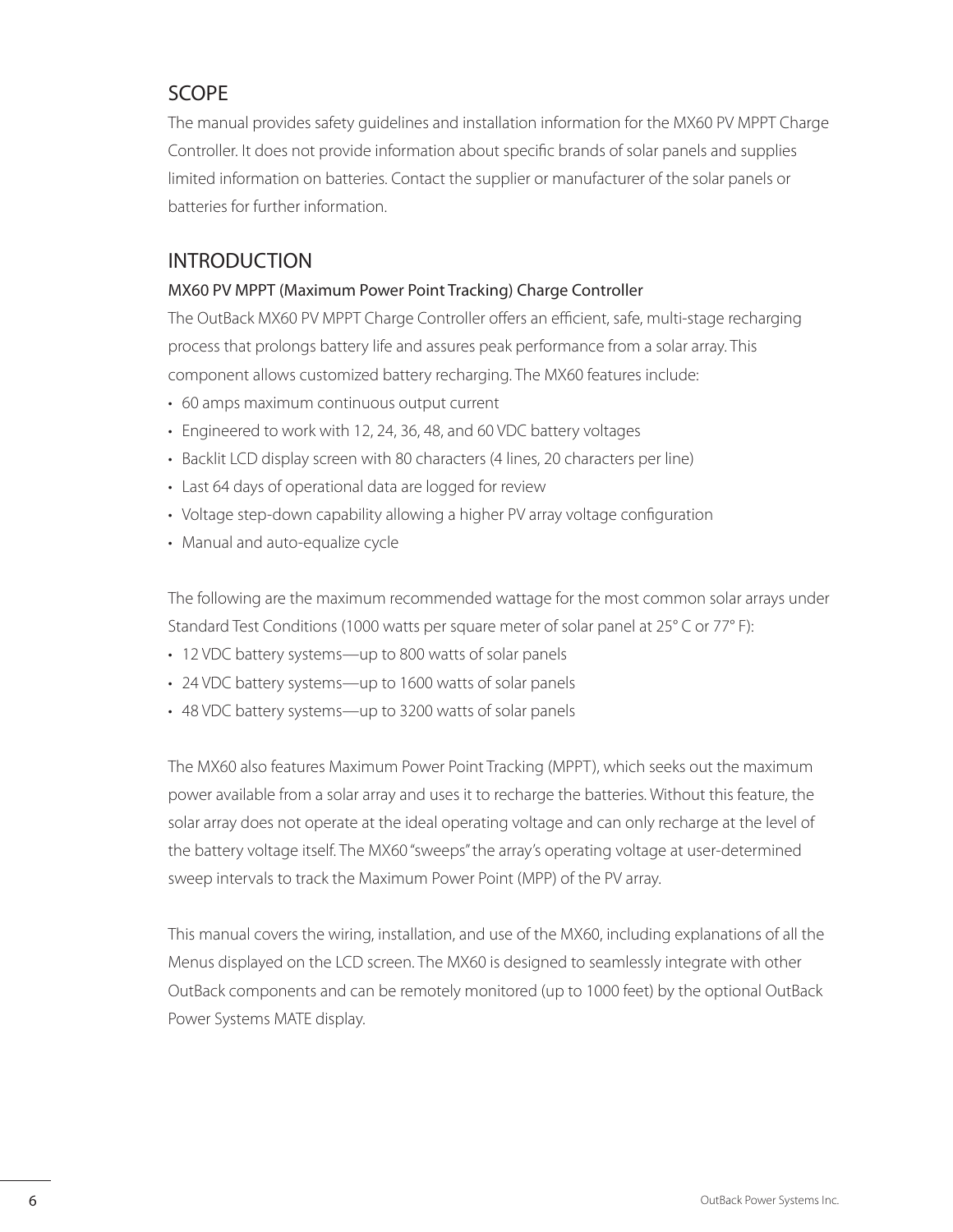# OUTBACK MX60 CHARGE CONTROLLER INSTALLATION GUIDELINES AND SAFETY INSTRUCTIONS

This product is intended to be installed as part of a permanently grounded electrical system as shown in the system configuration sections of this manual with the following important restrictions:

- The negative battery conductor should be bonded to the grounding system at only one point in the system. If a GFP is present, the battery negative and ground are not bonded.
- With the exception of certain telcom applications, the MX60 should never be positive grounded (see page 61, Applications Notes).
- The equipment ground on the MX60 is marked with this symbol:  $\left(\frac{1}{n}\right)$
- If damaged or malfunctioning, the MX60 should only be disassembled and repaired by a qualified service center. Please contact your renewable energy dealer/installer for assistance. Incorrect reassembly risks malfunction, electric shock or fire.
- The MX60 is designed for indoor installation or installation inside a weatherproof enclosure. It must not be exposed to rain and should be installed out of direct sunlight.
- For routine, user-approved maintenance:
	- Disconnect all circuit breakers and related electrical connections before doing any cleaning or adjustments.
	- Solar modules may produce hazardous voltages when exposed to light; unless servicing them at night, cover the modules with opaque material before servicing any connected equipment.

## Standards and Requirements

All installations must comply with national (NEC) and local electrical codes; professional installation is recommended.

DC and Battery-Related Installation Requirements:

- All DC cables must meet NEC standards.
- Shut off all DC breakers before connecting any wiring.
- Torque the four-position terminal block and ground terminals to 30 inch pounds/4Nm.
- All wiring must be rated at 75° C or higher.
- Use up to 2 AWG to reduce losses and ensure high performance of MX60 (smaller cables can reduce performance and possibly damage the unit).
- Keep cables together (e.g., using a tie-wrap) as much as possible.
- Ensure both cables pass through the same knockout and conduit fittings to allow the inductive currents to cancel.
- DC battery over-current protection must be provided as part of the installation. OutBack offers both breakers and fuses for over-current protection.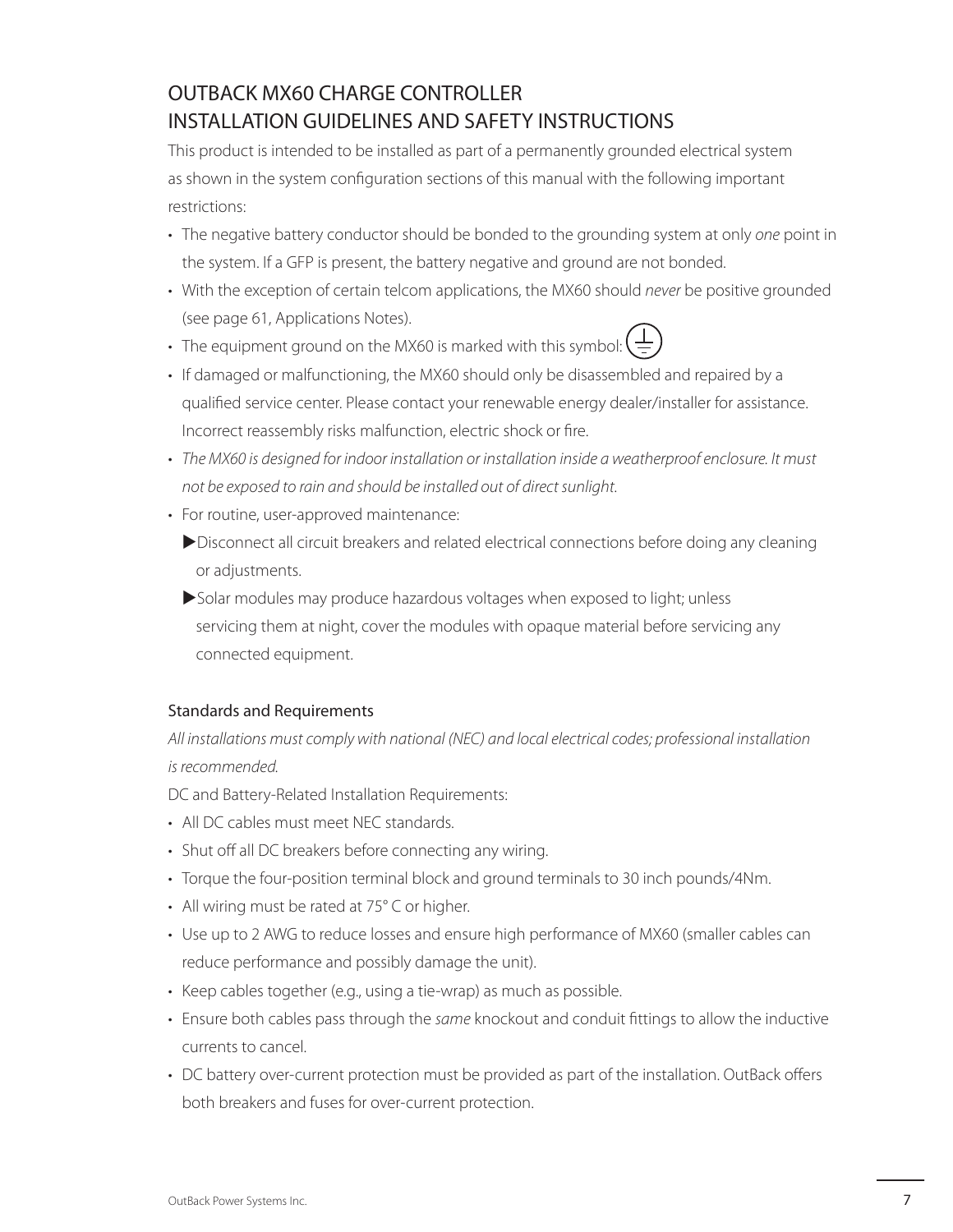# WARNING - WORKING IN THE VICINITY OF A LEAD ACID BATTERY IS DANGEROUS. BATTERIES GENERATE EXPLOSIVE GASES DURING NORMAL OPERATION. Design the

battery enclosure to prevent accumulation and concentration of hydrogen gas in "pockets" at the top of the enclosure. Vent the battery compartment from the highest point to the outside. A sloped lid can also be used to direct the flow of hydrogen to the vent opening.

CAUTION - To reduce risk of injury, charge only deep-cycle lead acid, lead antimony, lead calcium, gel cell or absorbed glass mat type rechargeable batteries. Other types of batteries may burst, causing personal injury and damage. Never charge a frozen battery.

#### PERSONAL PRECAUTIONS

- Someone should be within range of your voice to come to your aid if needed.
- Keep plenty of fresh water and soap nearby in case battery acid contacts skin, clothing, or eyes.
- Wear complete eye protection. Avoid touching eyes while working near batteries. Wash your hands with soap and warm water when done.
- If battery acid contacts skin or clothing, wash immediately with soap and water. If acid enters an eye, flood the eye with running cool water at once for at least 15 minutes and get medical attention immediately following.
- Baking soda neutralizes lead acid battery electrolyte. Keep a supply on hand in the area of the batteries.
- NEVER smoke or allow a spark or flame in vicinity of a battery or generator.
- Be extra cautious to reduce the risk of dropping a metal tool onto batteries. It could shortcircuit the batteries or other electrical parts that can result in fire or explosion.
- Remove personal metal items such as rings, bracelets, necklaces, and watches when working with a battery or other electrical current. A battery can produce a short circuit current high enough to weld a ring or the like to metal, causing severe burns.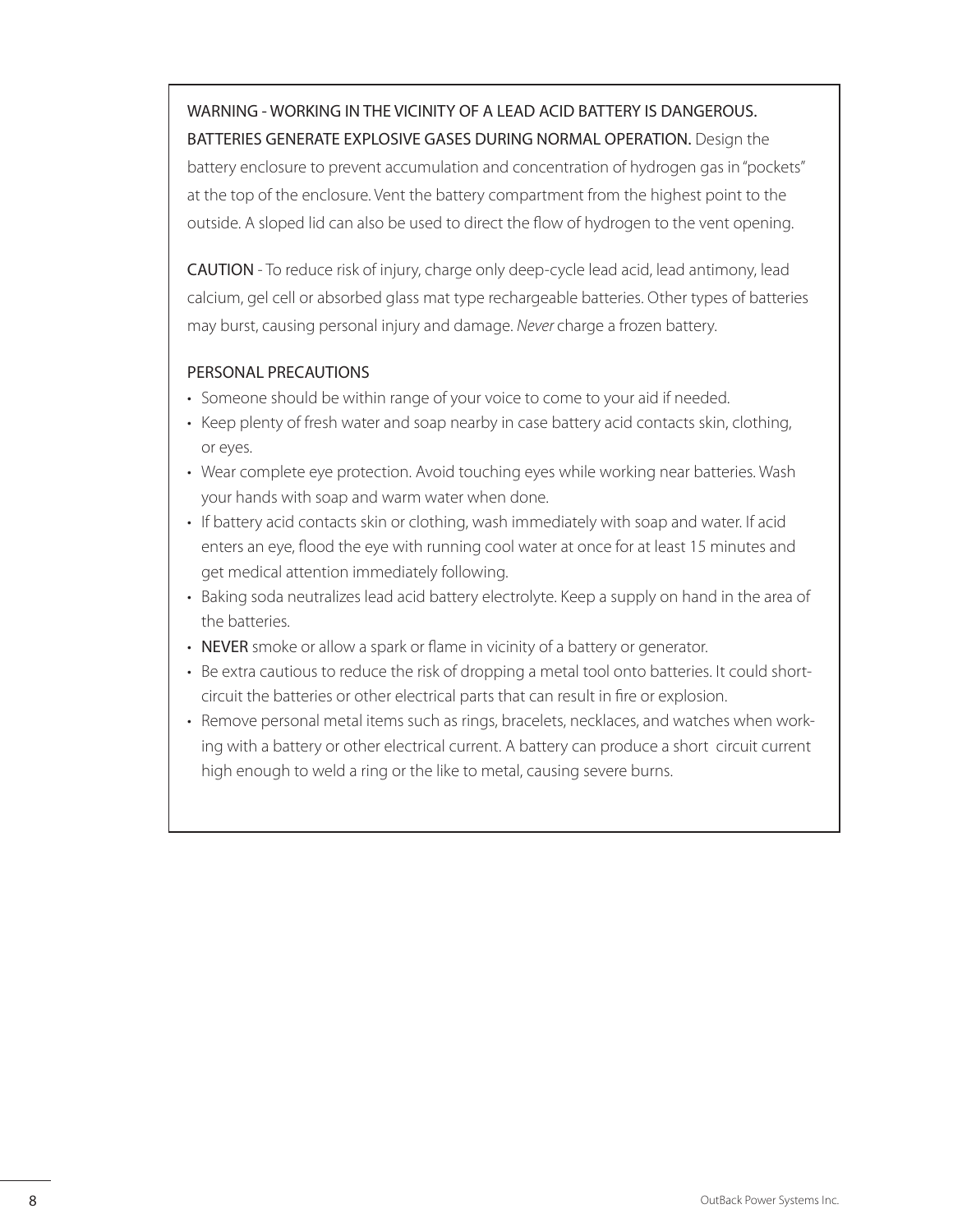# OPEN CIRCUIT VOLTAGE/WIRE AND DISCONNECT SIZING

## Maximum Open Circuit Voltage (Voc)

- Voc is the unloaded voltage generated by the solar array.
	- $\triangleright$  141 VDC  $\rightarrow$  MX60 suspends operation to protect components

 $\triangleright$  150 VDC  $\rightarrow$  max open circuit voltage with the coldest environment (although the MX60 shuts down at 141 VDC, it can absorb up to 150 VDC from the array; anything higher than 150 VDC will damage the MX60)

- As every brand of panel is different, be sure to know the manufacturer's specifications.
- Local temperatures vary seasonally and will affect panel voltage.
	- X Hot weather: lower open circuit voltage/lower maximum power point voltage
	- $\triangleright$  Cold weather: higher open circuit voltage/higher power point voltage
	- $\blacktriangleright$  Allow for ambient temperature correction using the following table:

 $25^{\circ}$  to 10 $^{\circ}$  C (77 $^{\circ}$  to 50 $^{\circ}$  F) multiply by 1.06

- $9^{\circ}$  to  $0^{\circ}$  C (49 $^{\circ}$  to 32 $^{\circ}$  F) multiply by 1.10
- $-1^\circ$  to  $-10^\circ$  C (31 $^\circ$  to 14 $^\circ$  F) multiply by 1.13
- $-11^\circ$  to  $-20^\circ$  C (13 $^\circ$  to  $-4^\circ$  F) multiply by 1.17
- $-21^{\circ}$  to  $-40^{\circ}$  C ( $-5^{\circ}$  to  $-40^{\circ}$  F) multiply by 1.25
- $\blacktriangleright$  Check the PV array voltage before connecting it to the MX60.

## Wire and Disconnect Sizing

- The output current limit of the MX60 is 60 amps.
- Use a minimum of 6 AWG wire for the output between the MX60 and the batterry bus bar conductors; a larger size might be required due to temperature and/or conduit fill corrections.
- Install OutBack OBDC-60 or OBDC-80 amp breakers for disconnect and over current protection.
- The largest PV array that can connect to an MX60 should have a rated short-circuit current of 48 amps STC (Standard Test Conditions).
- Input conductors and circuit breakers must be rated at 1.56 times the short-circuit current of the PV array. OutBack OBDC 100% duty continuous breakers only need to be rated at 1.25 times the short-circuit current.
- Please see the wire Distance Chart and complete Wire and Disconnect Sizing on pages 80-82 for other suitable conductor/wire sizing.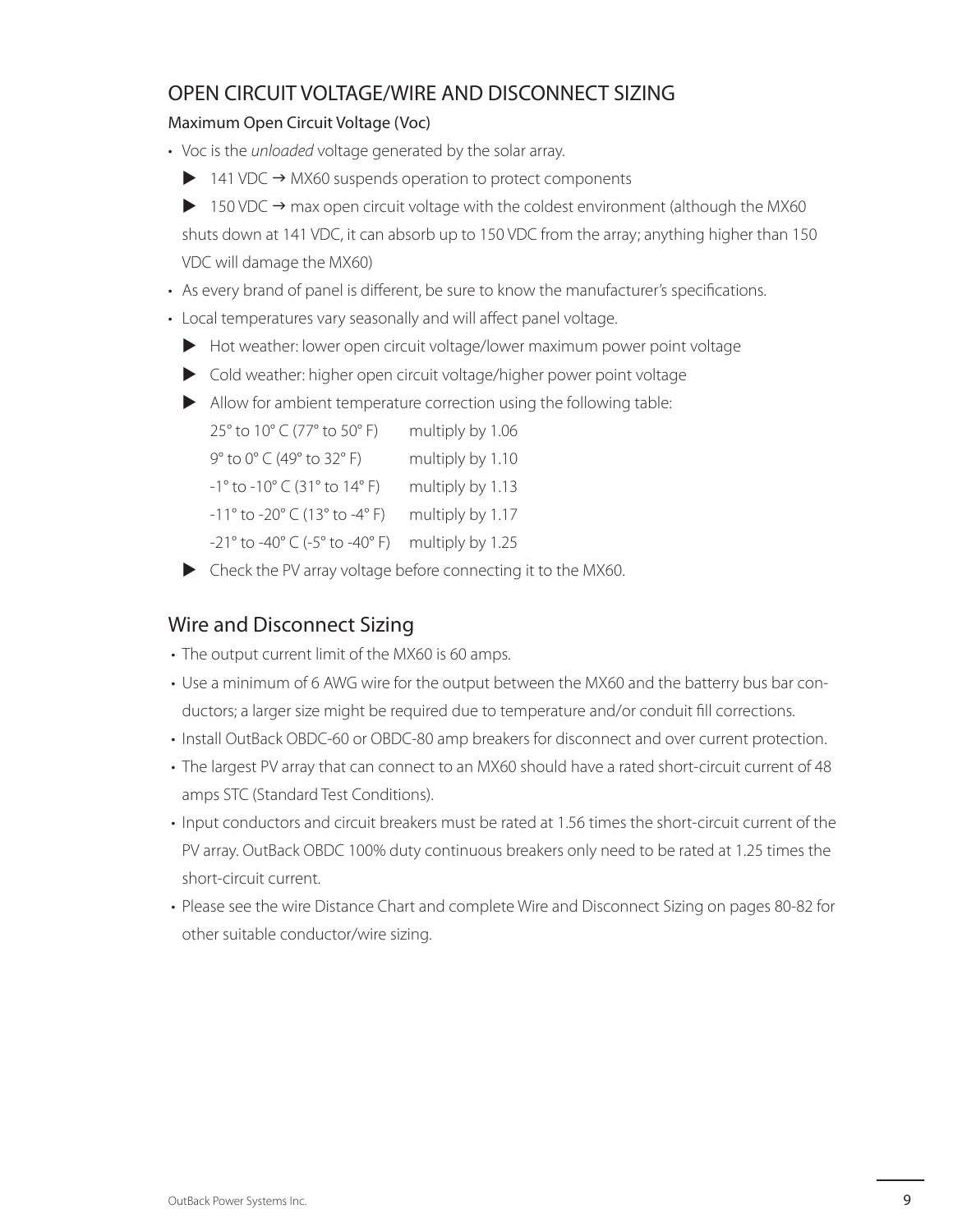

The PV (-) and BAT (-) terminals are connected internally. Only one negative wire may be needed to connect to the Four-Position Terminal Block if the PV - and BAT- conductors are bonded at the negative bus bar. See Figures 2 and 3 for sample wiring diagrams.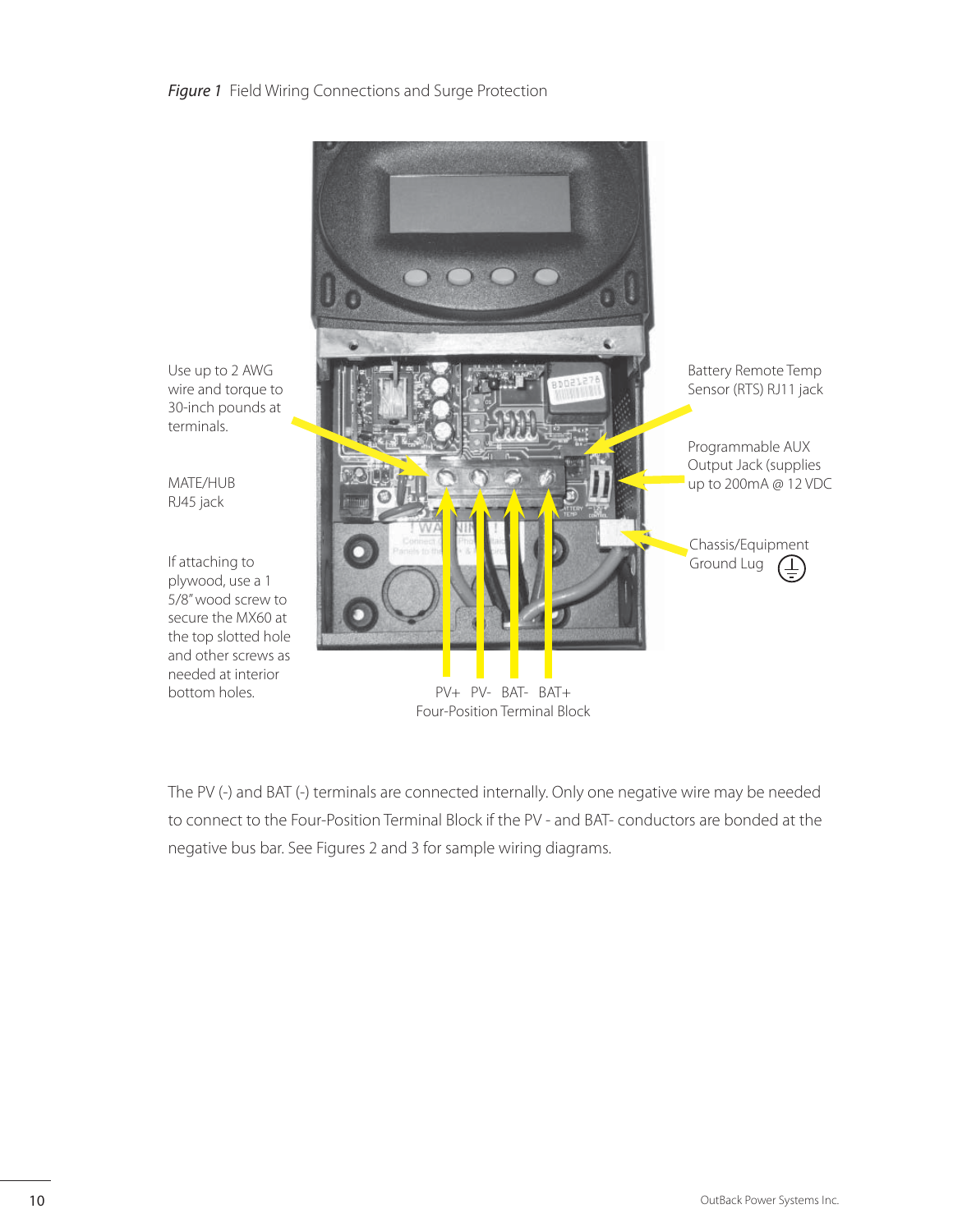#### NOTES

- An optional battery Remote Temperature Sensor (RTS) is recommended for accurate battery recharging (only one RTS is needed for multiple OutBack Series Inverter/Chargers and MX60 units when an OutBack HUB and a MATE are parts of the system). When one RTS is used, it must be connected to the component plugged into the Port 1 of the HUB.
- AUX modes include powering a relay, LED indicator, and Piezo-buzzer or brushless fan.
- The OutBack MATE can display a single MX60 or multiple MX60s if connected to a HUB.
- Surge protection on the input (PV) side of the MX60 and on the battery side is required for extended warranty protection. A dwelling rooftop array requires ground fault protection (OutBack OBDC-GFP/2 recommended).
- Always install the MX60 in an upright position. The MX60 must be secured for a safe installation and to retain warranty protection. Use a 1 5/8" wood screw through the slotted hole at the top of the MX60 and at least two screws in the internally located holes at the bottom of the MX60's enclosure.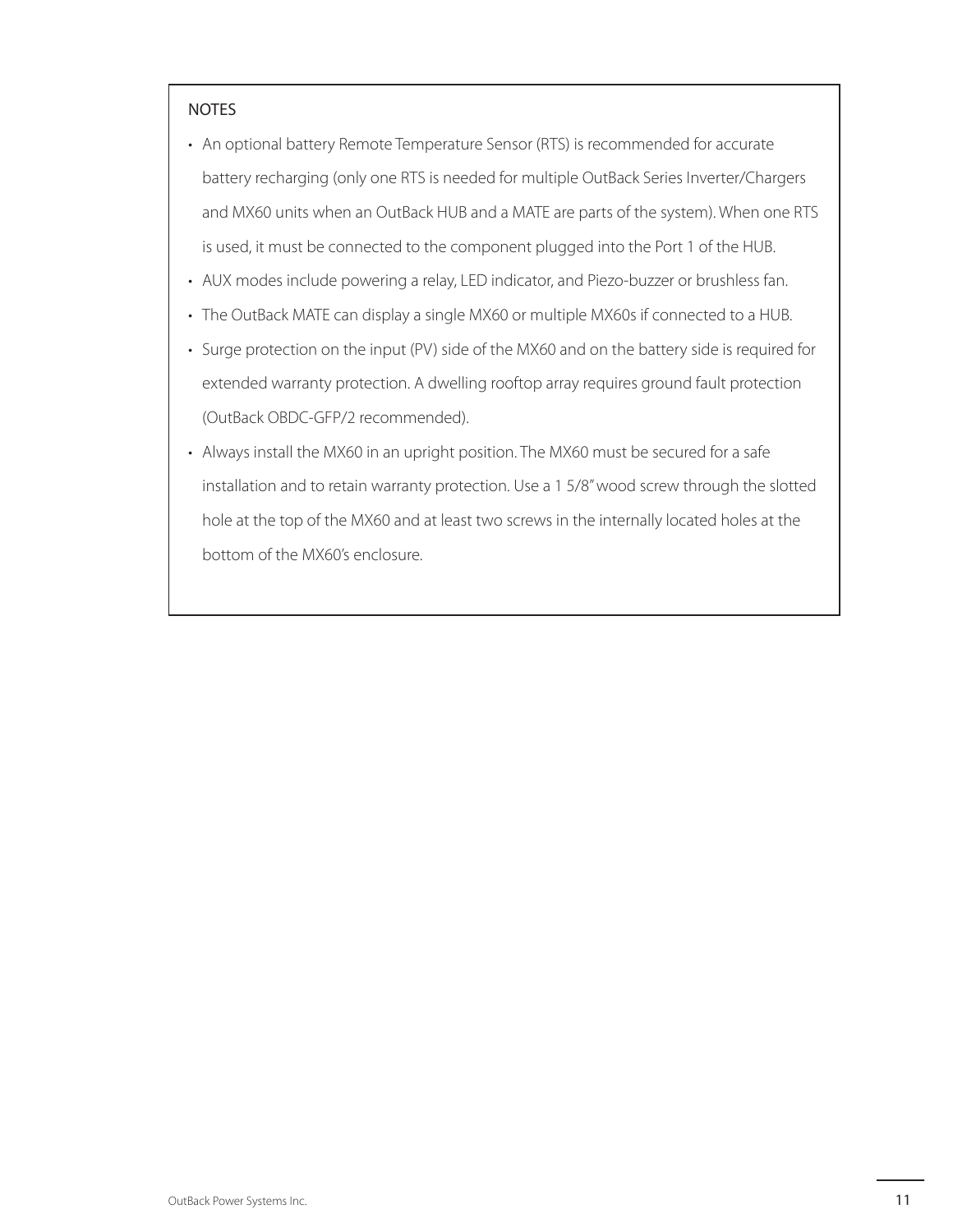

Figure 2 MX60 WIRING DIAGRAM WITHOUT A GFP/2, the ground conductors tie into the negative terminal bus bar.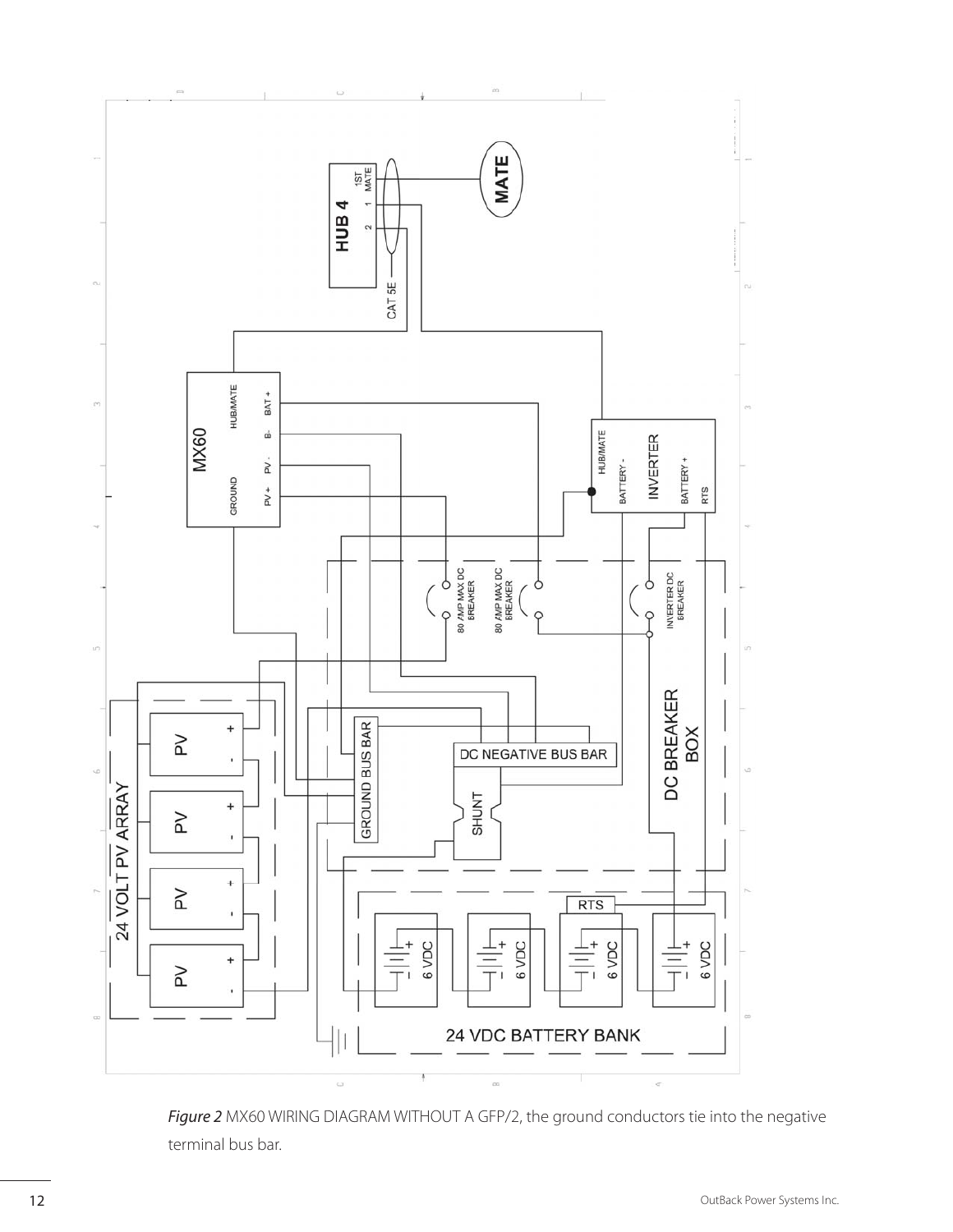

Figure 3 MX60 WITH GFP/2 WIRING DIAGRAM The GFP/2 requires a separate ground bus bar.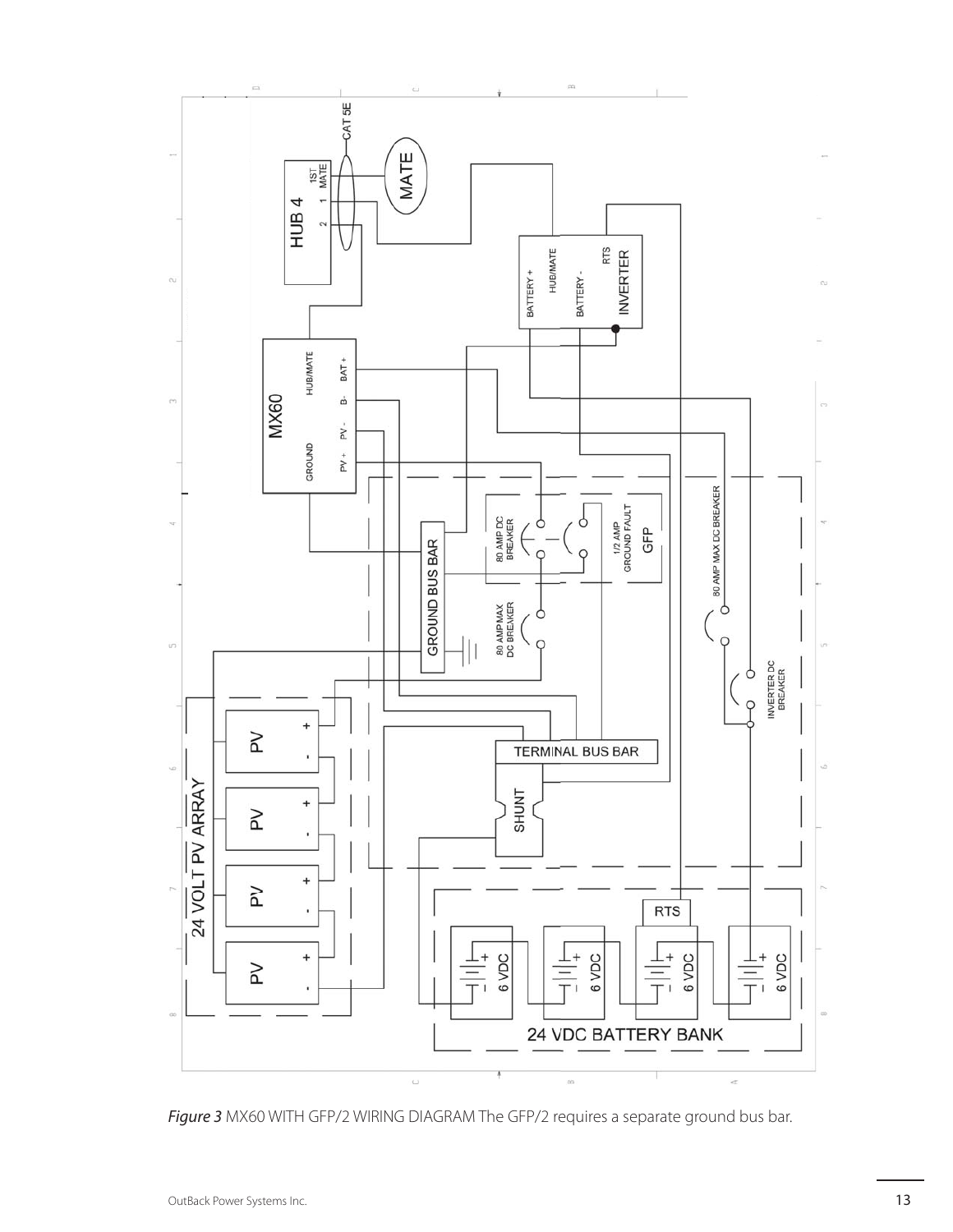## BATTERY SYSTEM VOLTAGE

- The MX60's default setting is for a 12 VDC battery.
- Change the setting after powering up the MX60 if a different battery voltage is used.
- The PV array voltage—which must not exceed 150 VDC open circuit—is automatically detected.

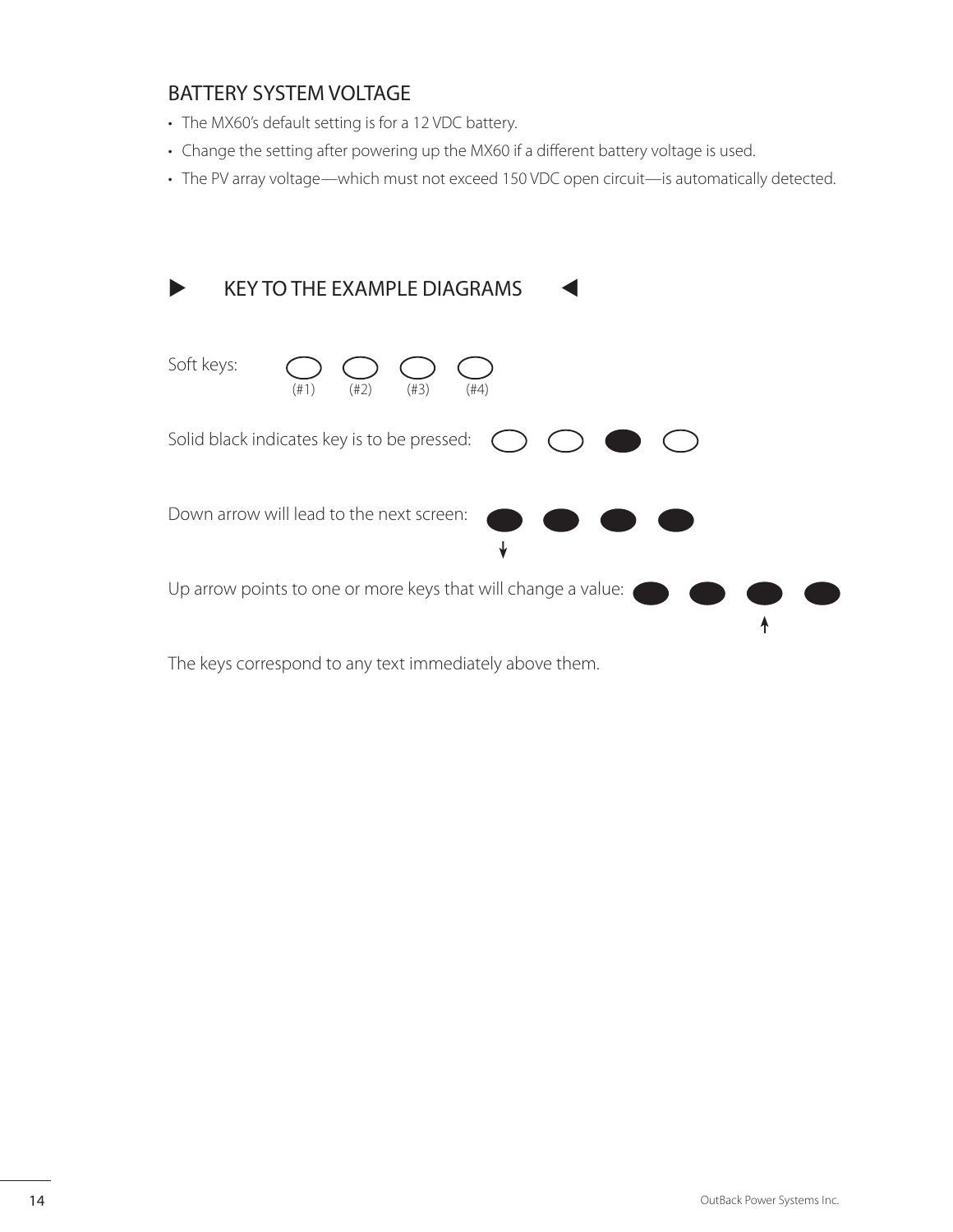# POWERING UP

The MX60 power-up sequence first activates the unit and brings up a series of screens; some screens allow the user to change the battery voltage.

## Note: Be sure the PV input and battery breakers are off before starting the power-up sequence.

OFF SCREEN (this screen is initially blank at power up)



With the PV array and battery breakers off, press and hold soft keys #1 and #3 and then turn on the battery breaker (see Figure 4).





Note: The battery voltage must be at least 10.5 V or higher to power up the MX60. If the screen reads "Got Battery?" please see the Troubleshooting Guide on page 74.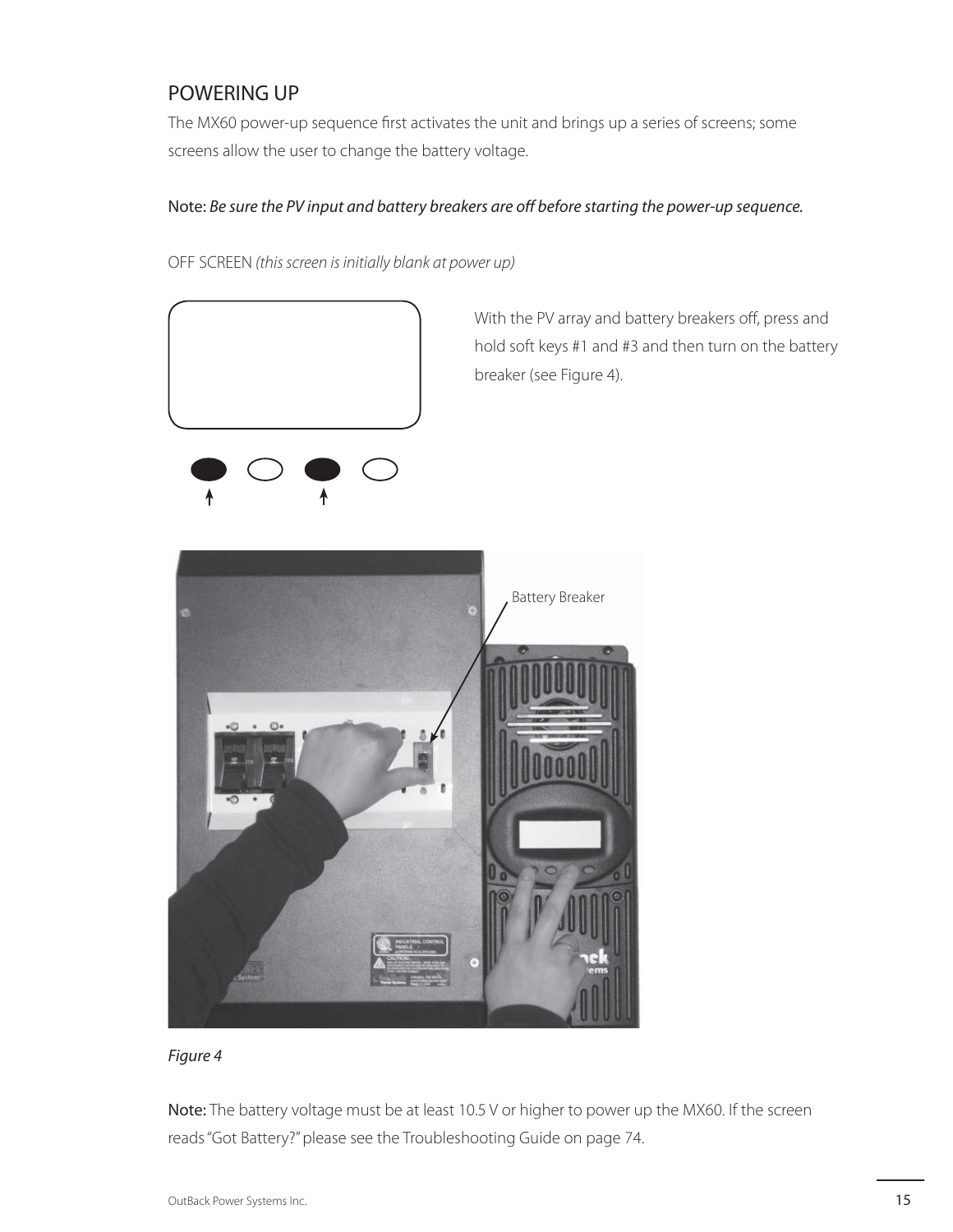#### Power-Up Screen









Release both soft keys when the OutBack Power Systems screen appears. The selected battery voltage appears in the upper righthand corner. The BATTERY VOLTAGE screen will appear next.

Note: The MX60 designation in the lower left corner will read MX60AU for Australian versions and MX60ES for Spanish versions.

"^^" indicates the selected battery voltage. Press the " $\rightarrow$ " or <**ENTER**> soft keys to proceed to the PASSWORD screen, which prevents unauthorized changes to the system.

## Password Screen



Press the " – " soft key until the password 141 shows on the screen. Press the <ENTER> soft key to return to the BATTERY VOLTAGE.

Note: 141 is the password for all OutBack products displayed on a screen.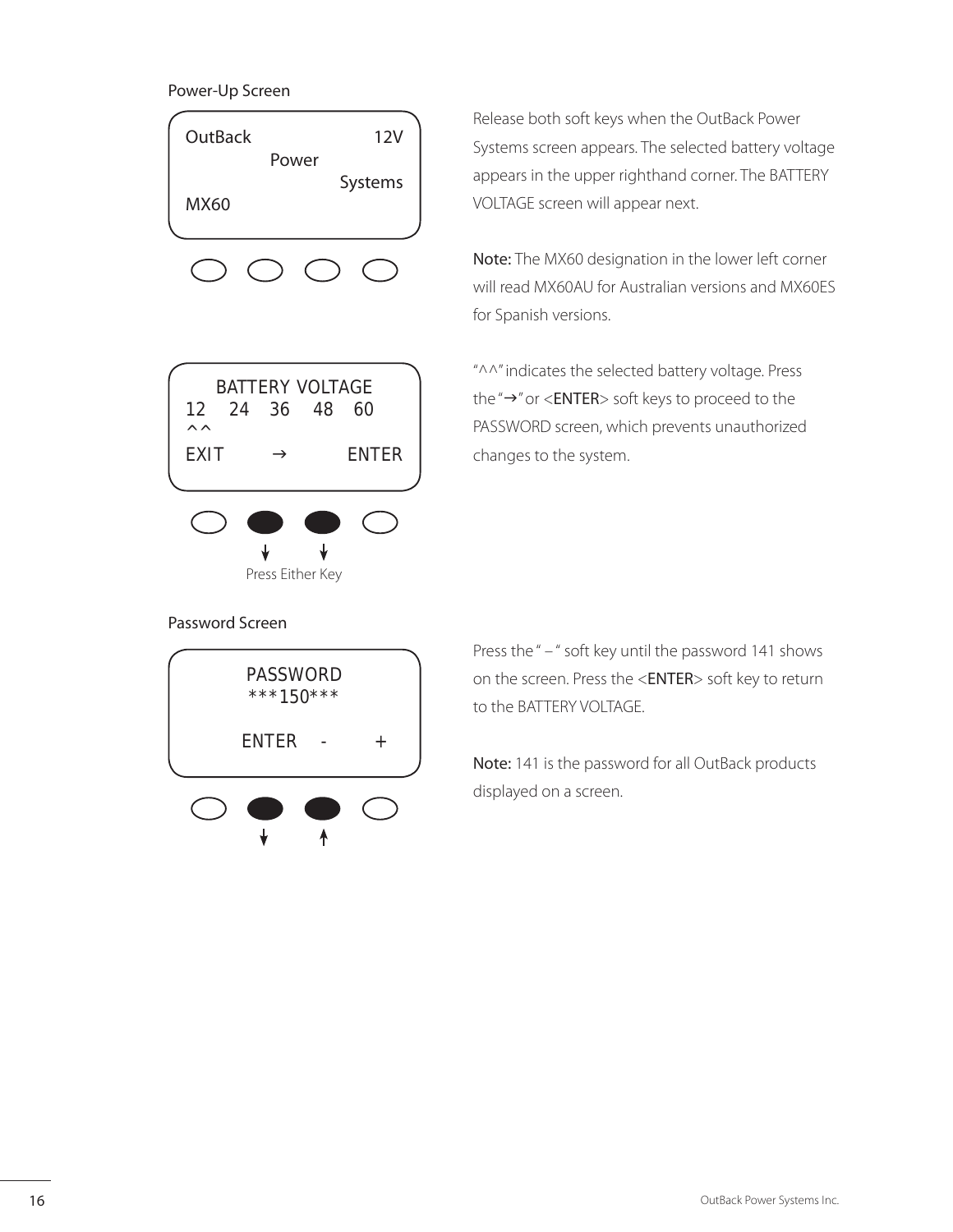#### Battery Voltage Screen



#### **Verification Screen**



Press the " $\rightarrow$ " soft key to select a battery voltage. The MX60's default values are based on a 12 VDC system. Selecting a higher voltage system will change all the default values (e.g., the values will double with a 24 VDC system, triple with a 36 VDC system, etc.). "^^" indicates the chosen voltage. The MX60 will automatically accept the selected battery voltage if left unattended for 5 minutes in this screen. After choosing the voltage, press the <**ENTER**> soft key to proceed.

Press the <YES> soft key to proceed if the selected battery voltage is correct. If incorrect, press <NO> to re-enter the correct voltage.

Power-Up Screen



The MX60 briefly returns to the Power-Up screen and then automatically opens the STATUS screen which displays information regarding the recharging status. Confirm the battery voltage displayed in the upper right corner is correct.

Note: Repeating the Powering Up sequence resets the MX Charge Controller to its factory default settings.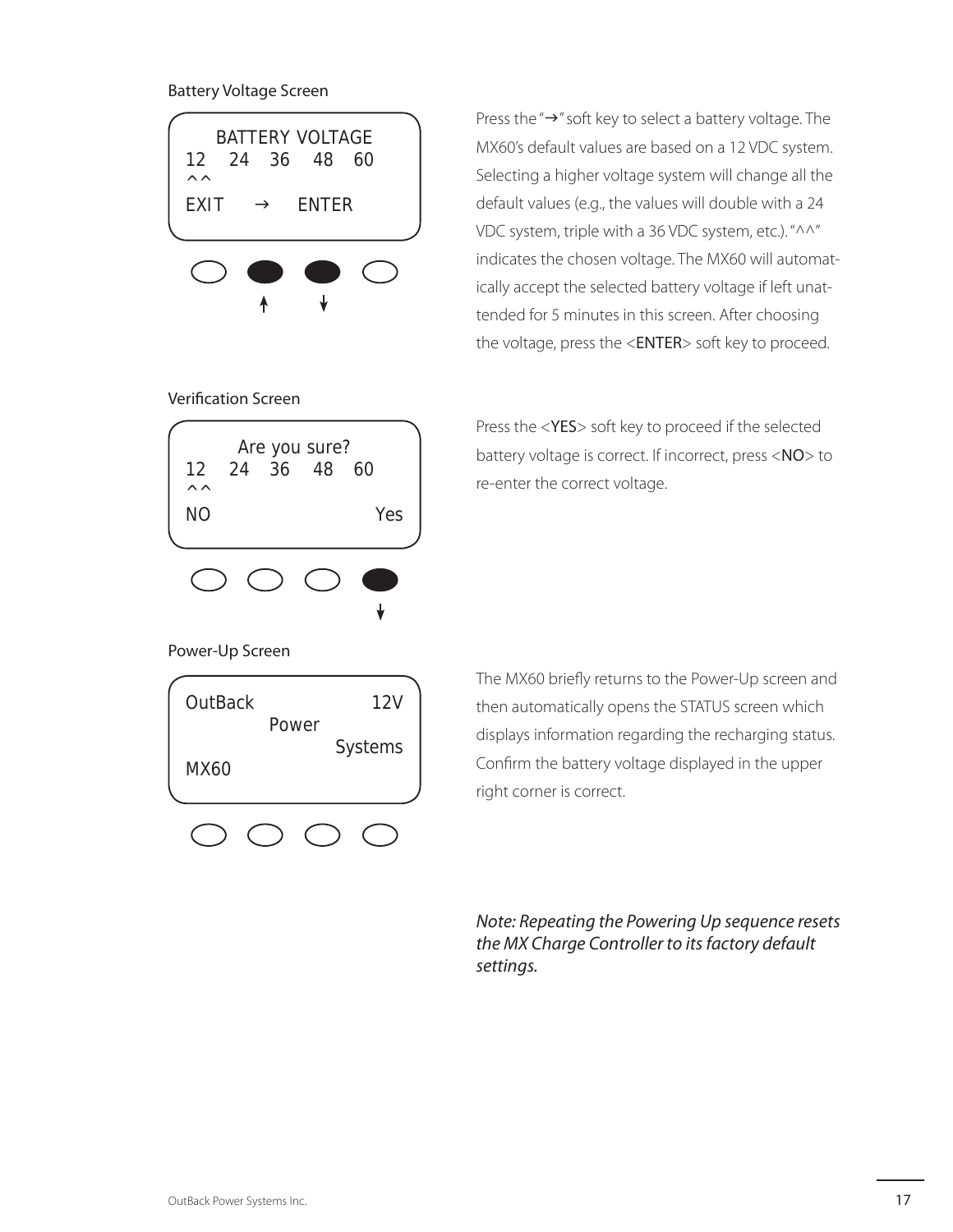# STATUS SCREEN

The STATUS Screen displays system information. See page 67 for detailed information of the different Operational Modes. The optional OutBack MATE displays MX STATUS screens for convenient distant viewing from the installation location of the MX60. Please see page 71 to view the MX screens displayed on the MATE.



## **NOTES**

- Pressing the first soft key opens the MAIN Menu screen.
- Pressing soft key #2 toggles between Amp Hours and kW Hours displays.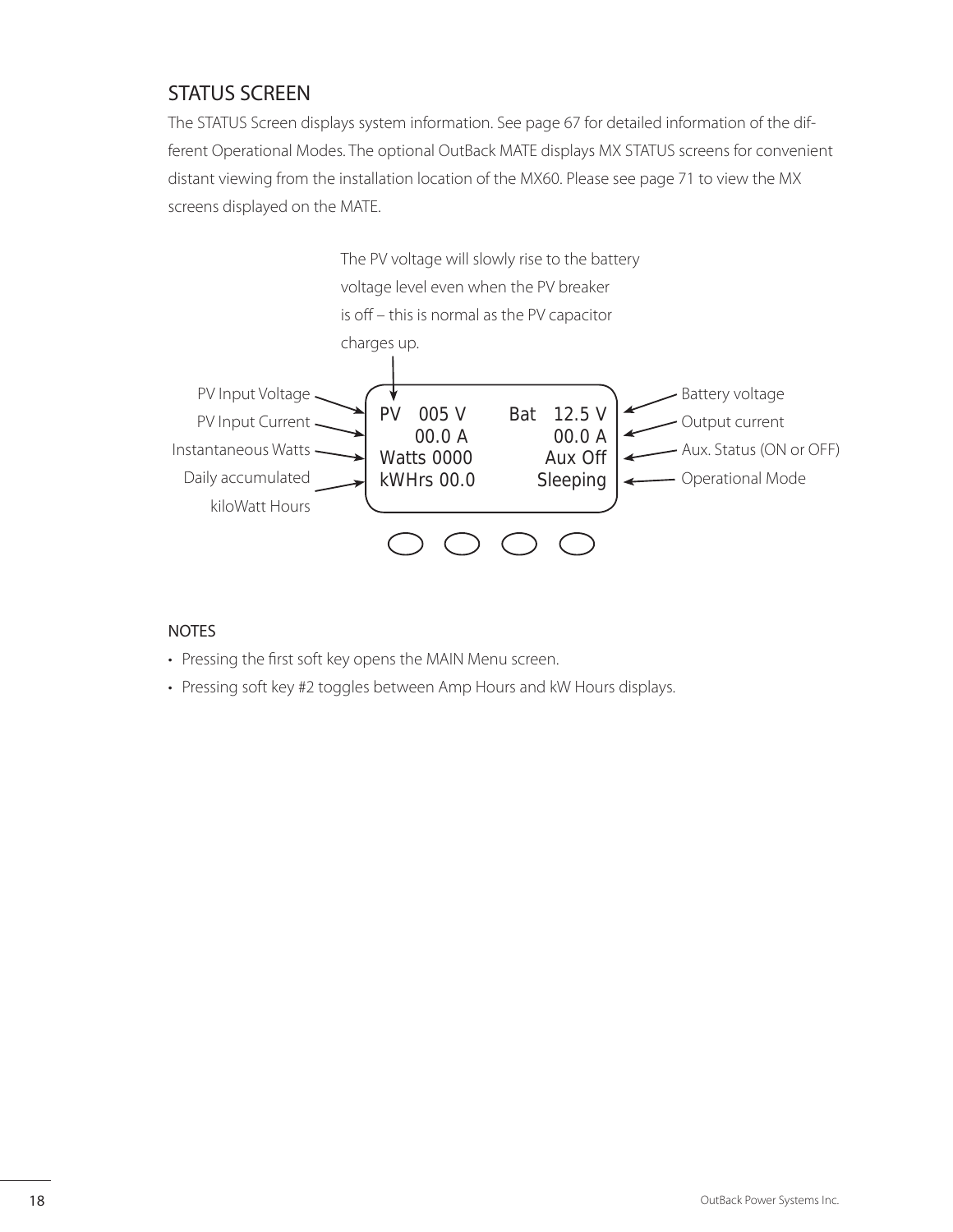## PREPARING FOR RECHARGING



Turn the PV input breaker on. The MX60 automatically detects the PV input voltage. (Note: If PV voltage registers "000V" when the breaker is on, please check the polarity of the PV wires.)

After 5 seconds of stable input voltage, the MX60 enters a "Wakeup" stage, transitions to "Sweeping" and prepares to charge the batteries by tracking the MPP of the solar array.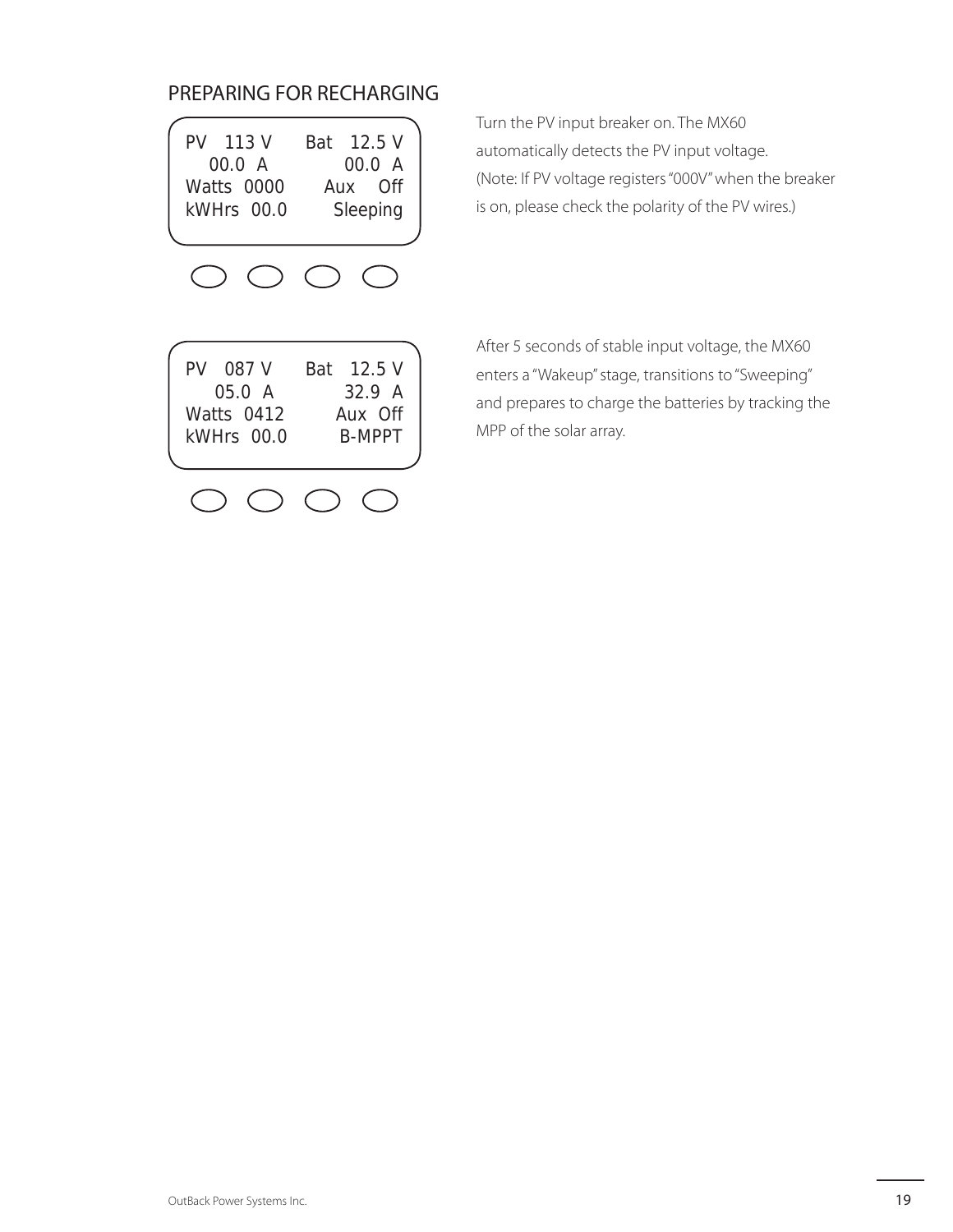# ACCESSING THE MAIN MENU

The MAIN Menu allows the user to adjust and calibrate the MX60 for maximum performance. From the STATUS screen, press soft key #1 to open the MAIN Menu screen.



Press  $\leftarrow$  or  $\rightarrow$  to move the asterisk "\*" to the left of the desired screen. The asterisk allows access to any screen to its right.

Press the <GO> soft key after aligning the asterisk in front of the selected menu choice.

Pressing the <**EXIT**> soft key in the MAIN Menu returns to the STATUS Menu. Press the <EXIT> soft key in your chosen menu to return to the STATUS screen.

From the MAIN Menu, a user can choose among the following MX60 functions by aligning the asterisk:

• Charger—CHARGER SETUP

Adjusts the Current Limit, Absorb, and Float recharging voltage set points

• Aux—AUX OUTPUT CONTROL

Secondary control circuit for a vent fan, error alarm, and other system-related additions

• Light—BACKLIGHT CONTROL

Adjusts the backlighting of LCD screen and soft key buttons

• EQ—BATTERY EQUALIZE

 $\blacktriangleright$  Activates battery equalization recharging (manually or automatically)

- Misc—MISCELLANEOUS
	- $\blacktriangleright$  Additional settings and service information
- Advanced ADVANCE MENU
	- ▶ Optimizing/fine-tuning the MX60 (these are advanced Menus that should be left alone until the user has a good working knowledge of the MX60 and its operations)
- Logging—DATA LOGGING
	- XDisplays recorded power production information
- Log2—LOG 2
- Displays recorded peak system information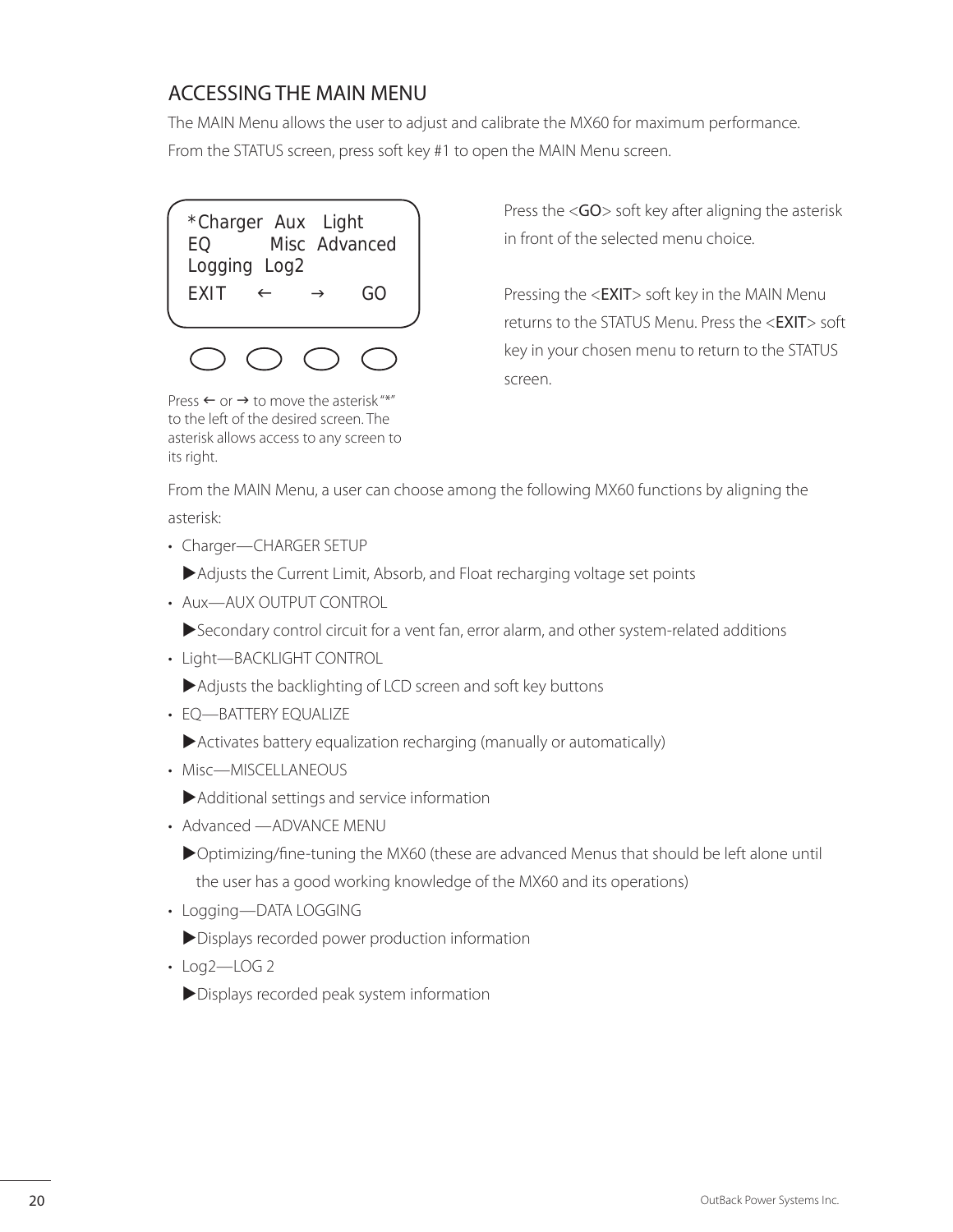# CHARGER SETUP

This screen allows changes to the MX60's recharging voltage set points (Current Limit, Absorb, Float):

- The presently selected numerical value will have an asterisk "\* " to the left of it.
- Pressing " $\rightarrow$ " selects the value to be changed.
- You may need to re-enter the password to change these settings.
- The default charger output current limit setting is 60 amps and is adjustable up to 70 amps. At 70 amps, a 70A or 80A breaker must be used between the battery and the MX60.
- Change Absorb and Float set points using this screen if the battery manufacturer's recommendations are different than the default values. Otherwise, see page 79 for suggested recharging voltage set points.
- If a battery remote temperature sensor (RTS) is used, its compensated voltage values can be viewed in the MISCELLANEOUS (Misc) screen under the Tmp Comp heading.

| LIMIT       | <b>ABSORB</b> |  | <b>FLOAT</b> |  |
|-------------|---------------|--|--------------|--|
| Amps        | Volts         |  | Volts        |  |
| $*60.0$     | 14.4          |  | 13.6         |  |
| <b>EXIT</b> |               |  |              |  |
|             |               |  |              |  |
|             |               |  |              |  |

Please Note: If an RTS is used, set the ABSORB and FLOAT setting voltage based on a 25°C / 77°F setting. These are typically the manufacturer's set points (always consult the battery manufacturer's recommendations). If an RTS is not in use, please see the Non-Battery Temperature Compensated System values (page 85) and adjust the ABSORB/ FLOAT values accordingly.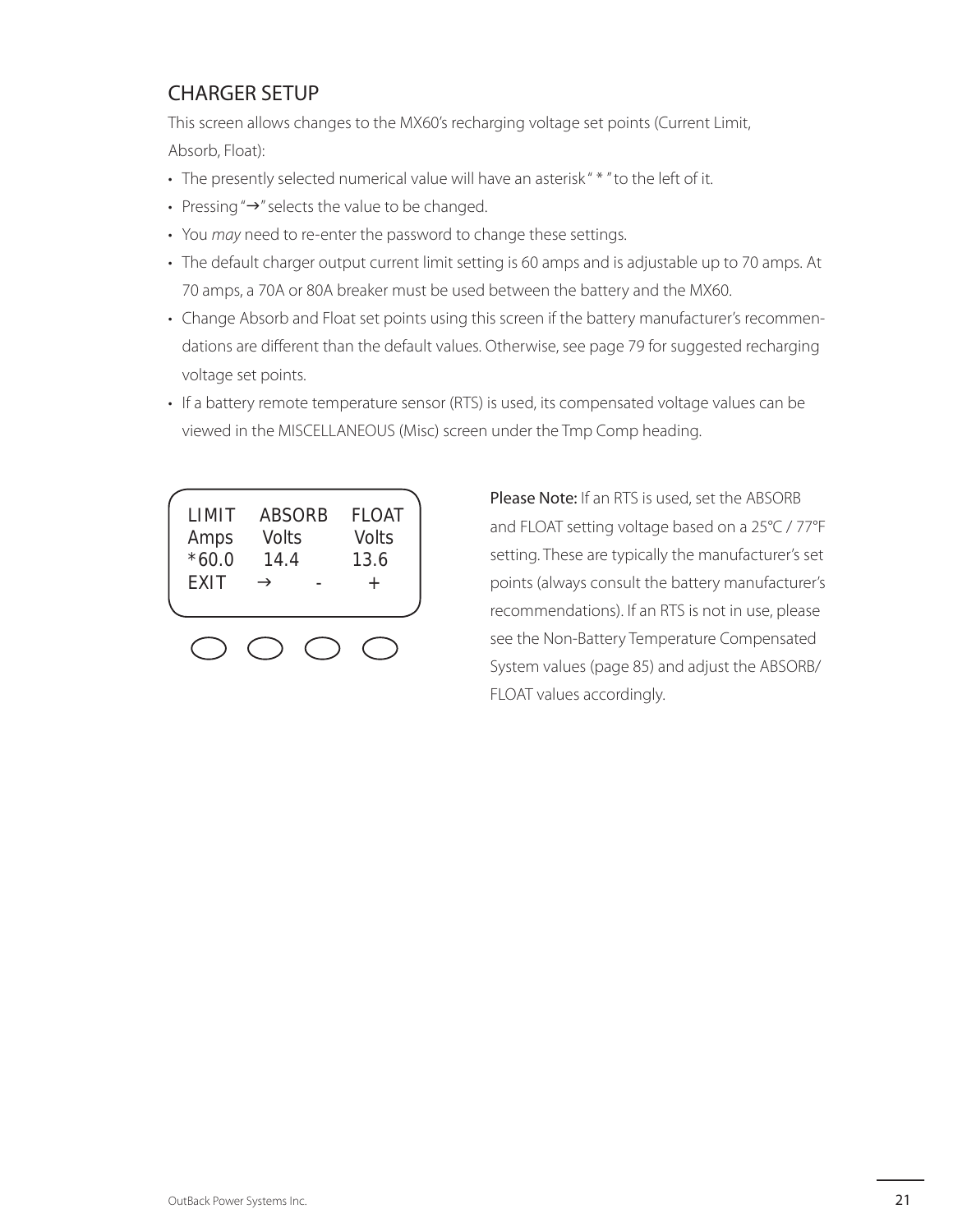## AUX MODE

The AUX is a secondary control circuit—essentially, a small power supply that provides a 12 VDC (up to 200 milliamps) output current. It is either active (12 VDC on) or inactive (12 VDC off ).

- To access the AUX MODE from the MAIN Menu, press the  $\langle \rightarrow \rangle$ soft key until the asterisk is in front of the Aux selection.
- A 200 milliamps or less, 12 VDC device can be wired directly to the AUX terminal; higher output DC loads require a 12 VDC coil relay—also rated up to 200 milliamps or less for the DC coil—which itself is connected to the AUX output. An internal, re-settable Positive Temperature Coefficient (PTC) fuse protects the AUX internal components.
- For certain AUX control applications the use of a solid state relay is preferred. This is particularly beneficial with applications such as the Diversion mode where fast switching (often called PWM control) allows a more constant battery voltage to be maintained. Both DC and AC load switching solid state relays are widely available from many sources. Eurotherm and Power-IO are two suggested solid state relay manufacturers.
- Most AUX modes or functions are designed for specialized applications and are infrequently used.
- Only one AUX MODE can operate at a time (even if other modes have been preset).
- Press the <**EXIT**> soft key to initiate the chosen AUX MODE.
- See Figure 5, page 30, for an Aux set-up wiring diagram.



#### Terms

- AUX MODE: what is displayed on the Menu
- Aux Output: 12 VDC is either available or unavailable at the Aux Terminal
- Aux Terminal: the jack to which a relay is wired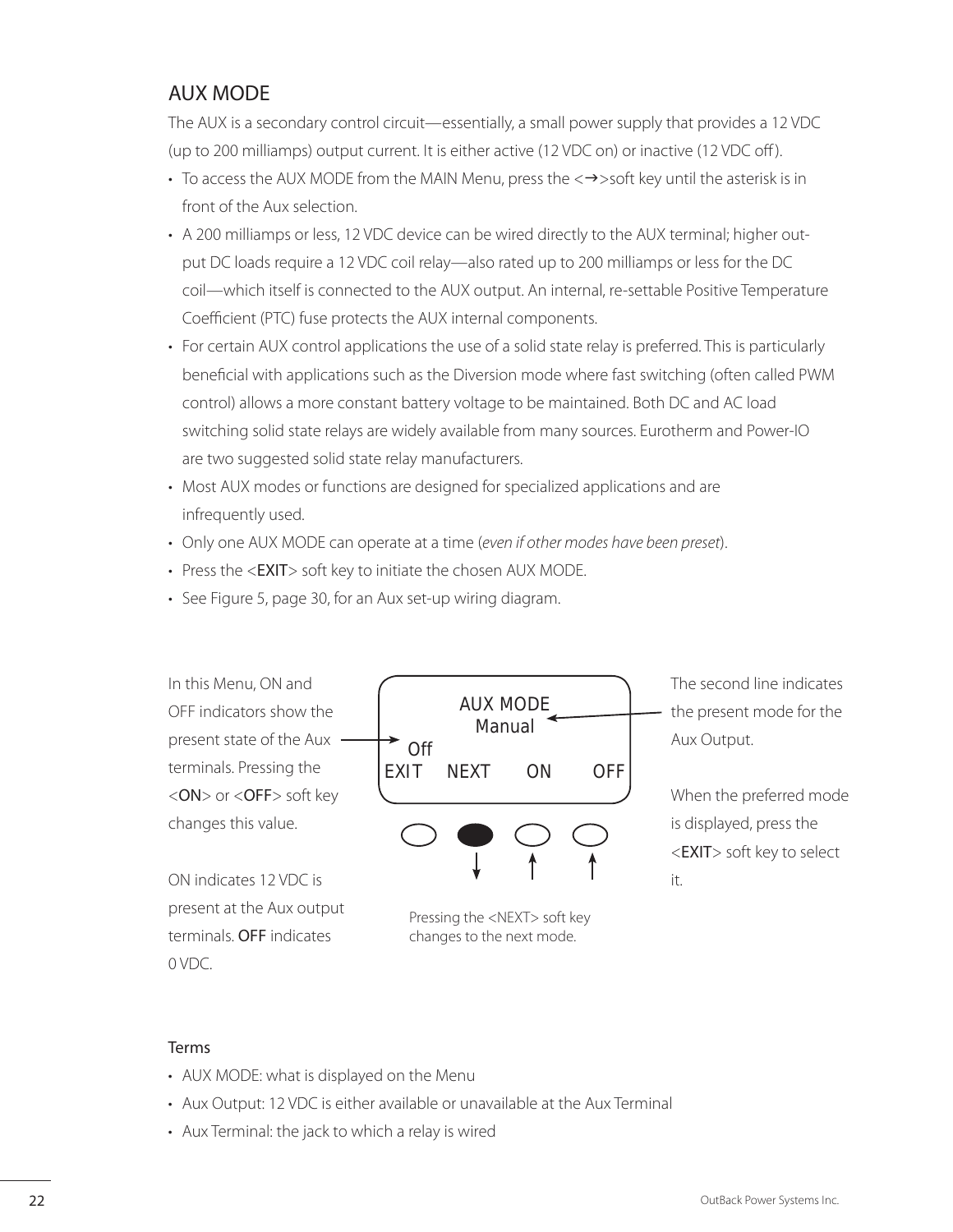#### AUX MODE Path



- Press the #1 soft key once from the STATUS Menu to open the MAIN Menu.
- Press either of the arrow soft keys until the "\*" is to the left of "Aux."
- Press the <GO> soft key. If more than ten minutes have passed since any activity, the PASSWORD screen becomes active, requiring the user to input the 141 PASSWORD and press< **ENTER**>. This screen will also appear after first booting up the MX60 even though the password was entered when setting the battery voltage.

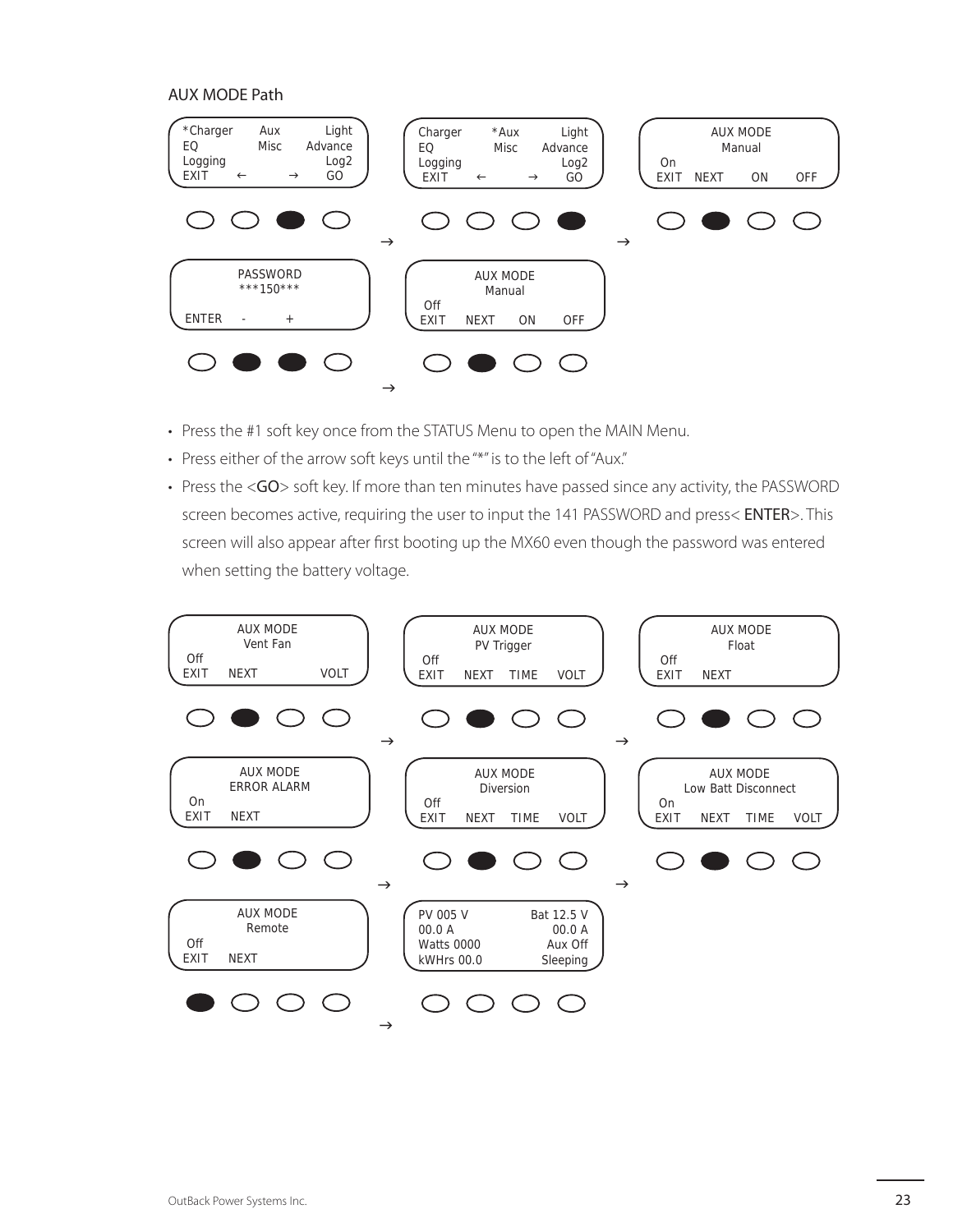AUX modes in order of appearance on the MX60 display:

- Manual
- Vent Fan
- PV Trigger
- Float
- Error Alarm
- Diversion
- Low Battery Disconnect
- Remote

The most commonly used AUX modes:

- Vent Fan
- Diversion
- Low Battery Disconnect

When an AUX MODE is ON, 12 VDC is available at the AUX terminals and a condition, such as a voltage set point, is met. Other modes can be programmed in lieu of the specific ones listed here, but the Vent Fan mode is most easily changed (e.g., to activate an alarm instead of a fan). Here are the default AUX modes:

- Manual—pressing either the < ON> or < OFF> soft key manually activates or deactivates AUX.
- Vent Fan— when the Vent Fan voltage set point is exceeded, the vent fan will run for at least 15 seconds (the fan helps remove hydrogen from battery enclosure), even if the set point is exceeded for only a few seconds due to a surge. If the set point is exceeded for longer than 15 seconds, the fan will stay on until the voltage drops below the set point. It then takes 15 seconds before the fan shuts off. This is an external fan and not to be confused with the MX60's internal, thermally activated fan which cools the unit.
- PV Trigger—activates an alarm or relay (that disconnects the array); when the PV input is too high and exceeds the user-determined voltage set point (should not go over 150 VDC), the PV Trigger disconnects after a minimal adjustable amount of "Hold Time."
- Float—powers a load if the MX60 is producing power in the Float stage.
- Error Alarm—useful for monitoring remote sites, switches to the "Off" state if the MX60 has not charged the batteries for 26 hours or more (not an audible alarm, only displayed as a printed message on MX60 AUX Menu).
- Diversion—diverts excess power away from batteries when a wind or hydro generator is connected directly to the batteries.
- Low Batt Disconnect—activates/deactivates the AUX load(s) when a user-determined voltage and time levels are reached.
- Remote—allows OutBack MATE to control the operation of the AUX MODE (see MATE manual for details).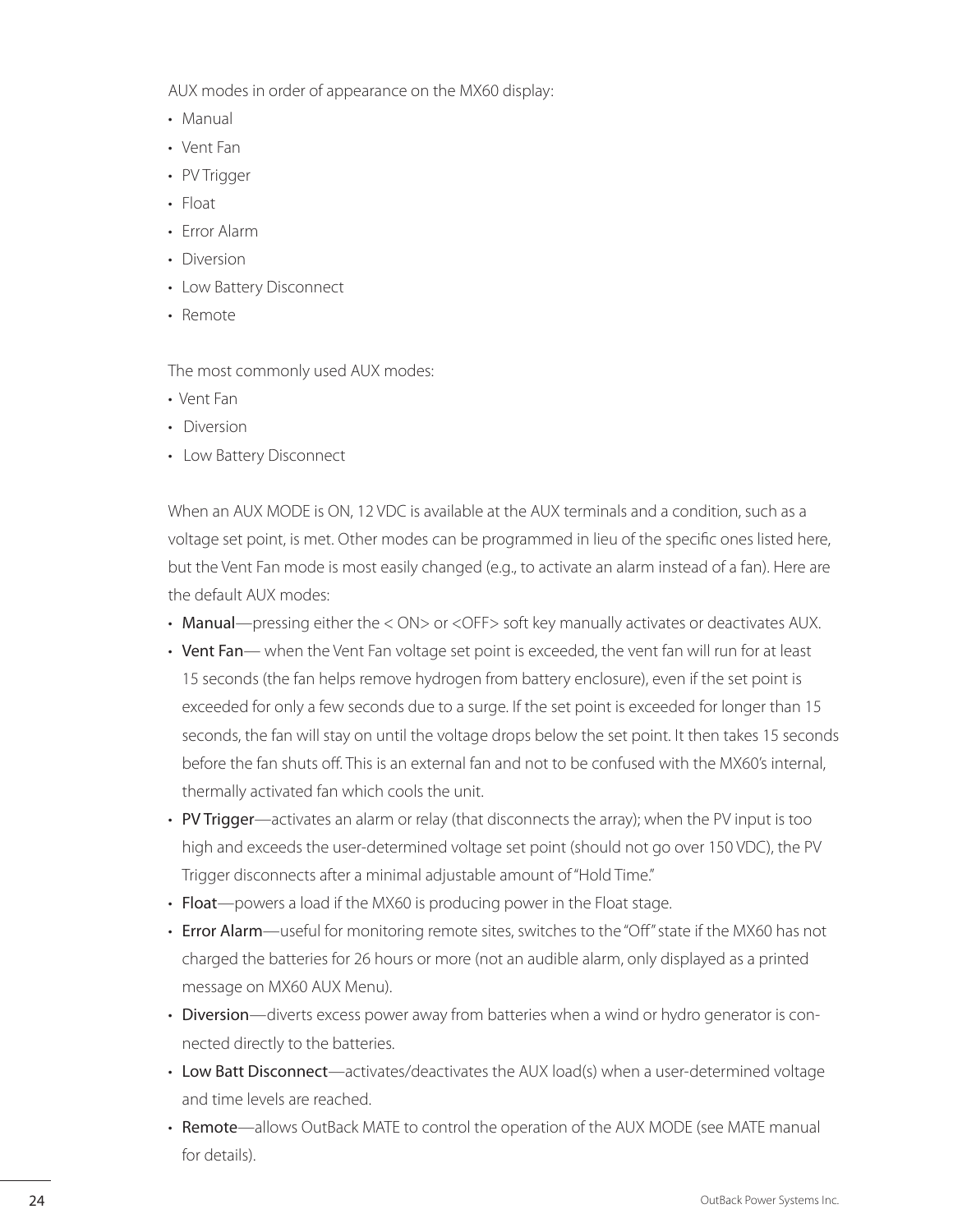#### Programming the AUX MODES



Press the <ON> or <OFF> soft keys to manually activate or deactivate AUX MODE. Press the <NEXT> soft key to view the Vent Fan screen. To view other screens, continue to press the <NEXT> soft key.

The Vent Fan helps remove hydrogen from the battery room. The ventilation fan referred to here is not the same as the MX60 cooling fan. Press the <VOLT> soft key to determine the battery voltage that will activate the AUX MODE and start the fan.

Adjust the voltage level using the  $\langle - \rangle$  and  $\langle + \rangle$ soft keys. Press the <BACK> soft key to return to the Vent Fan screen.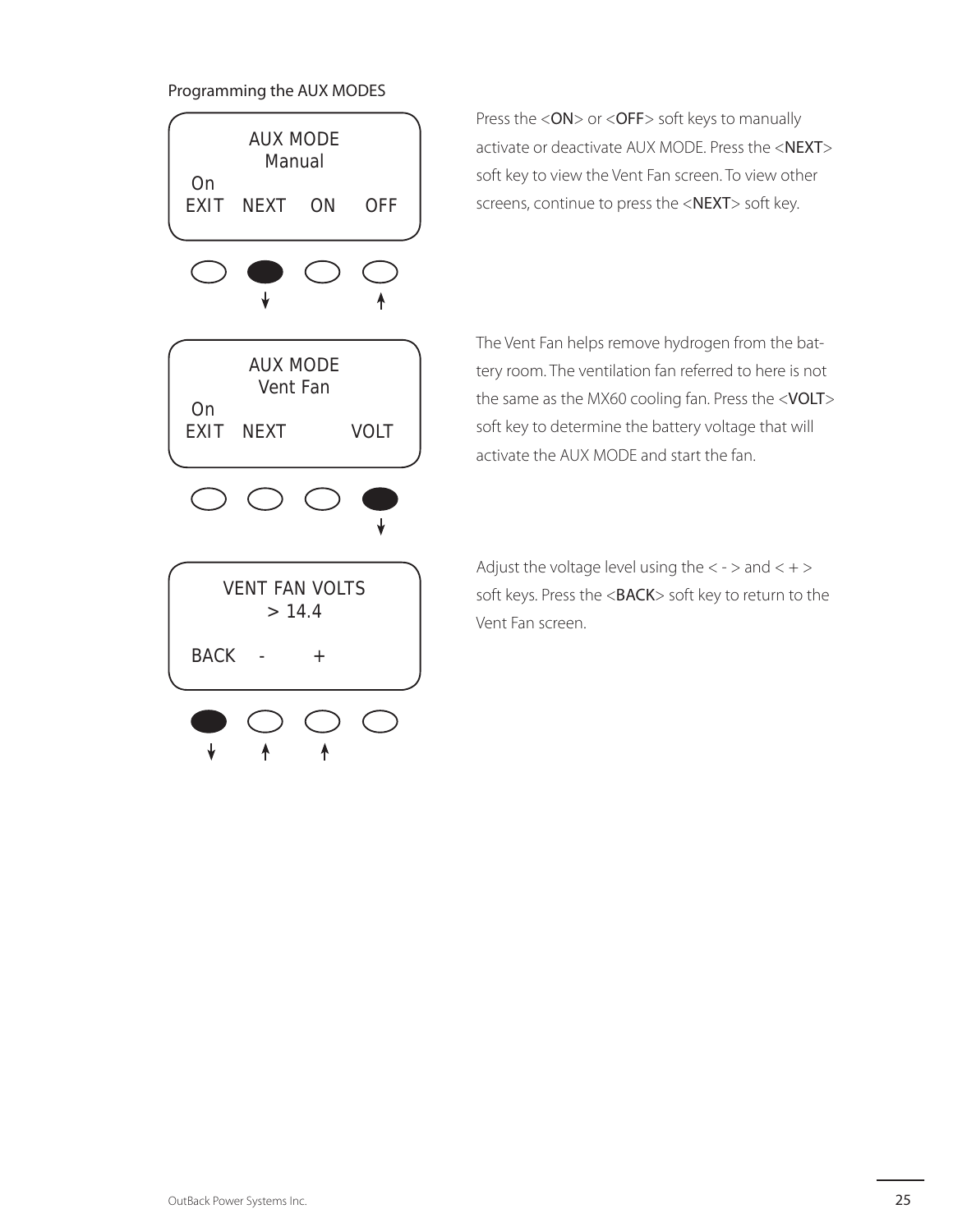

Press the <NEXT> soft key to advance to the PV Trigger soft screen.

When the PV input is too high and exceeds the user-determined VOLT set point, the AUX MODE PV Trigger activates. Press the <VOLT> soft key to adjust

Adjust the voltage within a range of 20V - 150V by pressing the  $\langle - \rangle$  or  $\langle + \rangle$  soft key. Press the <BACK> soft key when finished to return to the PV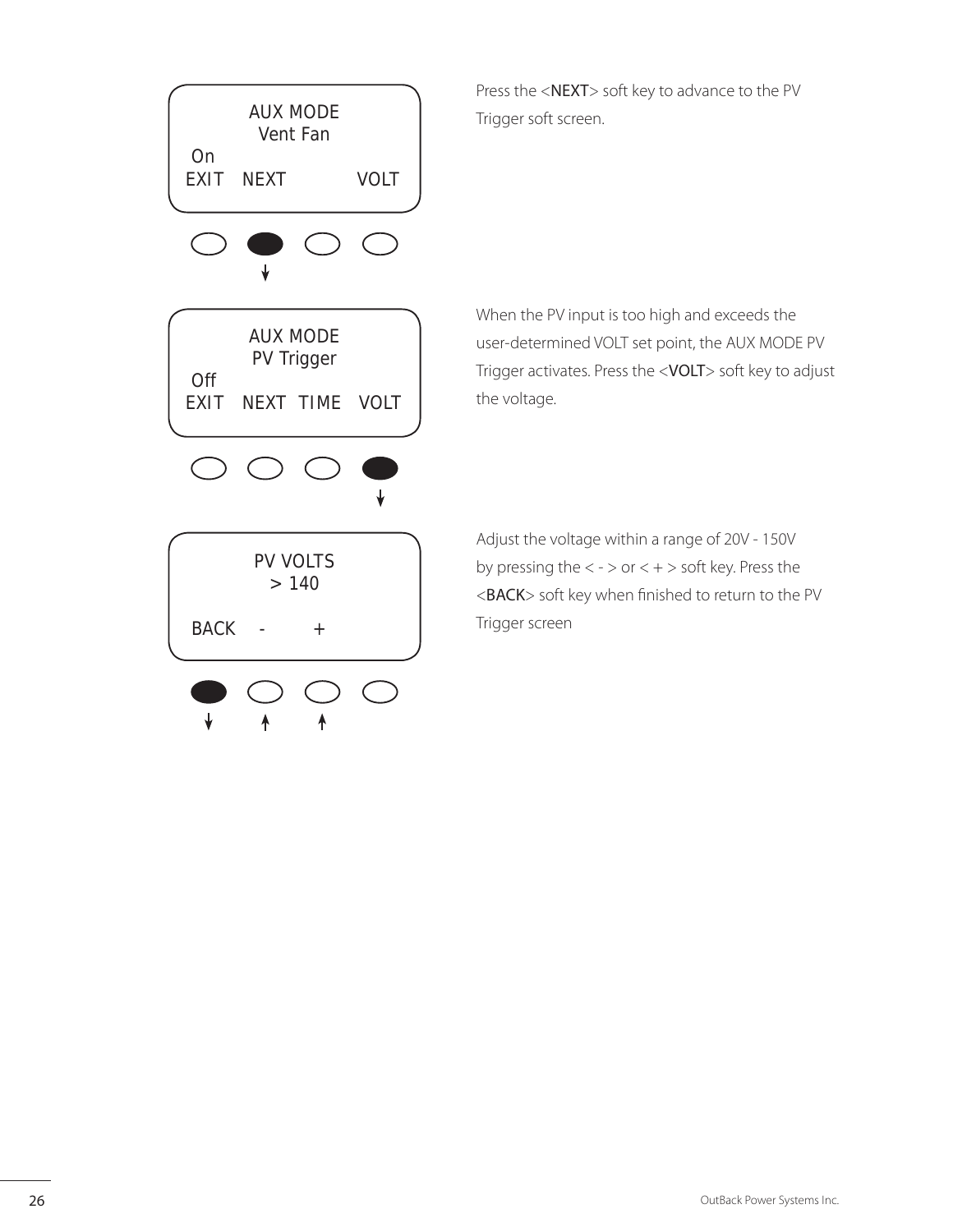

To adjust the minimum amount of time the PV voltage must remain high before deactivating the AUX MODE, press the <TIME> soft key.

Press the  $\langle - \rangle$  or the  $\langle + \rangle$  soft key to adjust the Hold Time, then press the <BACK> soft key to return to the PV Trigger screen. In this example, the AUX MODE will remain active for 1.1 sec after the PV voltage is below the PV Trigger voltage before deactivating the PV Trigger and reconnecting to the array.

Press the <NEXT> soft key to view the Float screen.

The AUX MODE is active when the MX60 is in Float and producing power. Press the <NEXT> soft key to advance to the ERROR ALARM screen.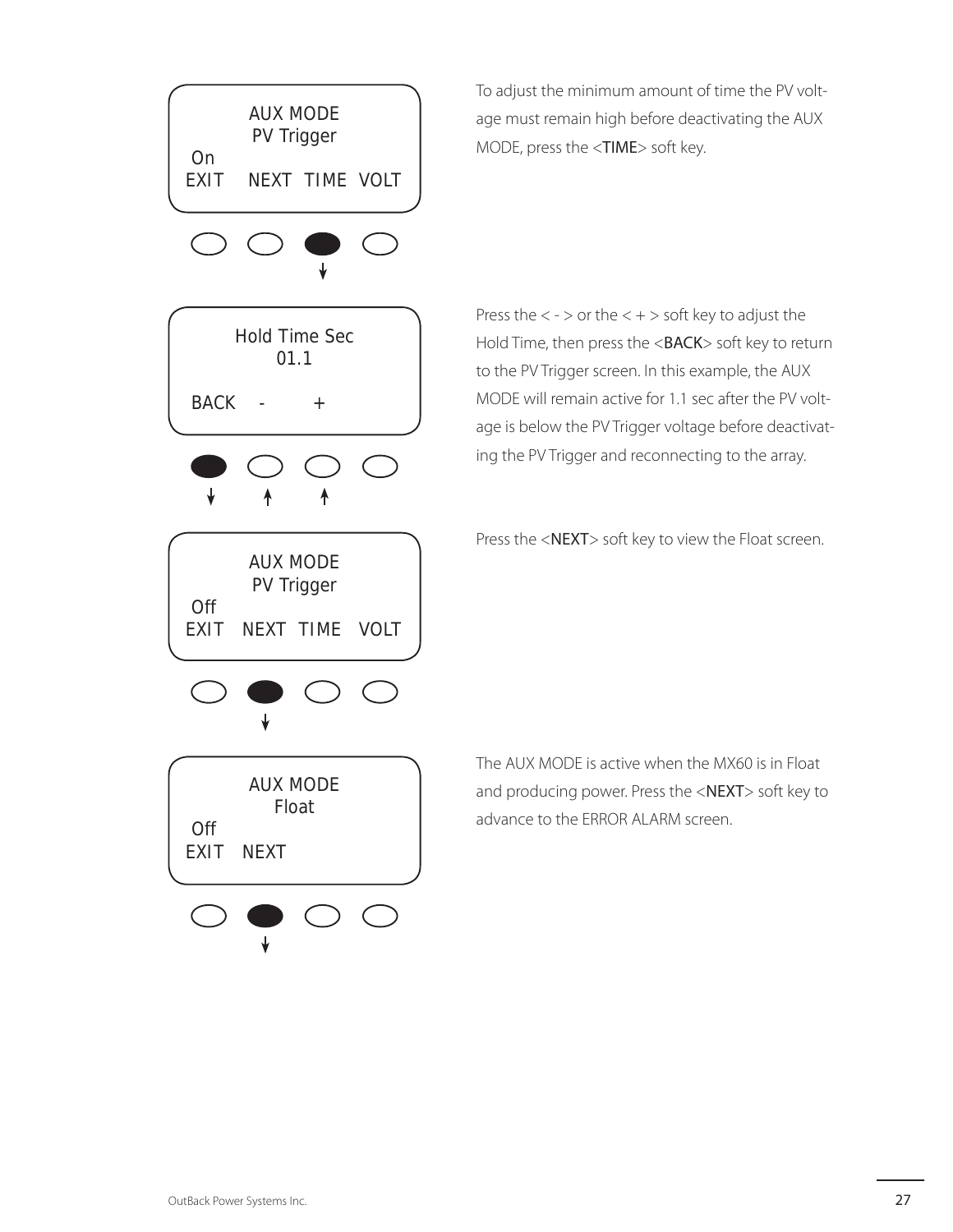





The default state of the ERROR ALARM is On, meaning 12 VDC is present at the AUX terminal. If the MX60 has not charged the batteries for 26 hours or more continuously, the inaudible ERROR ALARM goes into an Off state. The ERROR ALARM is intended for remote locations to signal (e.g., a telecommunication signal to a computer) when the MX60 has not recharged for 26 hrs or more. See MISCELLANEOUS Screen 3 Err for a display of the hourly countdown. Press the <NEXT> soft key to advance to the Diversion screen.

When external DC sources (wind, hydro) are directly connected to a battery bank, any excess power should be sent to a diversion load, such as a heating element. In Diversion, the user programs set points from -5.0 volts to 5.0 volts relative to the Absorb, Float and EQ voltages—to activate the AUX MODE.

This is primarily an off-grid function. Pressing the <VOLT> soft key advances to the Absorb-Float-EQ screen to adjust the voltage set points.

Use this screen to establish the set points for starting and ending the AUX MODE relative to the Absorb, Float, and EQ voltages. The  $\langle - \rangle$  and  $\langle + \rangle$  soft keys set the Diversion set points. The <HYST> (Hysteresis) set point establishes when the AUX MODE becomes inactive after the battery voltage falls below the Relative Volts voltage minus the HYST value. After establishing these values, press the <BACK> soft key to return to the Diversion screen (see example on next page).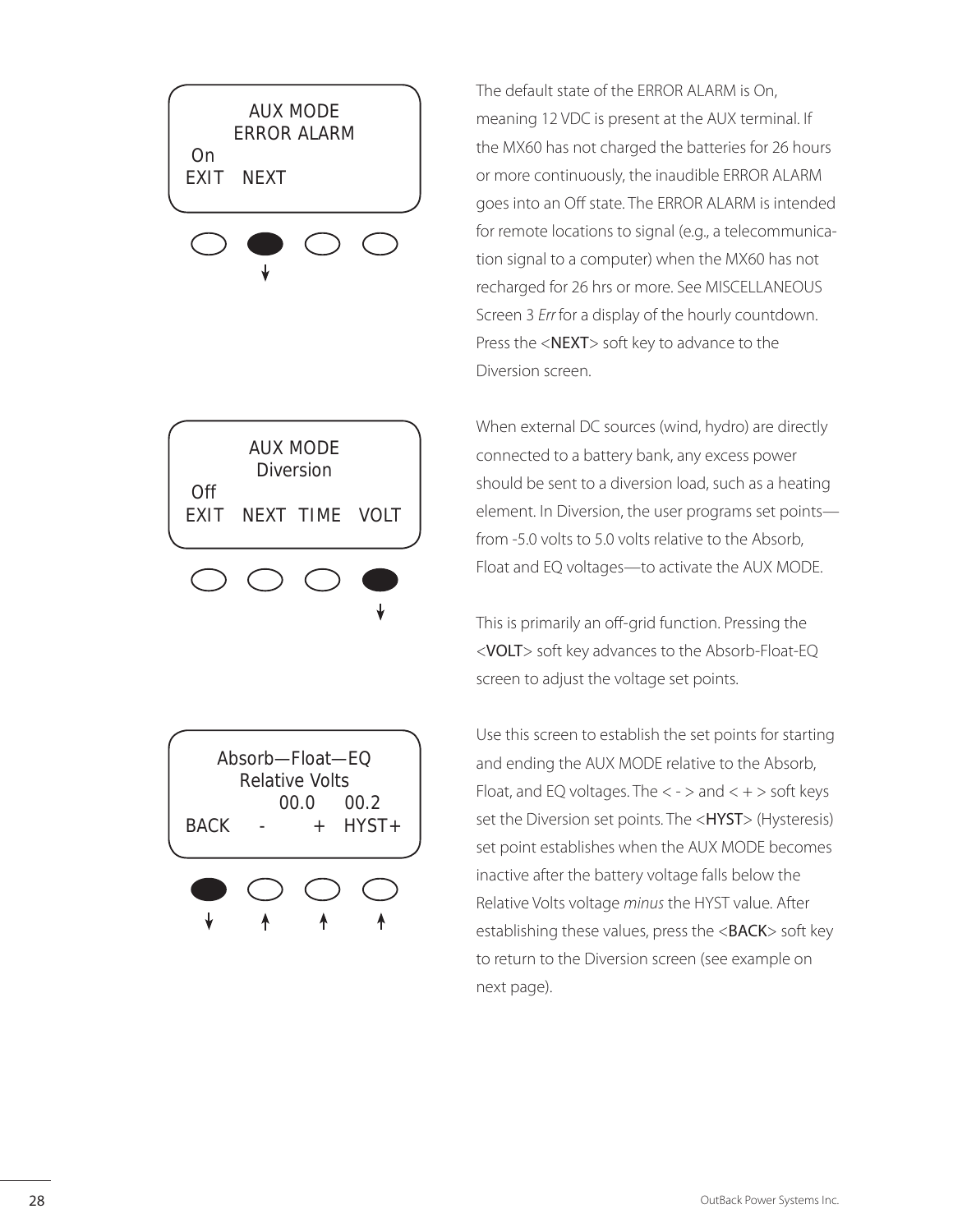

Press the <TIME> soft key to advance to the Time screen which allows the user to adjust the minimum time the AUX MODE is active after the battery voltage falls below the Hysteresis voltage.

Hold Time shows how long the AUX MODE stays active after the battery voltage has fallen below the HYST (Hysteresis) set point. The user can adjust the Hold Time from 0.1 to 25 seconds. If a solid state relay is used, set the Hold time to 0.1 seconds and the Delay time to zero.

The Delay Time shows how long the battery voltage must be above the Relative Volts before the AUX MODE is activated. It can be adjusted from 0 to 24 seconds, but is rarely required. Pressing the <BACK> soft key returns to the AUX MODE DIVERSION screen.

#### Example of Diversion



Each recharging state—Absorb, Float, or EQ—has a recharging voltage set point. The Diversion AUX MODE can be active  $(On)$  when the battery voltage is raised above one of these set points for a certain amount of time or inactive (Off) when it falls below. The user can determine these voltages and times. In the example above, when the RE source (wind or hydro) raises the battery voltage 00.2v above the chosen set point for a Delay time of 10 seconds—the AUX Output will be active. When the battery voltage falls 00.3v below the HYST voltage set point for a Hold time of 15 sec – the AUX Output will be inactive (Off). See Figure 5 for Diversion Load and AUX Wiring Set-Up.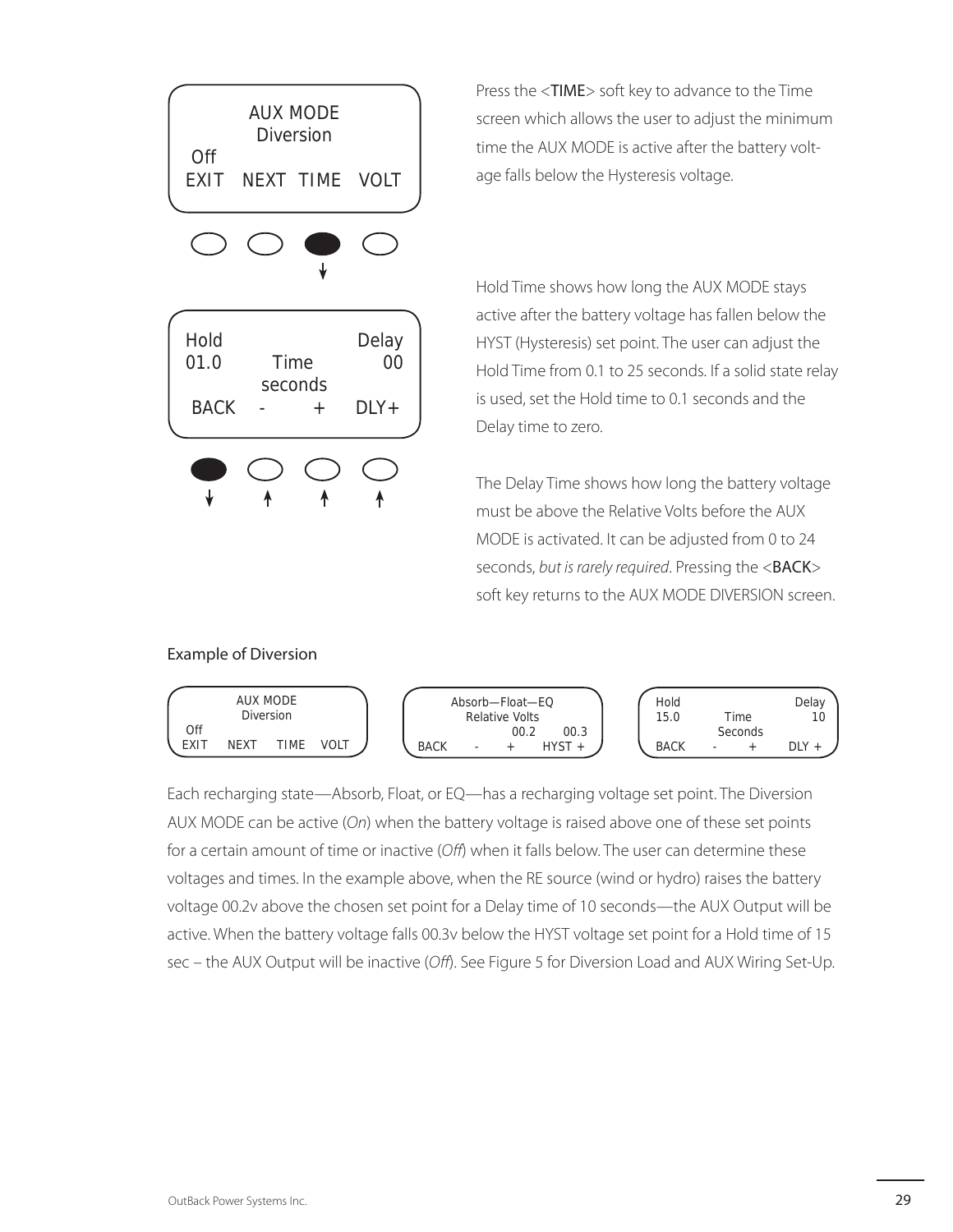

Figure 5 Diversion Load and AUX Wiring Set-Up Illustrated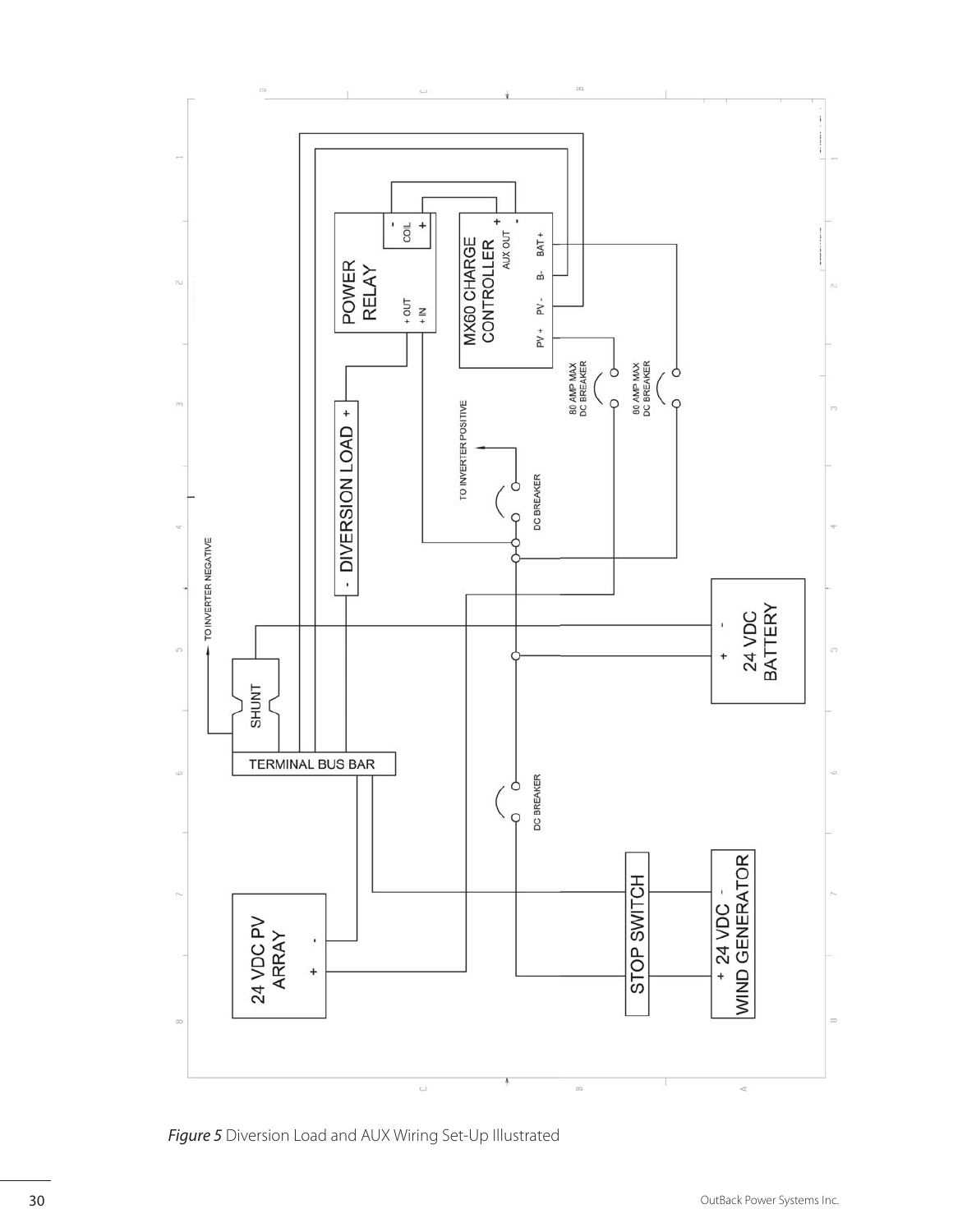

Press the <NEXT> soft key to view the Low Batt(ery) Disconnect screen.

When the battery voltage falls below the disconnect volts, the AUX connected loads only are disconnected; the loads are On when the battery voltage rises above the reconnect volts. To adjust these set points, press the <TIME> and <VOLT> soft keys.

Press either the  $\langle - \rangle$  or  $\langle + \rangle$  soft key to adjust the delay time. This is the time period the MX60 waits before either activating or deactivating the AUX MODE when either the disconnect or reconnect voltages are reached. When the low voltage occurs, the timer shows the seconds remaining before disconnecting. When the reconnect voltage is reached, the timer shows the userdetermined time before connecting. Press the <BACK> soft key to return to the Low Batt Disconnect screen.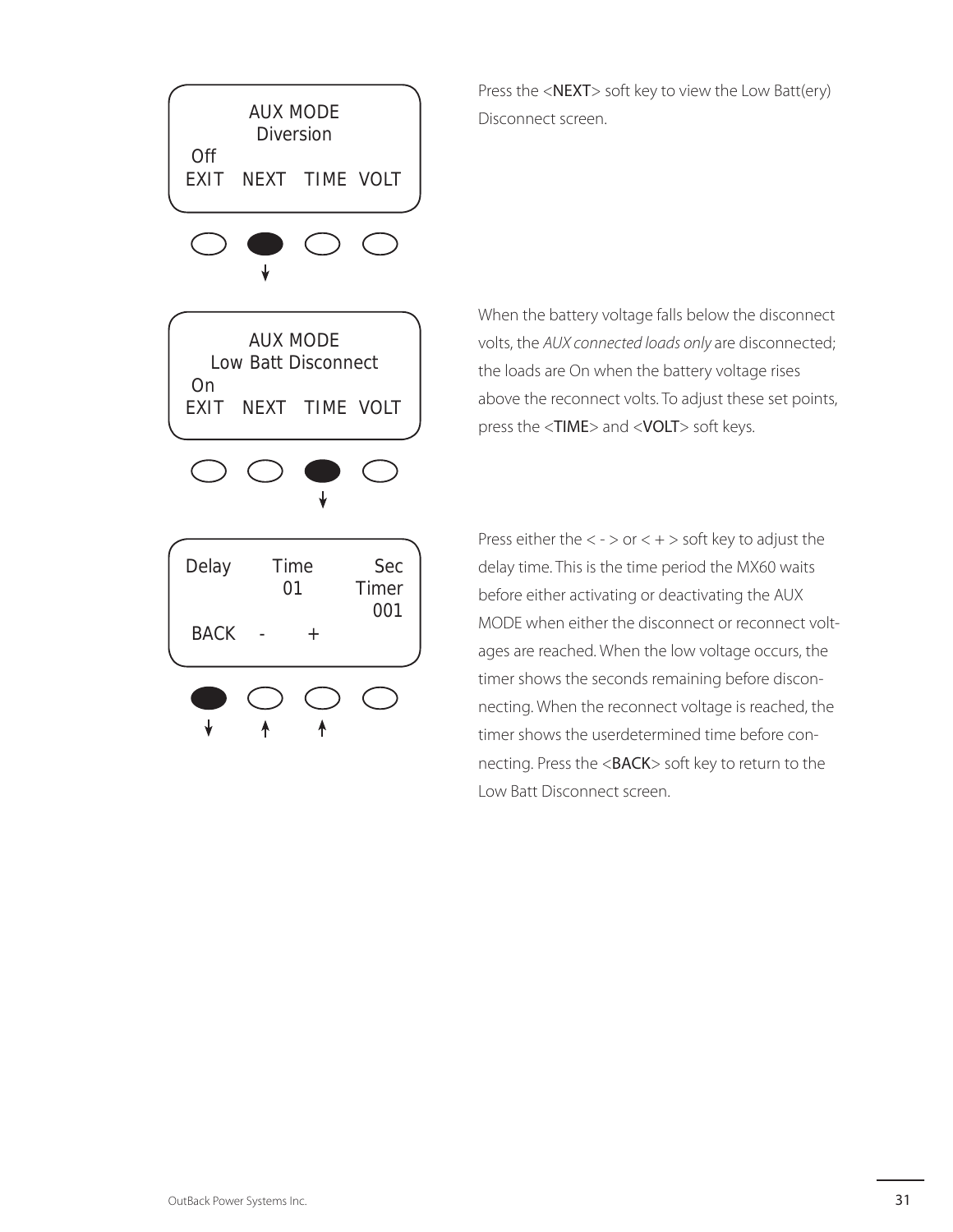

In the Low Batt Disconnect screen, press the <VOLT> soft key to adjust the battery voltage disconnects set point.

Press either the  $\langle - \rangle$  or the  $\langle + \rangle$  soft key to adjust the disconnect voltage. Press the <ReCon> soft key to open the RE-CONNECT VOLTS screen.

Press either the  $\langle - \rangle$  or the  $\langle + \rangle$  soft key to adjust the RE-CONNECT VOLTS value. The AUX Output activates when the voltage goes above this setting after the timer has counted back to zero. Press the <BACK> soft key to return to the Low Batt Disconnect screen.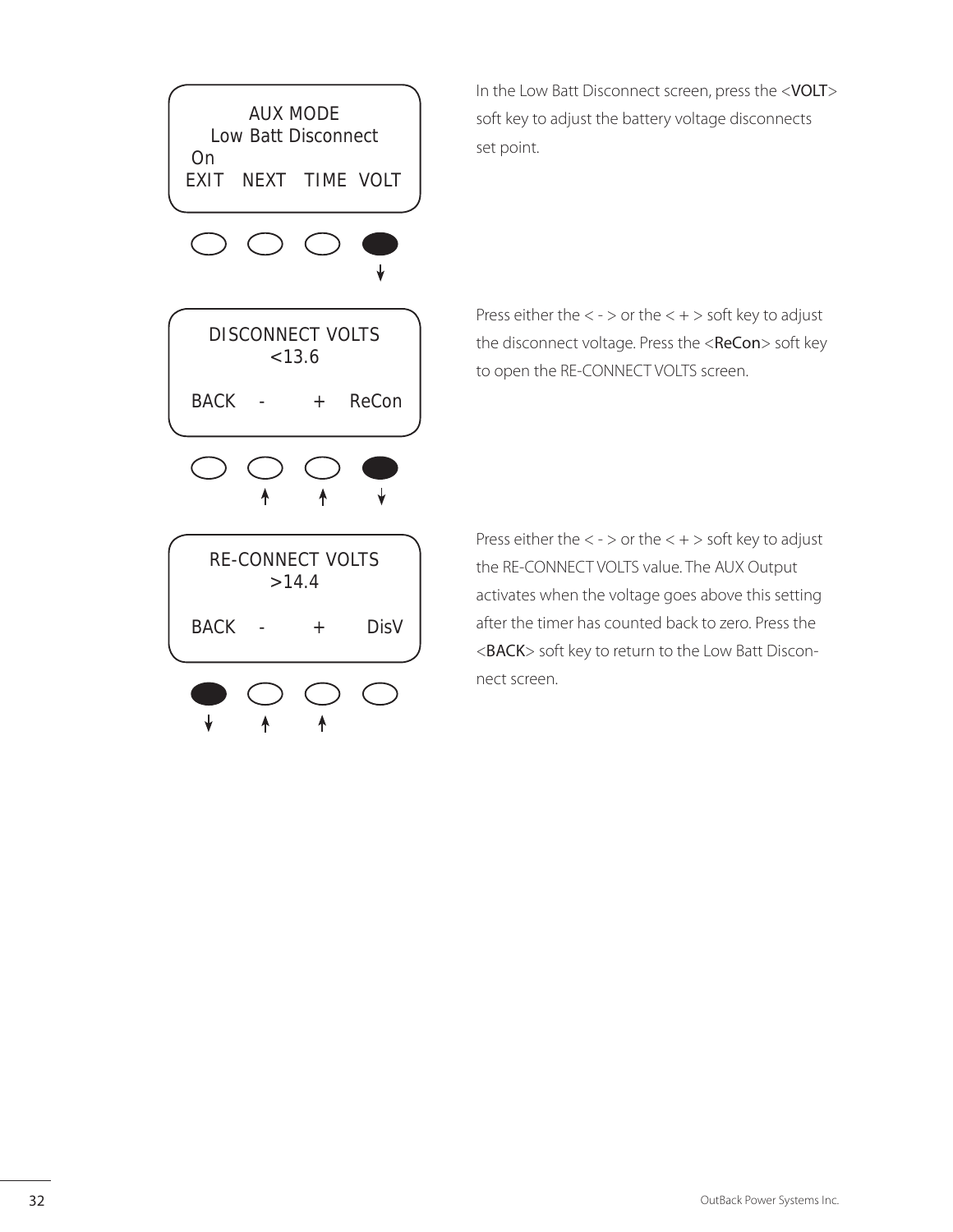

Press the <NEXT> soft key to view the Remote screen.

In Remote AUX MODE, the OutBack MATE can control the MX60's AUX MODE. Press the EXIT soft key twice to return to the MAIN Menu screen.

Press the  $\langle \rightarrow \rangle$  soft key to move the asterisk to the Light option. When the asterisk is in front of Light, press the <GO> soft key.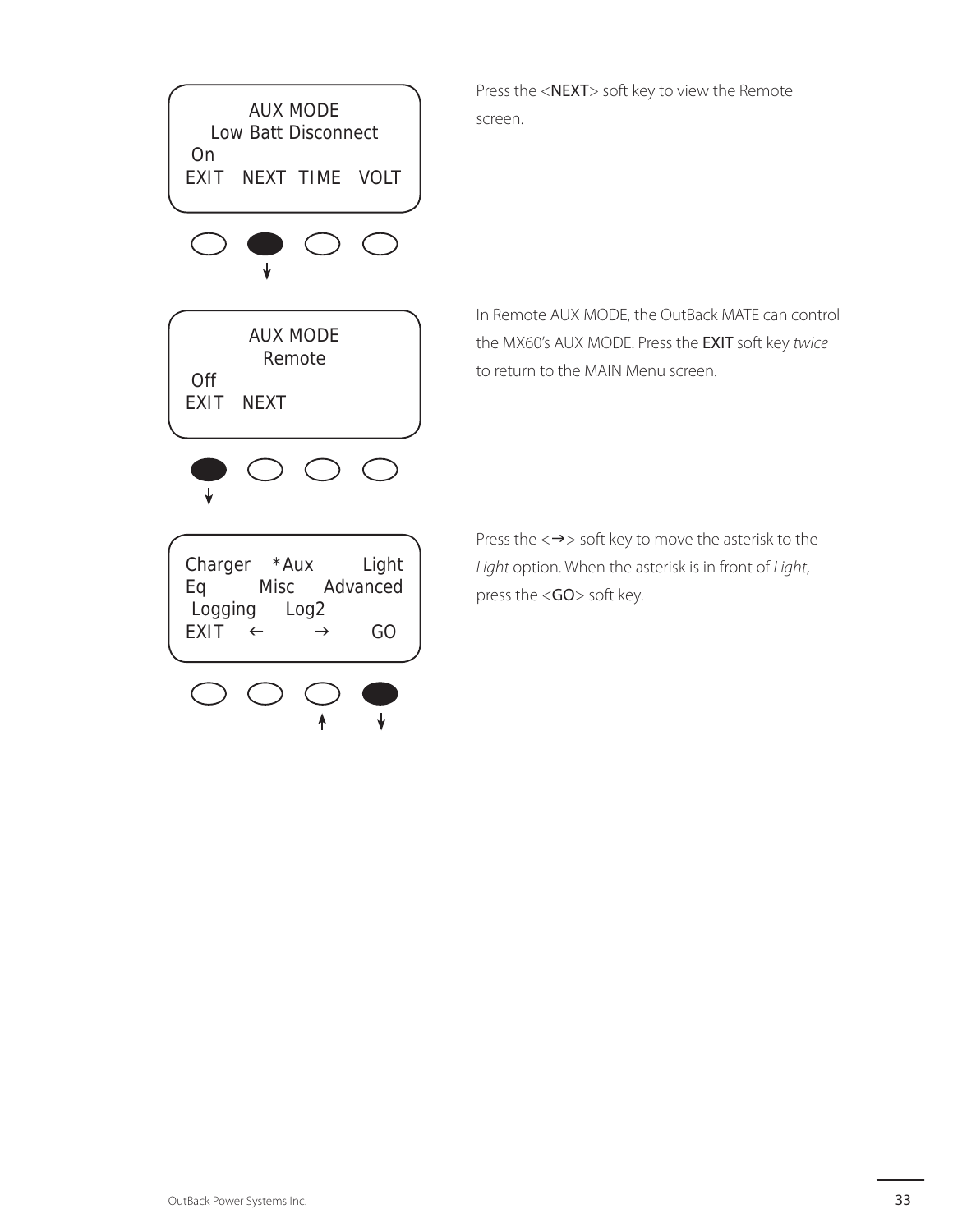## BACKLIGHT



AUTO (default) leaves backlight and soft keys on for 60 seconds whenever any soft key is pressed (pressing any soft key when the LCD is not lighted does not change any settings).

ON or OFF states are also available.

Press the #1soft key twice to return to the MAIN Menu screen

Press the  $\langle \rightarrow \rangle$  soft key to move the asterisk to the EQ option. When the asterisk is to the left of EQ, press the <GO> soft key.

## EQ—BATTERY EQUALIZE

The intent of an equalization charge is to bring all battery cells to an equal voltage. Sealed batteries should not be equalized unless specifically instructed by the manufacturer. Shut off or minimize all AC and/or DC loads when equalizing and be sure the EQ voltage will not damage any DC load. If possible, ensure the EQ cycle starts and stops the same day it is initiated or unnecessary battery gassing can occur.

- Occasional equalization extends the life of flooded electrolyte batteries.
- Proceed with caution! A vent fan is recommended in enclosed spaces.
- The MX60 allows the user to set voltages and times of equalization process.
- Both manual and auto modes are available.
- EQ is not battery temperature compensated.
- Always check the electrolyte level in the batteries before and after equalizing.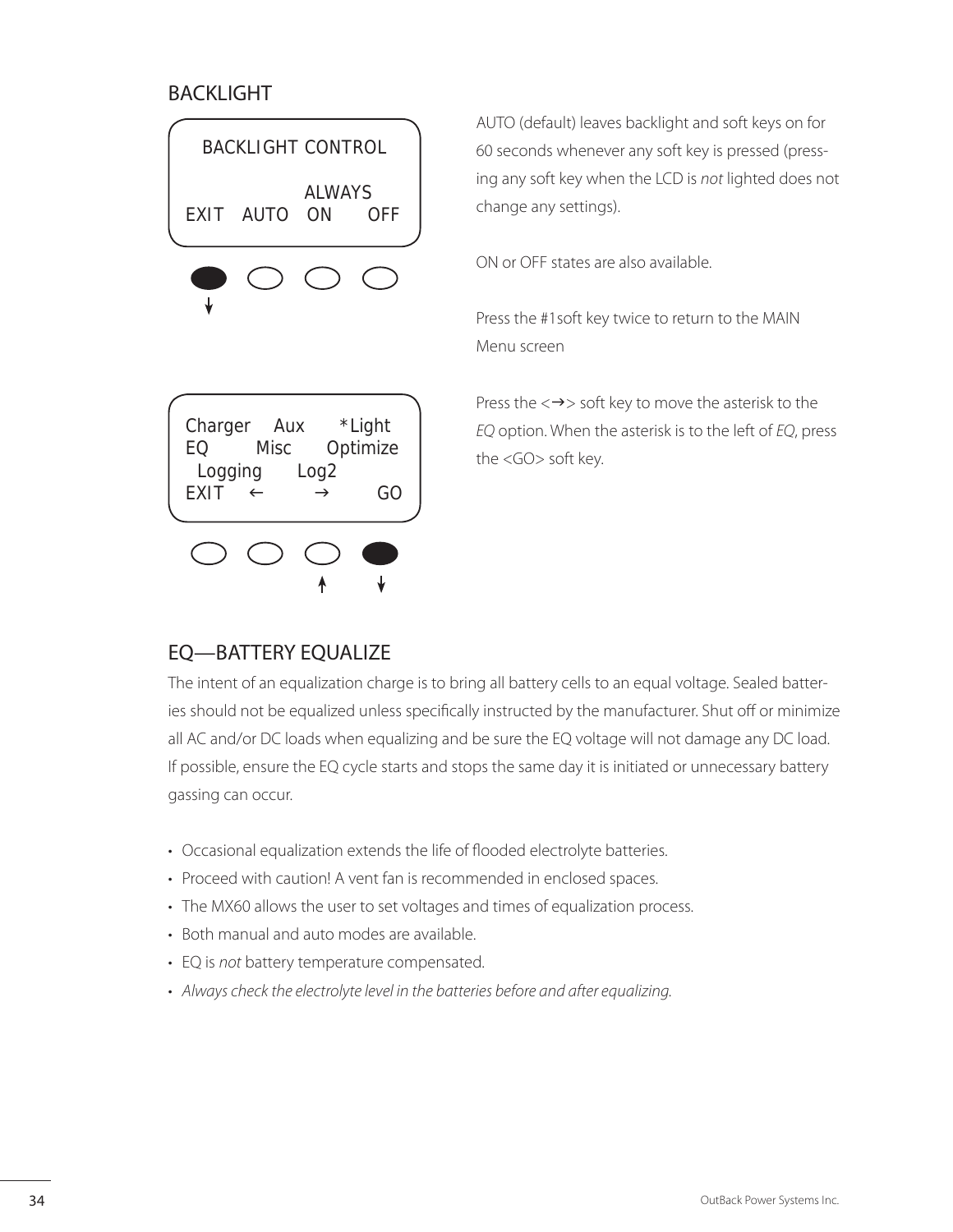

Check water level BACK AUTO START STOP

Press either the < –EQV> or <+EQV > soft key to change the EQ voltage, following your battery manufacturer's recommendations. Note that the factory default EQ voltage is set low, the same as the factory default Absorb voltage. Press the <NEXT> soft key to view the BATTERY EQUALIZE Time screen.

Press either the <-HRS> or <+HRS> soft key to set the desired equalization time, up to a seven hour maximum, always following your battery manufacturer's recommendations. Press the <NEXT> soft key to view the battery equalization start screen

- Press the <START> soft key to manually begin an equalization cycle. To stop the cycle, press the <STOP> soft key.
- EQ-MPPT display indicates the MX60 is trying to reach the target equalize set point.
- Equalize time "EQ 0:00" in Hours: Minutes displays after the equalize set point is reached.
- The incomplete equalization cycle continues into the next day unless the MX60 is powered off or manually stopped. The remaining EQ time can be viewed in the Log2 Menu.
- EQ cycle terminates when EQ time period is reached.
- After equalizing, an EQ DONE message displayed and a Float cycle begins.

Press the <AUTO> soft key to view the auto equalization screen.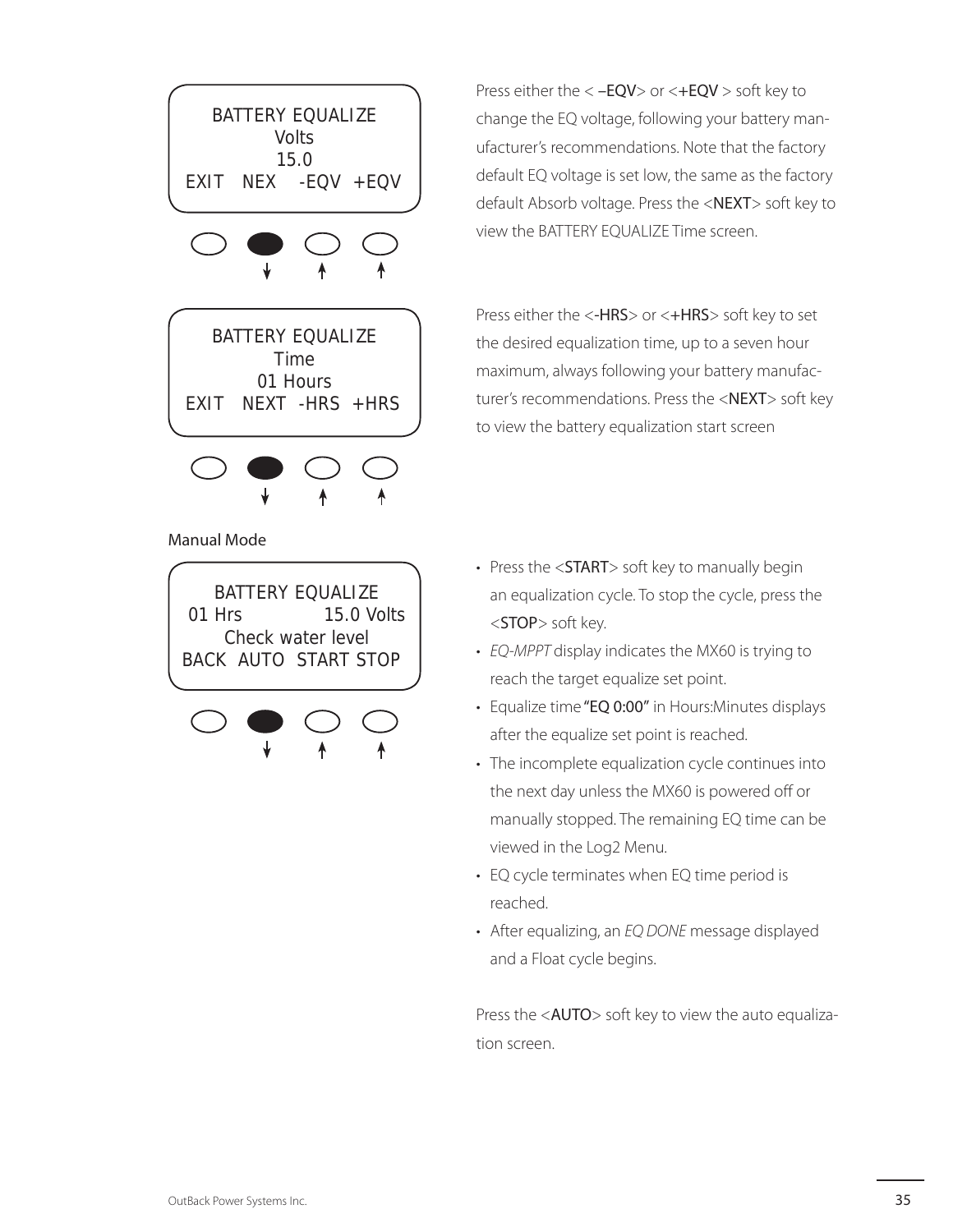#### Auto Mode



Use the <-DAY> and <+DAY> soft keys to preset the interval day to initiate an automatic equalization cycle. The EQ INTERVAL displays the number of days in the interval between cycles and COUNT displays how many days of the interval have passed.

- Auto Mode initiates when a preset interval day (1-250 days) is reached.
- The default equalize interval (EQ INTERVAL) setting is 000 day leaving the auto eq disabled.
- "EQ-MPPT" display indicates the MX60 is trying to reach the target equalize set point.
- The equalize time "EQ 0:00" in Hours:Minutes displays after the equalize set point is reached.
- An incomplete equalization cycle continues into the next day unless the MX60 is powered off or manually stopped. The remaining EQ time can be viewed in the Log2 Menu.
- The COUNT value will be cleared to 000 when an EQ is started, manually stopped, or MX60 has been powered off.
- After recharging, an EQ DONE message displayed and a Float cycle begins. To view the MAIN EQ screens, press the #1 soft key.

To view the MAIN EQ screens, press the #1 soft key.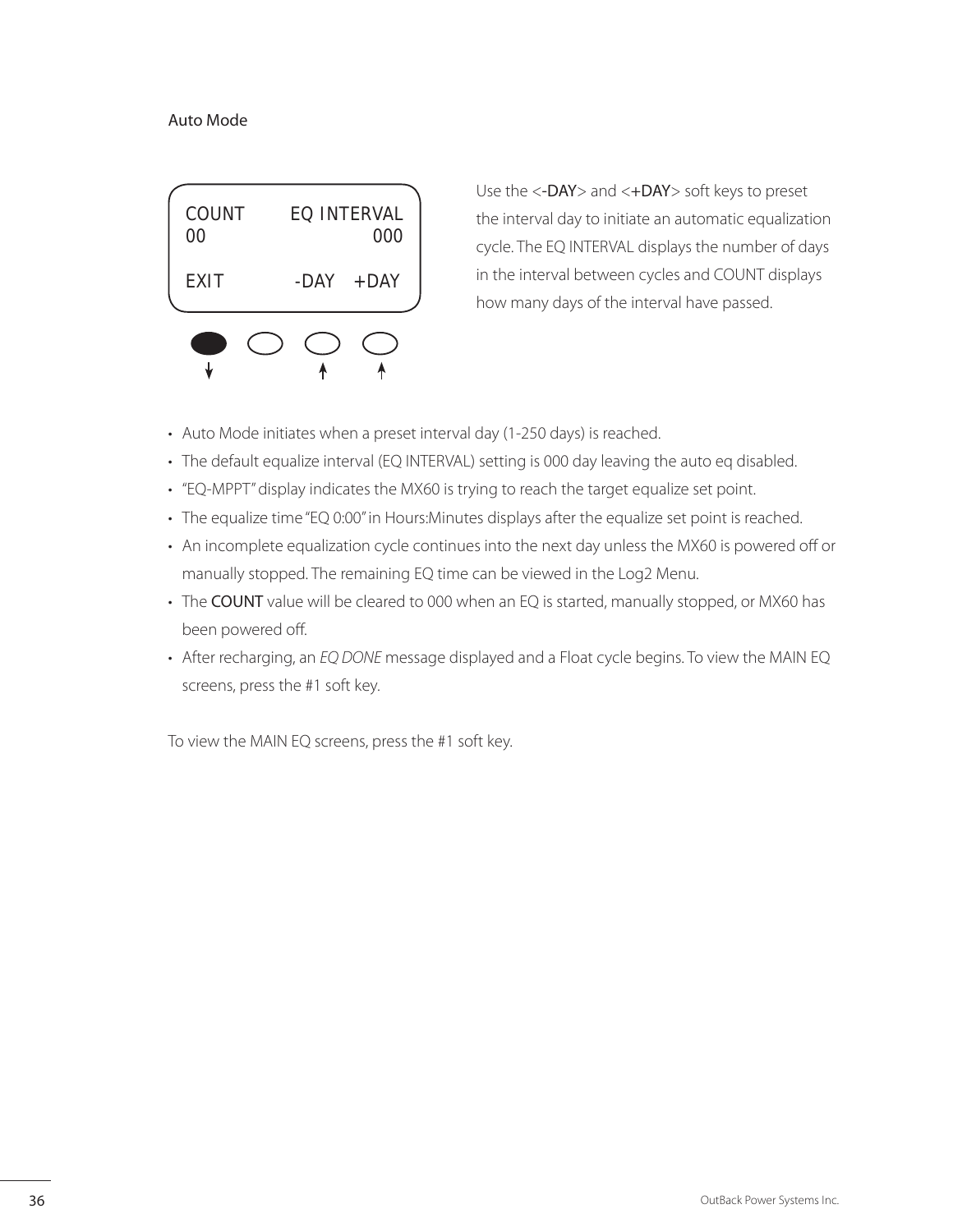## MISC—MISCELLANEOUS

The MISCELLANEOUS screens display extra settings and technical information, some of which is useful for OutBack Power Systems Technical Services.

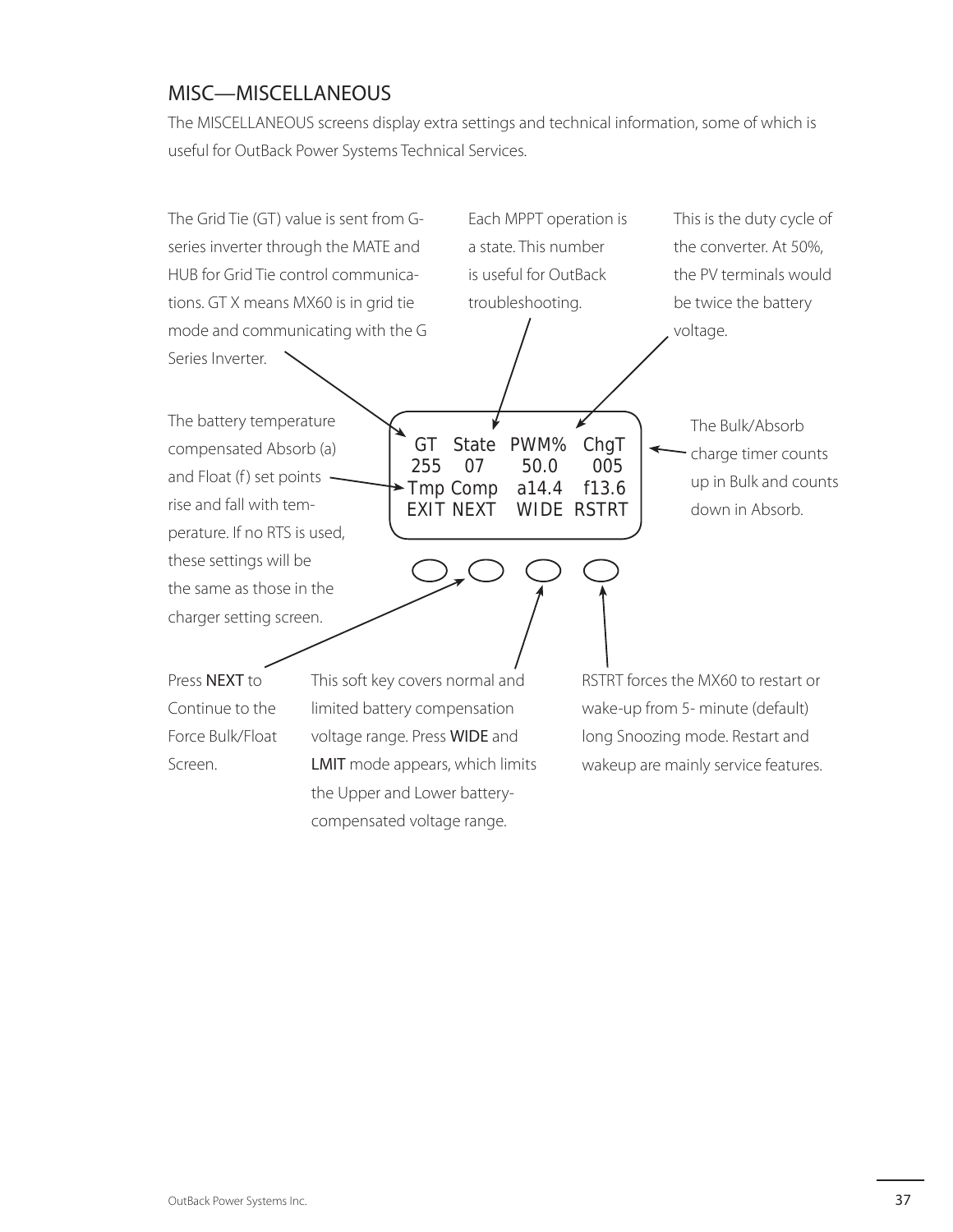# WIDE/LMIT Battery Temperature Compensated Limits

During cold weather, a battery often requires a higher recharging voltage. Lower quality inverters might not accommodate these higher voltages and can shut down during recharging, cutting off power to their loads. The MX60 allows the user to lower the compensated voltage in the Absorb cycle so these inverters will remain operating. Also, some batteries have an absolute voltage limit that should not be exceeded and the WIDE/LMIT option allows the user to control this during recharging. WIDE allows the RTS full control over recharging; LMIT sets the ceiling and floor voltages for the RTS.

During hot weather, the LMIT feature set point assures recharging will continue at a high enough voltage rather than dropping too low in reaction to a higher ambient temperature. This assures the recharging voltage adequately charges, but should be monitored according to the battery manufacturer's recommendations.

The RTS default compensated voltages apply if the WIDE/LMIT option is set to WIDE in the MISC menu. The upper and lower LMIT settings can be viewed in the second menu of the Log2 screen when LMIT is selected.

The LMIT set points can be set in the AUX MODE menu. To set the LMIT upper and lower set points, press the #1 soft key once and return to the MAIN Menu. From the MAIN Menu, access the AUX MODE screens and then the Low Batt Disconnect screen.

Path for Setting the LMIT Upper and Lower Set Points using AUX:



Press <NEXT> until Low Batt Disconnect appears, then press <VOLT>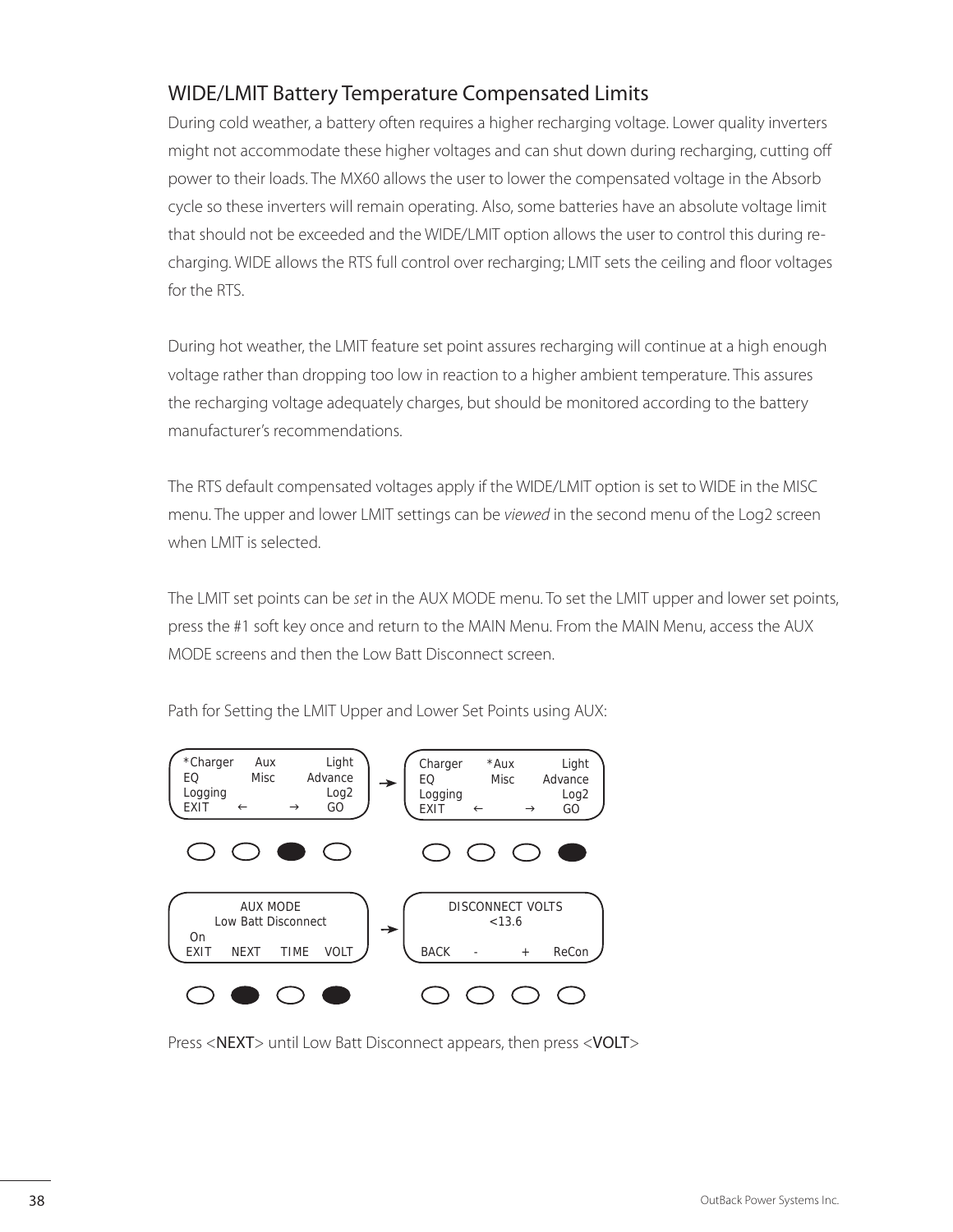#### Setting LMIT Upper and Lower Set Points



In the DISCONNECT VOLTS screen, press the < -> or  $\langle + \rangle$  soft key to adjust the battery voltage range limits. This should be the lowest Absorb voltage when the battery temperature is highest. When the desired low voltage is reached, simultaneously press and hold the  $\langle - \rangle$  and  $\langle + \rangle$  soft keys until "Lower Limit" displays on the screen. When "Lower Limit" is displayed, the desired compensated voltage has been stored, and the  $\langle - \rangle$  and  $\langle + \rangle$  soft keys can be released (pressing the <BACK> soft key will return to the previous screen).

Press the <ReCon> soft key to adjust the upper battery compensated voltage.

Press the  $\langle - \rangle$  or  $\langle + \rangle$  soft key to adjust the voltage. When finished, simultaneously press and hold the  $\langle - \rangle$  and  $\langle + \rangle$  soft keys until Upper Limit is displayed. This should be the highest Absorb voltage when the battery temperature is coolest.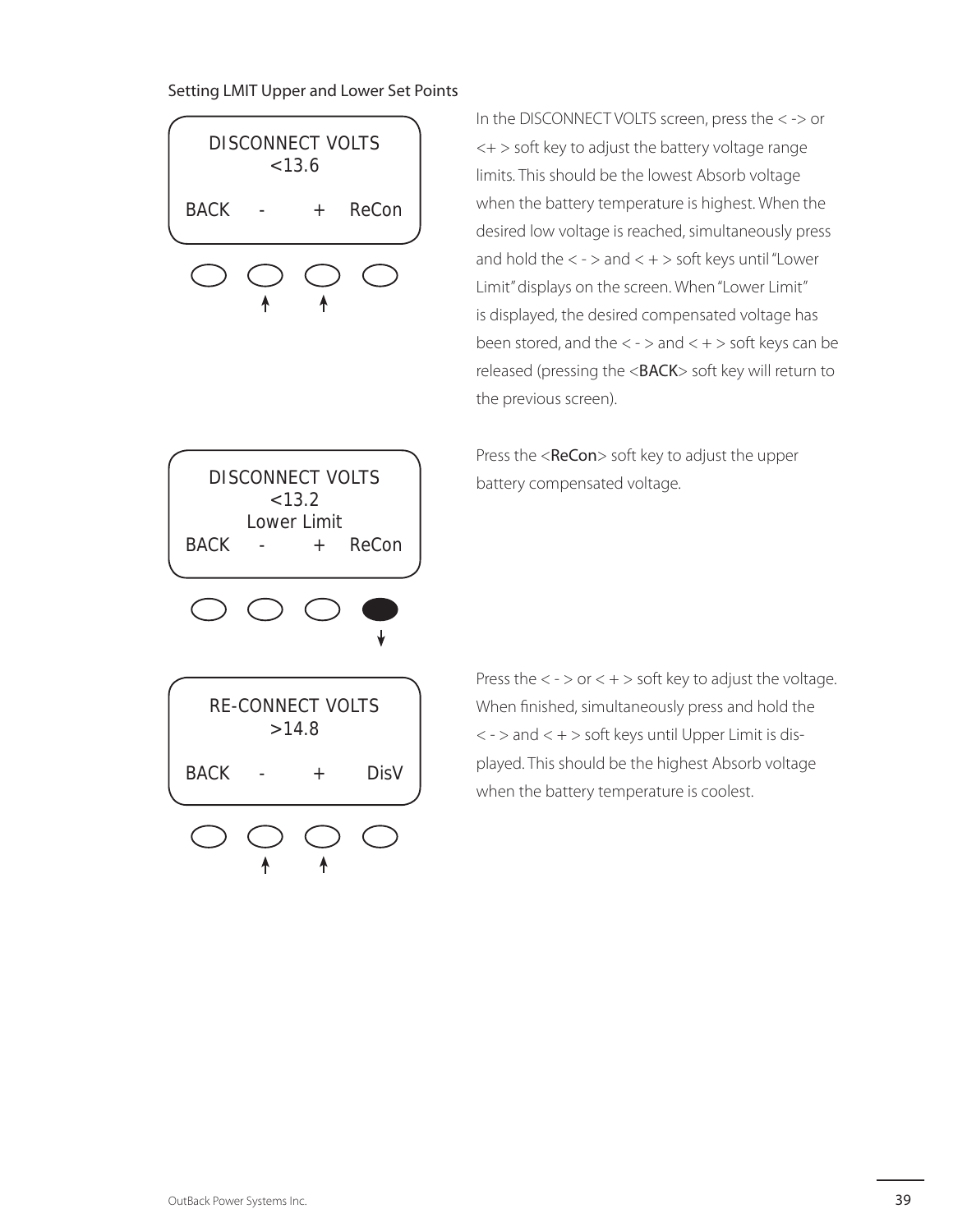

When the Upper Limit is displayed, the desired compensated voltage has been stored and the < - > and < + > soft keys can be released.

After setting these limits, AUX MODE should be set to Manual (default setting) if not used.

Note: WIDE/LMIT voltages are not applicable in the Equalize charging mode.

Pressing the <BACK> soft key returns to the Low Batt Disconnect screen.

To confirm the Upper Limit and Lower Limit voltages

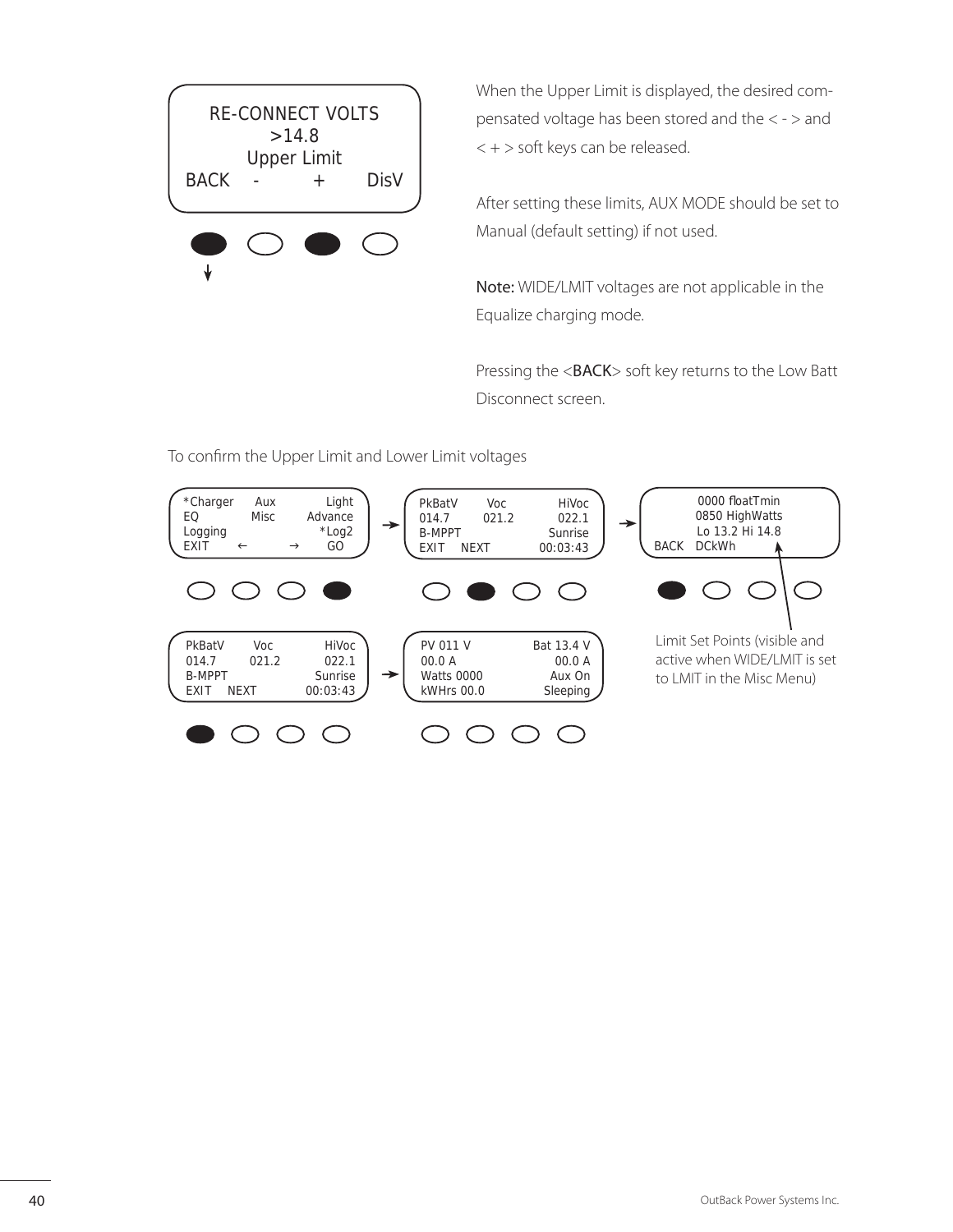After confirming the Upper Limit and Lower Limit voltages, press the  $\langle\leftarrow\rangle$  soft key in the MAIN Menu. Press the <GO> soft key to advance to the first MISC screen. From this screen, you can access MISCELLANEOUS Screen 2.



From the MISC screen, press the <NEXT> soft key to view the FORCE, FLOAT, or BULK screen.

Pressing the <FLOAT> or <BULK> soft key forces the MX60 to that specific recharging cycle and returns to the STATUS screen. Forcing a FLOAT or BULK recharge will end an EQ cycle. Press the <NEXT> soft key to view the third MISCELLANEOUS screen.

- $\cdot$  Force FLOAT = float cycle
- Force BULK = bulk cycle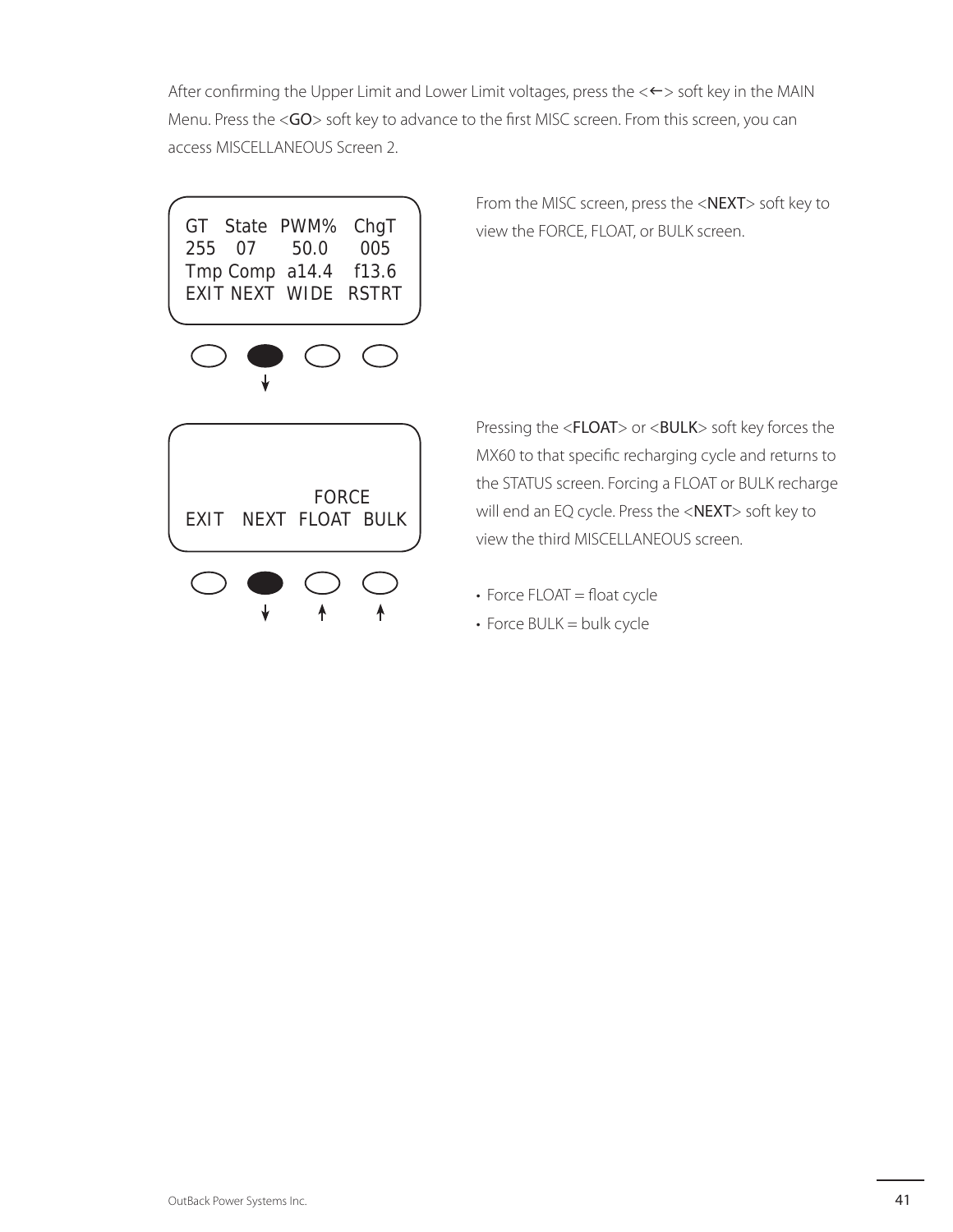## MISCELLANEOUS Screen 3

This is the assigned number representing the temperature of the internal components to control the cooling fan. The lower the number, the higher the temperature. 25° C is approximately a value of 525.

In Float, if the battery voltage falls below the ReBulk voltage set point for at least 90 seconds, the MX60 will automatically reinitiate a Bulk charge cycle. The default is set to a very low value (6 volts) and therefore the function will be disabled.

+ReBV increments the ReBulk Voltage. It will return to a 6 volt value when a 69 volt value is reached.

The Err(or) count increases hourly if the MX60 has not charged the batteries for 26+ hours continuously. The first hour begins at sleeping.

PCB Err Btmp CFB 398 000 255 0760 ReBulk 06 V End 00 A EXIT +ReBV –AMP +AMP

Btmp is a battery temperature sensor reference value used to compensate the charging voltage. This is an arbitrary number between 0 and 255 and is not the actual temperature. An 'X' next to this value indicates a Global external RTS is being used (system with a HUB and MATE).

> The output value of the internal current sensor is used to calculate output amps, watts, and track the Maximum Power Point of the array.

(End, -AMP, +AMP) Normally, an Absorb charge cycle is terminated because the battery voltage was regulated at the Absorb set point for the maximum time period. Decreasing (-AMP) or increasing (+AMP) sets an optional end current level. While the battery voltage is at or above the Absorb target and the End current level is reached at a time delay of 15 seconds, the MX60 will switch to the Float charge stage regardless of the charger time minutes. The charger timer (ChgT) will be cleared. This is an optional set point and its adjustment is not required in most installations. "00" Absorb End amps is the default.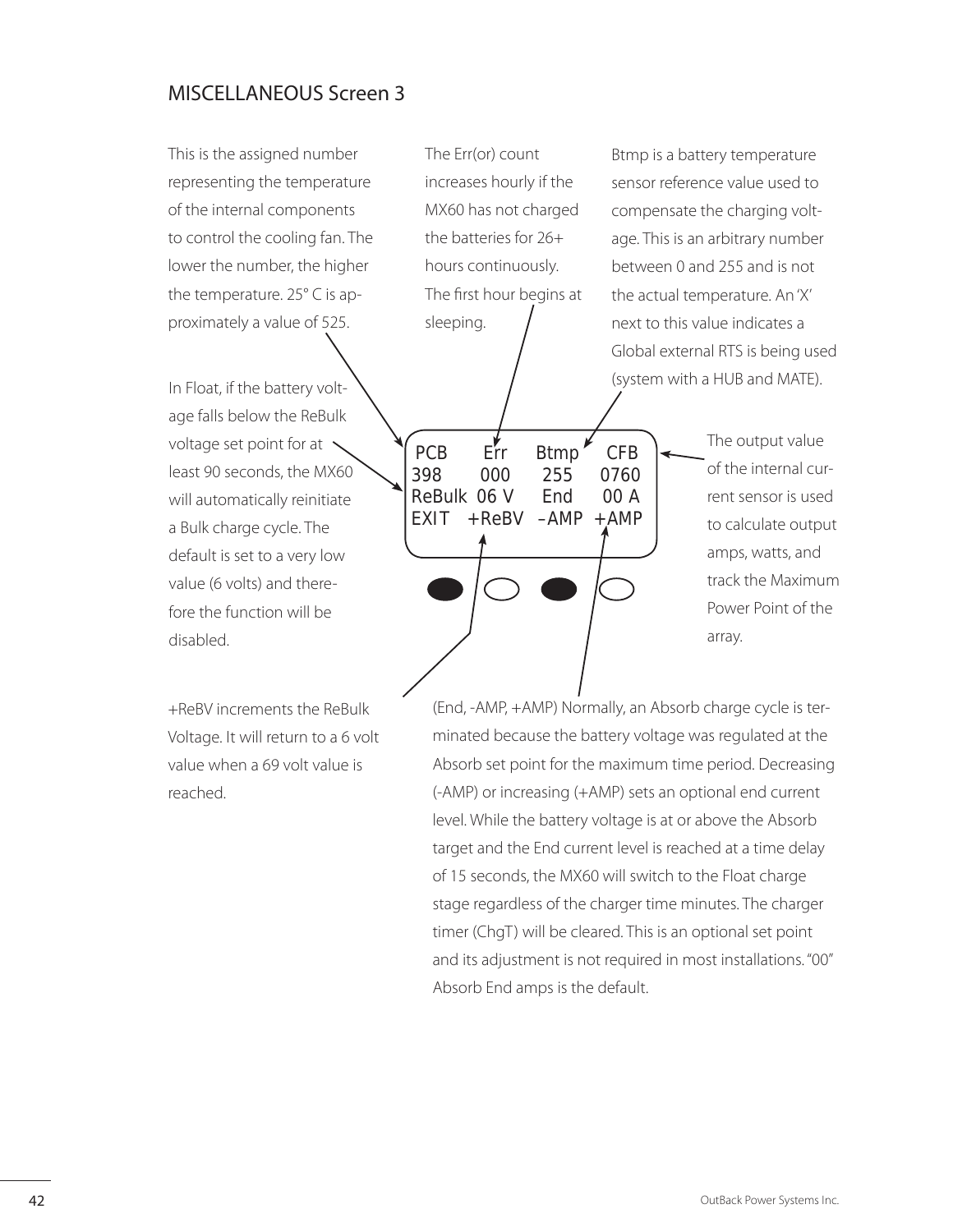## ADVANCED

The ADVANCED MENU allows fine-tuning of the MX60 operations including "Snooze" periods and Maximum Power Point limits. In order of appearance, the following modes occur in the ADVANCED Menu selections:

▶Snooze Mode ▶Park Mpp (% Voc) ▶ MPP Range Limit % Voc ▶ Sweep Interval ▶ Vbatt Calibration ▶Low CutOff ▶MPPT Mode ▶ Absorb Time Limits ▶ Wakeup Mode



From the MAIN Menu, choose Advanced and press the <GO> soft key.

The MX60 wakes up when an optimal amount of open circuit voltage (Voc) is available. The Voc varies with external conditions, primarily the weather and time of day, which affect solar panels. If the Voc is insufficient, the MX60 enters "Snoozing" until either a five-minute (default) period passes or there is a 1.5 volt (default) increase in Voc at which point the MX60 reevaluates the Voc for recharging purposes. What is the optimal amount? The MX60 tries to recharge when the Voc is greater than the battery voltage by 2 volts, but voltage alone isn't sufficient. An array might have a big increase in voltage first thing in the morning— more than 2 volts difference—but not enough ampacity to recharge.

Snoozing also occurs if the recharging current does not reach the user-selected cutoff current set point in the Lowcutoff menu. Press the <MODE> soft key for Snooze Mode options. Press the <NEXT> soft key for the Park Mpp screen

NOTE: There are four Low Cutoff options:

- <90% Voc—MX60 snoozes if Voc does not rise to greater than 90% of last measured Voc during a full sweep
- <50% Voc—snoozes if Voc does not rise to greater than 50% of last measured Voc during a full sweep
- <Lowcutoff-default snooze mode, snoozes if initial sweep does not reach Low Cutoff Amps during a full sweep
- Disabled—no snoozing, MX60 will cycle on and off many times (not recommended due to ongoing relay-clicking)

OutBack Power Systems Inc. **43**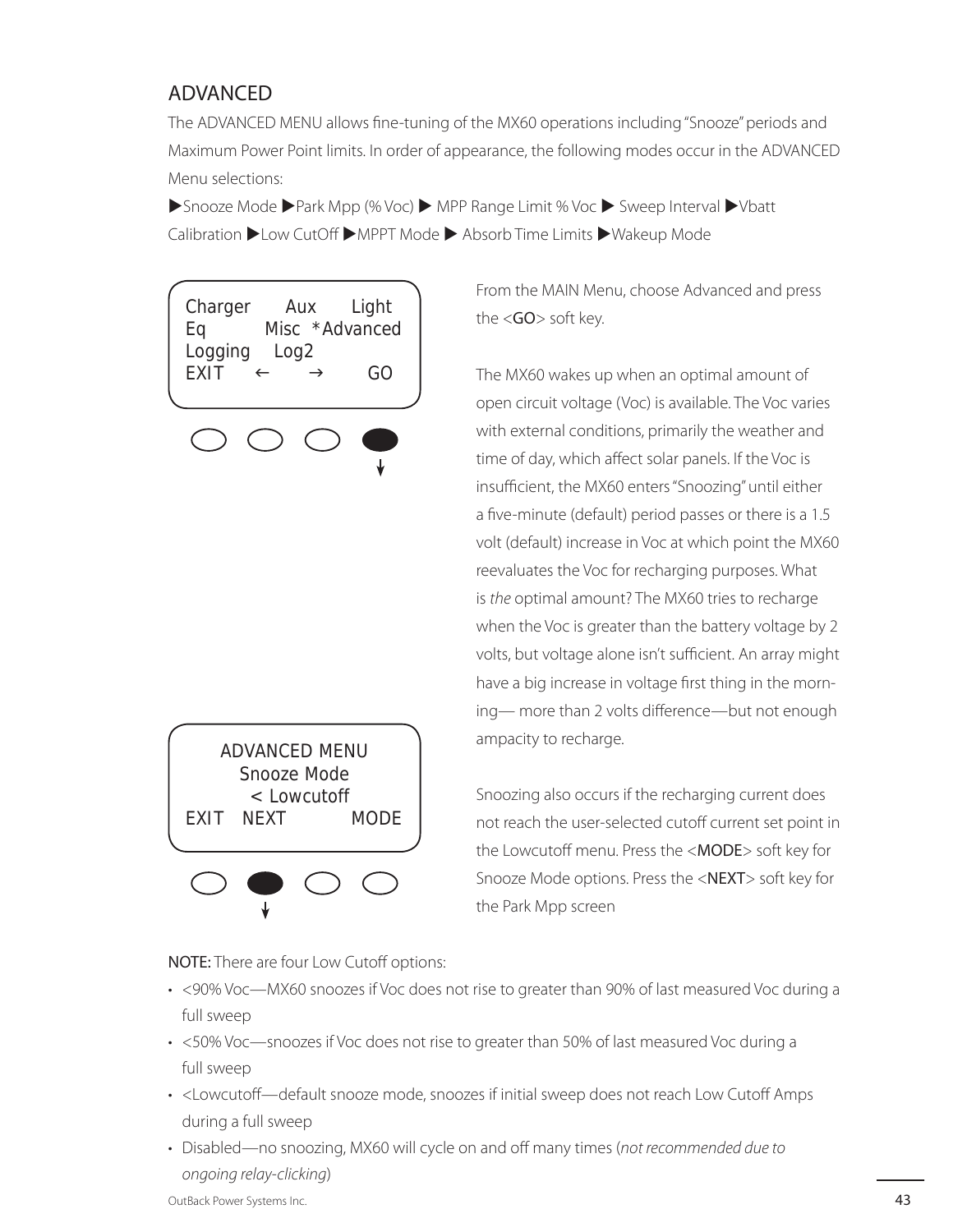



Use ½ value for high input arrays to speed up initial sweep.

Auto Sweep MPPT Mode (see page 46) seeks the solar array's maximum available voltage to recharge the batteries. The MX60 is best left in this default mode for most recharging purposes. If the output current is below five amps (e.g., overcast day or early mornings and late evenings), the MX60 will operate at the percentage of the Voc shown on the Park Mpp (Maximum Power Point) screen. The 77% Voc default is close to the MPP for most arrays. A higher value may be necessary for different applications such as a 12 VDC array to a 12 VDC battery. To change the percentage of Voc, press either the <-VOC> or <+VOC> soft key. Press the <NEXT> soft key to view the next ADVANCED MENU screen.

The Mpp Range Limit % Voc adjusts the upper Mpp limit of the Voc. The default MX60 MPP voltage limit is set at 90% of the Voc and is normally left alone for an array. If an MX60 sweep finds an MPP voltage outside of this range, it will revert to the Park Mpp value. Setting to 1/2 reduces the initial sweep time on a high input voltage array.

The MPP adjustable MX60 limits are 80%, 85%, 90%, and 99% of the Voc. The min range limit setting may be set to FUL if something other than a PV array is connected to the input of the MX60, such as a Micro-Hydro generator (see page 54), but the Voc cannot exceed 150 VDC at any time. Press the <min> or <max> soft key to adjust the MPP range limit. When done, press the <NEXT> soft key to view the Sweep Interval screen.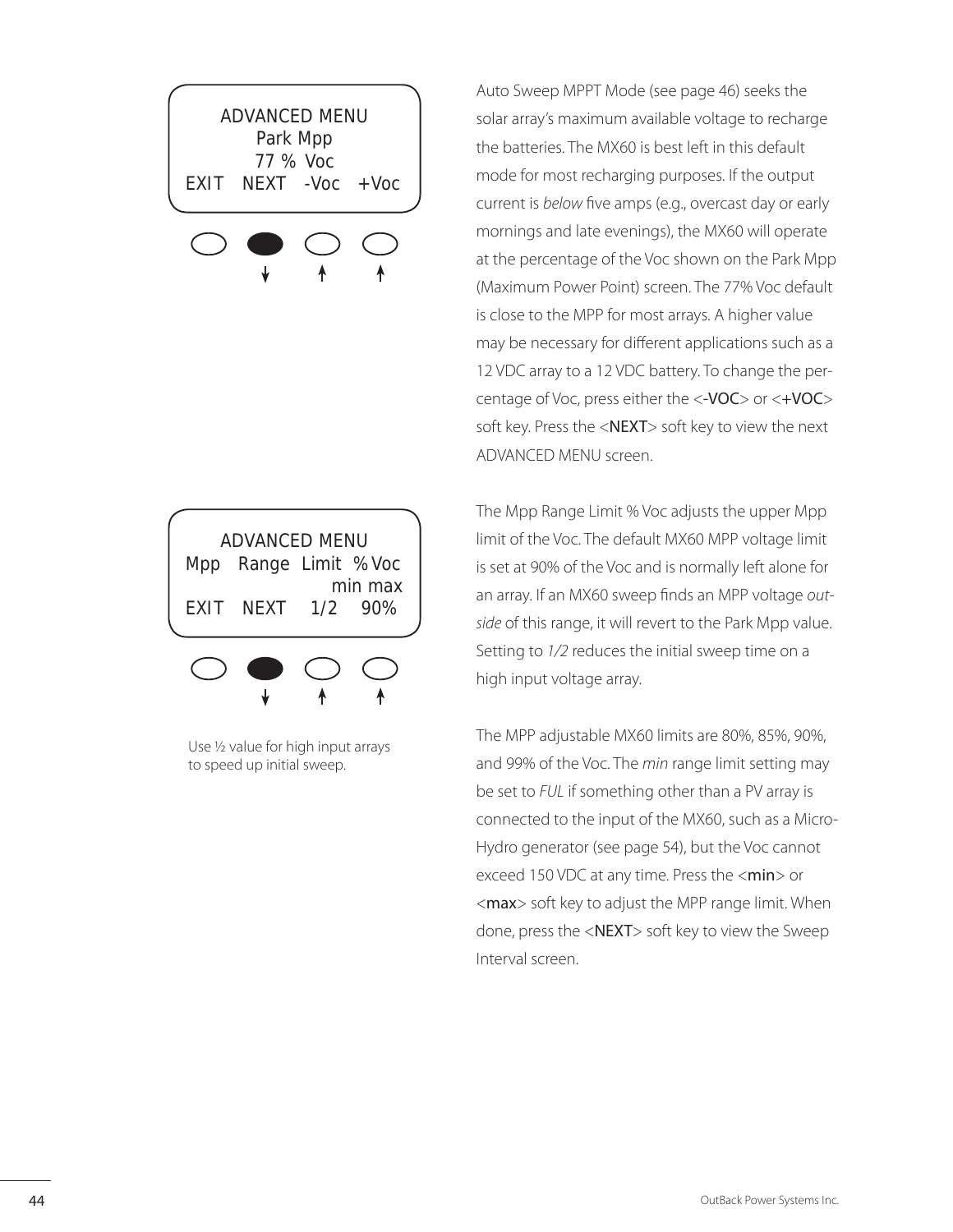

The Sweep Interval mode or mini-sweep determines how often a sweep occurs, ranging from 0-15 minutes. A sweep is a search for the best MPP for the array. At zero minutes, the MPPT mini-sweep function is disabled (this is not recommended for PV arrays). No sweeping occurs if the output current is under five amps because it operates at the Park Mpp value. Sweeping does occur when the output current is higher than five amps or to maintain user current limit and to track the MPP of the array throughout the day. A mini-sweep is an accurate but less extensive version of the full initial sweep done at wakeup.

Press the <–MIN> soft key to decrease minisweep interval minutes or press the <+MIN> soft key to increase the minutes. Press the <NEXT> soft key to view the Vbatt Calibration screen.



The present Vbatt meter reading is displayed here for convenience.

A quality calibrated voltmeter will provide even more accurate MX60 battery voltage readings if an undesirable voltage drop is present. When measuring battery voltage, ensure a good connection is made to the Four-Position Terminal Block. Check the battery temperature compensation voltages if voltages are much different than you expect from the charger setup Absorb and Float voltage settings. Use the <-V> and <+V> soft keys to match the readings from the voltmeter. When finished, press the  $\langle \text{NEXT} \rangle$  soft key to view the next screen.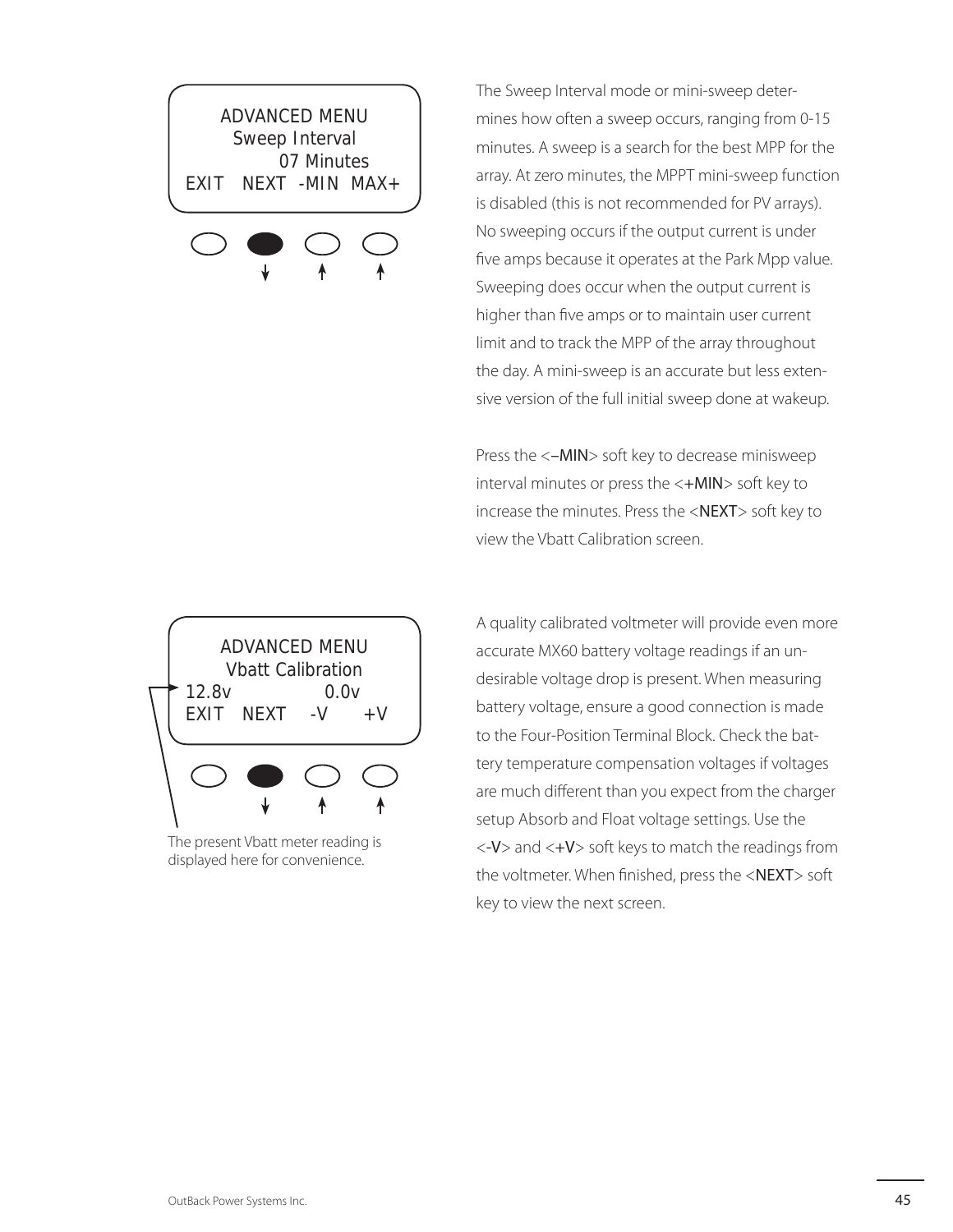

ADVANCED MENU MPPT Mode Auto Sweep EXIT NEXT nonGT MODE



The default value is nonGT or non-grid-tied. Select GT mode if you have a GVFX or GTFX inverter, MATE and HUB connected to the MX60. Selecting GT establishes the proper grid-tie mode communications between the G-series FX and the MX60.

Low Cutoff sets the battery charger's lowest allowable current limit the MX60 will charge in MPPT mode before stopping and returning to "Snoozing." The Low Cutoff is adjustable from .2 amps to 1 amp; .6 amps is the default Low Cutoff current. Raising this value will assist the MX60 in entering "Sleeping" mode at night. Press the  $\lt$  + Amp > soft key to raise this limit. When finished, press the  $\langle \text{NEXT} \rangle$  soft key to view the MPPT Mode screen.

This screen allows the user to choose one of these modes:

- Auto Sweep MPPT Mode (the default and preferred mode), which sweeps the PV upon wakeup and then does mini Sweeps from that point on at the selected Sweep Interval. If the sweep interval is set at 0 minutes, the MX60 awakes every 1.5 hours and does a full sweep. Auto Restart applies here as well (see LOG2 Auto Restart, page 52).
- U-Pick % (Voc) MPPT mode operates the PV voltage at a user-selected percentage of the Voc which is displayed in the Park Mpp % Voc screen. U Pick % acquires a new Voc value every Sweep Interval. If the mini-sweep interval is set to 0 minutes, a new Voc may be acquired once every 1.5 hrs. depending on the Auto Restart setting (see LOG2 Auto Restart, page 52). This is an alternative to the Auto Sweep mode and may also be useful for micro-hydro applications.

Press the <MODE> soft key to choose an MPPT mode and the  $<$ nonGT $>$  soft key if you have an Out-Back G-series inverter system with a HUB and MATE. Press the <NEXT> soft key to view the Absorb Time Limits screen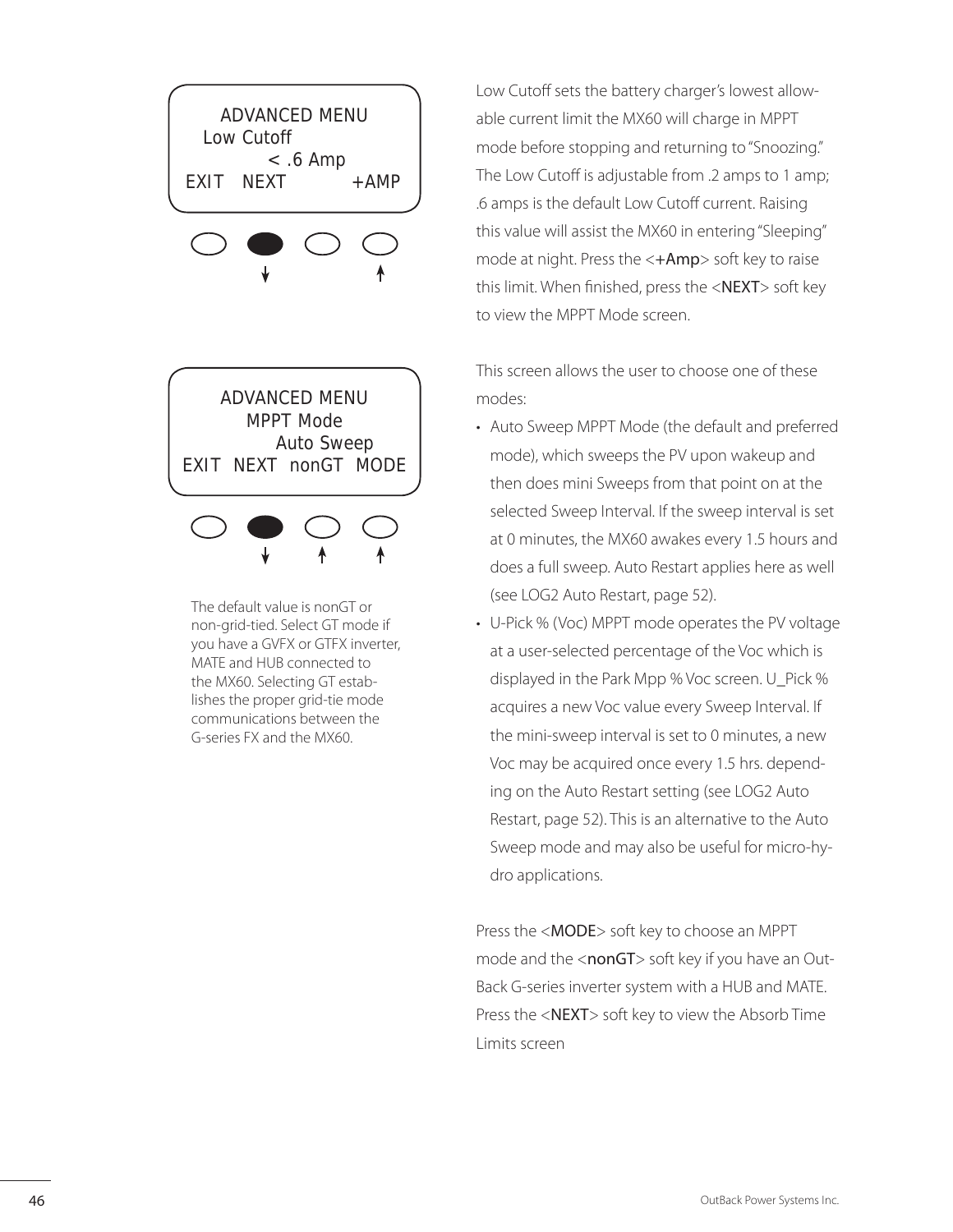

In the Absorb Time Limits screen, the user can set the minimum and maximum times the MX60 stays in the Absorb recharge cycle.

- $\rightarrow$  MAXimum is adjustable from 0 to 4 hours.
- $\rightarrow$  MINimum is adjustable from 0 minutes (the default) up to the maximum absorb time limit minus 10 minutes. (EX: Maximum Absorb time = 2 hours or 120 minutes Minimum Absorb time adjusted up to 110 minutes)

To adjust the limits, press either the <MIN+> or <MAX+> soft key. When finished, press the <NEXT> soft key to view the next screen.

- A Bulk cycle starts each morning. The charge timer (ChgT) is preset to the minimum Absorb time limit (zero minutes) while the Bulk/Absorb Charge Timer counts up in minutes.
- The timer stops when it reaches the Maximum Absorb Time or the Absorb voltage set point is met.
- The ChgT counts down to zero after the Absorb voltage is reached.
- At zero, the MX60 goes into Float stage and may briefly display "Bat Full" (Battery Full) then "Float."
- When the battery voltage drops below the float voltage set point, the MX60 recharges to maintain this set point, employing the F(Float)-MPPT function.
- If the system cannot maintain the Absorb voltage set point during the Absorb cycle, the timer will stop counting down and begin counting up towards the Max Absorb time as the MX60 transitions to Bulk (BMPPT). This up and down counting will continue until the charge timer counts down to zero. The Absorb cycle can be disabled by setting the maximum to 0hr.



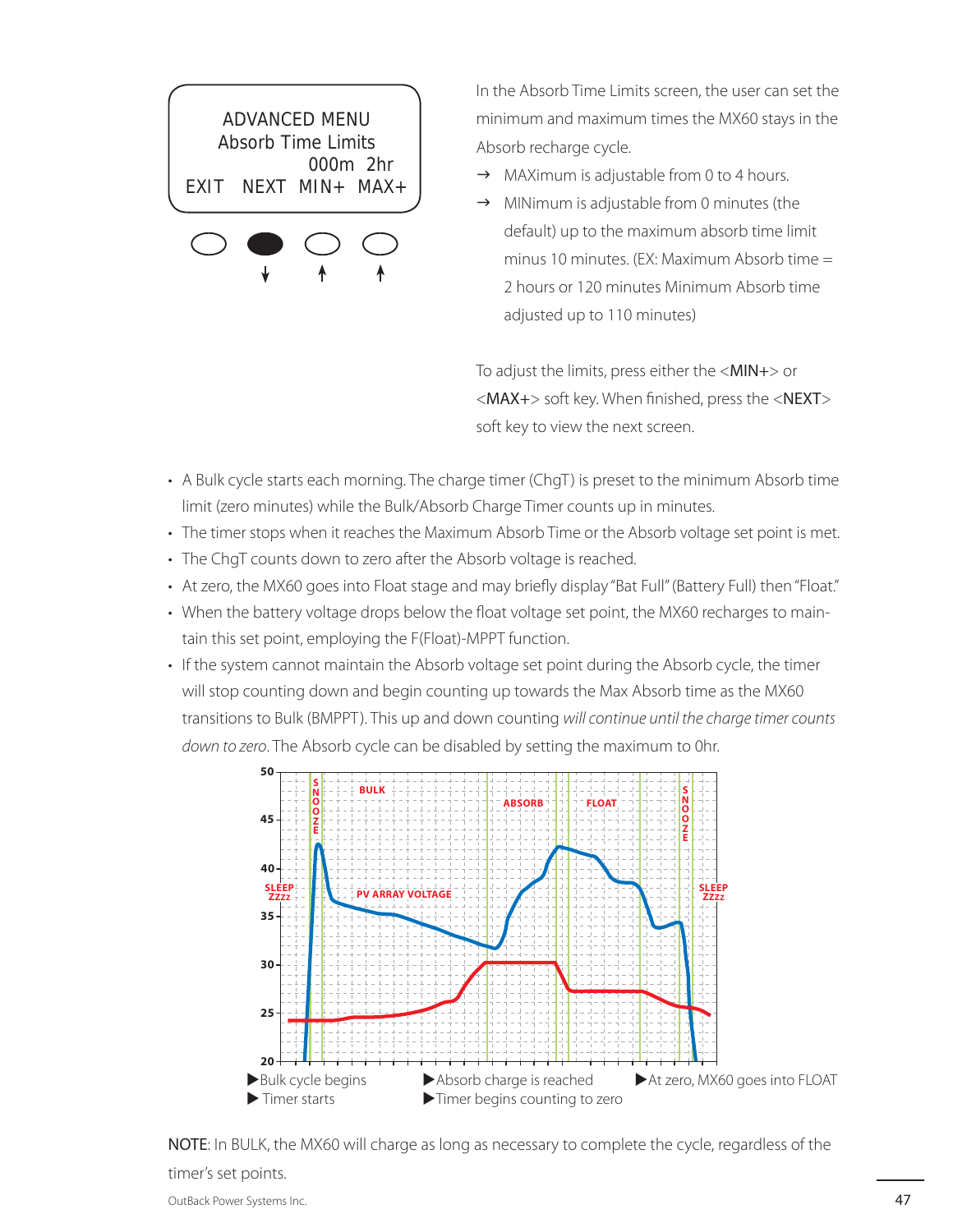



Wakeup Mode selects how often the MX60 does a "Wakeup" during "Snoozing" periods. Since environmental condition impact the open circuit voltage (Voc) of an array, a user selectable Voc rise in value will allow the controller to "wakeup" sooner or later based on the last measured Voc value. A selectable delay time in minutes will also allow the controller to "Wakeup" sooner or later if the measured Voc did not meet the user selectable Voc rise in value. Before changing these values, monitor your system for a week or so using the factory defaults and then gradually adjust the set points. If they're set too high, the MX60 might not wake up soon or often enough, which means a loss of power production. Note: +VOC ranges from 1.5V up to 9.5V. +MIN ranges from 5 up to 15 minutes. Press the <EXIT> soft key to return to the MAIN Menu.

From the MAIN Menu, press the  $\langle \rightarrow \rangle$  soft key to move the asterisk next to the Logging function and then press the <GO> soft key.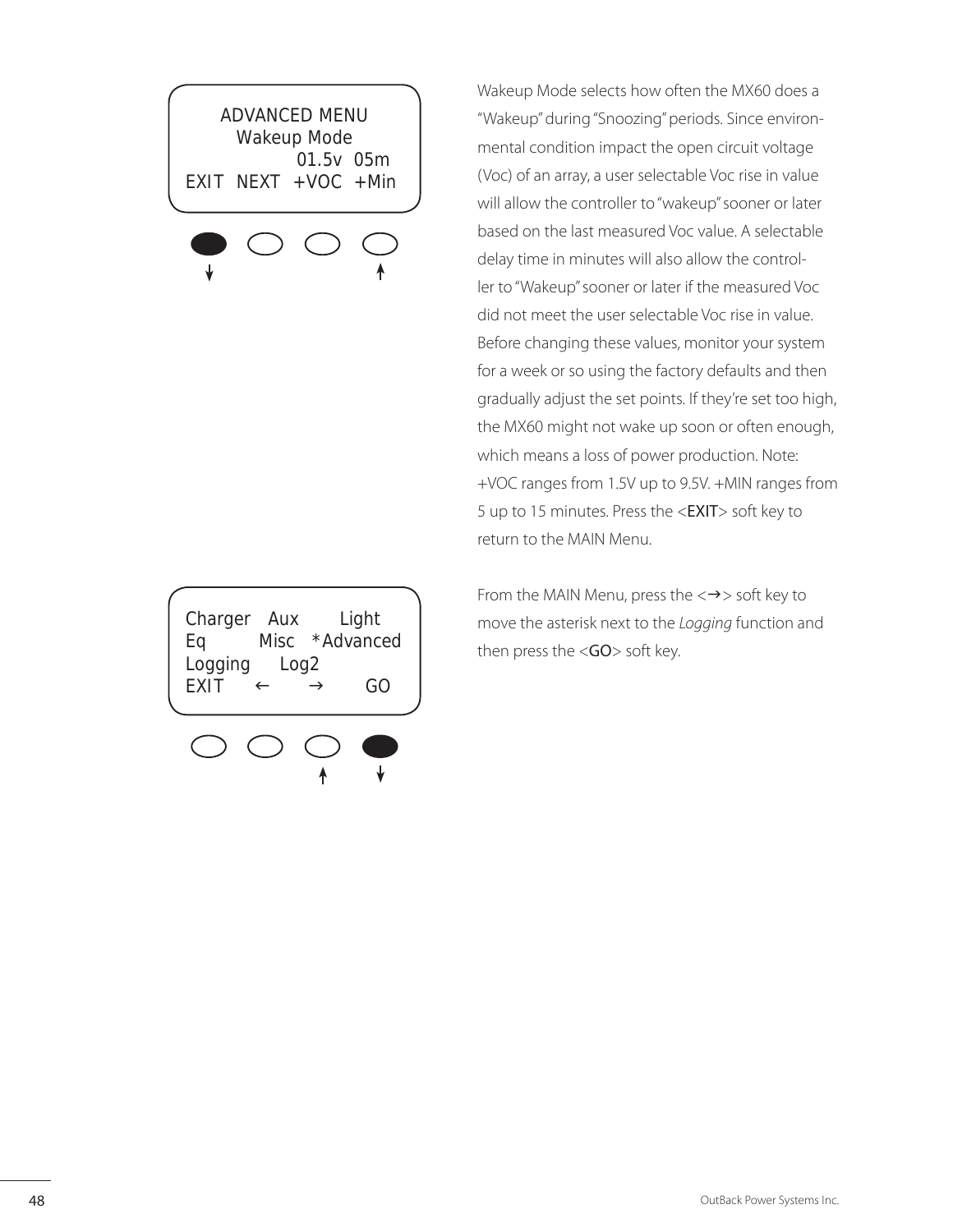## (DATA) LOGGING

The MX60 records battery float and daily kilowatt-hour (kWh) information for the previous 64 days. This data can be compared, for instance, with weather reports to confirm the MX60's performance. When 64 days are reached, for every new day of data recorded, a day is eliminated from the front end of the count in the order they were recorded.

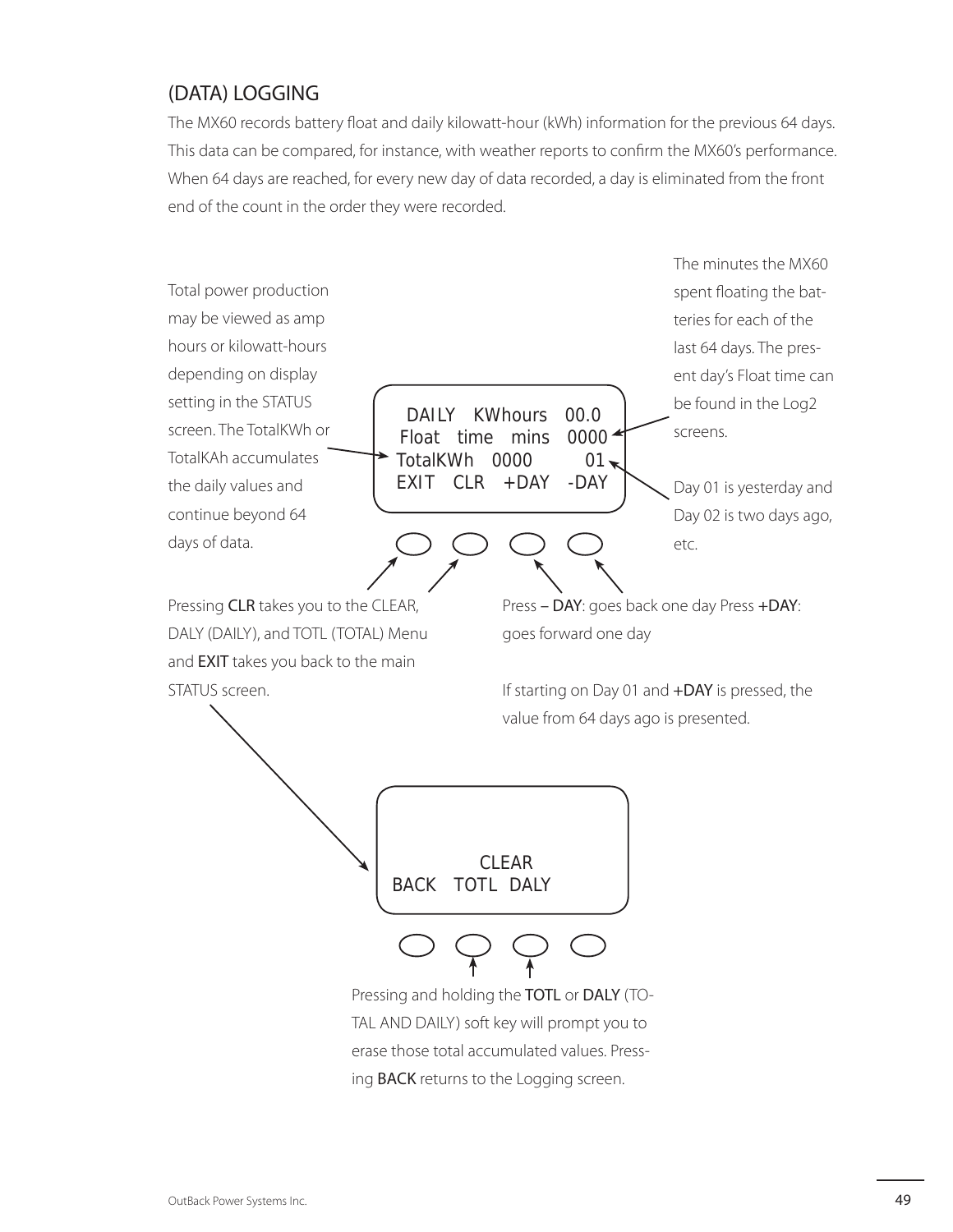#### Clearing Totals and Daily Stats

- Pressing and holding TOTL for three seconds brings up the "Are you sure?" screen, prompting you to clear the total accumulated kWh and kAh statistical values in the MX60.
- Pressing and holding DALY for three seconds will bring up the "Are you sure?" screen for clearing all of the 64 Daily logged values. After Yes is confirmed, the values will be cleared. It may take a few seconds for all 64 daily values to be cleared before the confirmation screen goes away.
- Pressing **BACK** brings back the Logging screen.

Note: If two or more MX60s are used in the same system and are started up or cleared on different days, their numeric dates will not be the same. This can lead to some misunderstand ings when looking back and comparing data between the two or more units. A user looking back at day 12 on both units would find very different results.

To return to the MAIN Menu, press the #1 soft key from any screen.



From the MAIN Menu, press the  $\langle \rightarrow \rangle$  soft key to move the asterisk next to the Log2 function and then press the <GO> soft key.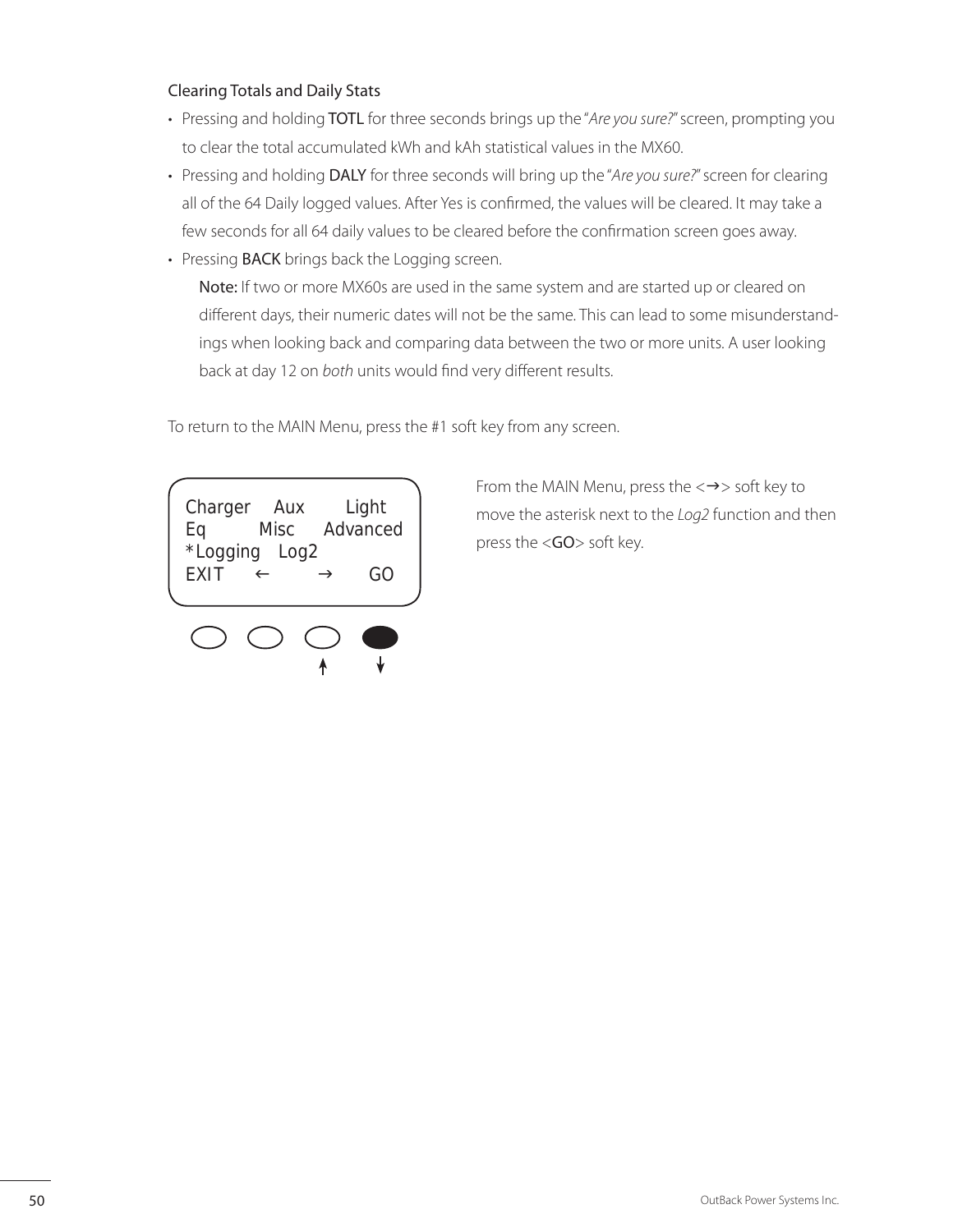## LOG2

The Log2 screen displays additional voltage and time information.



PkBatV logs the peak battery voltage and operational mode simultaneously, updating daily at first wakeup; it can also be reset to the present battery voltage by powering off the controller. This helps determine any degree of voltage overshooting. The peak battery voltage should not be used to identify that the controller has charged the battery to a higher voltage than its regulation set point. Note: If controller power is disconnected, the BatTmpErr becomes the default operational mode until the controller wakes up.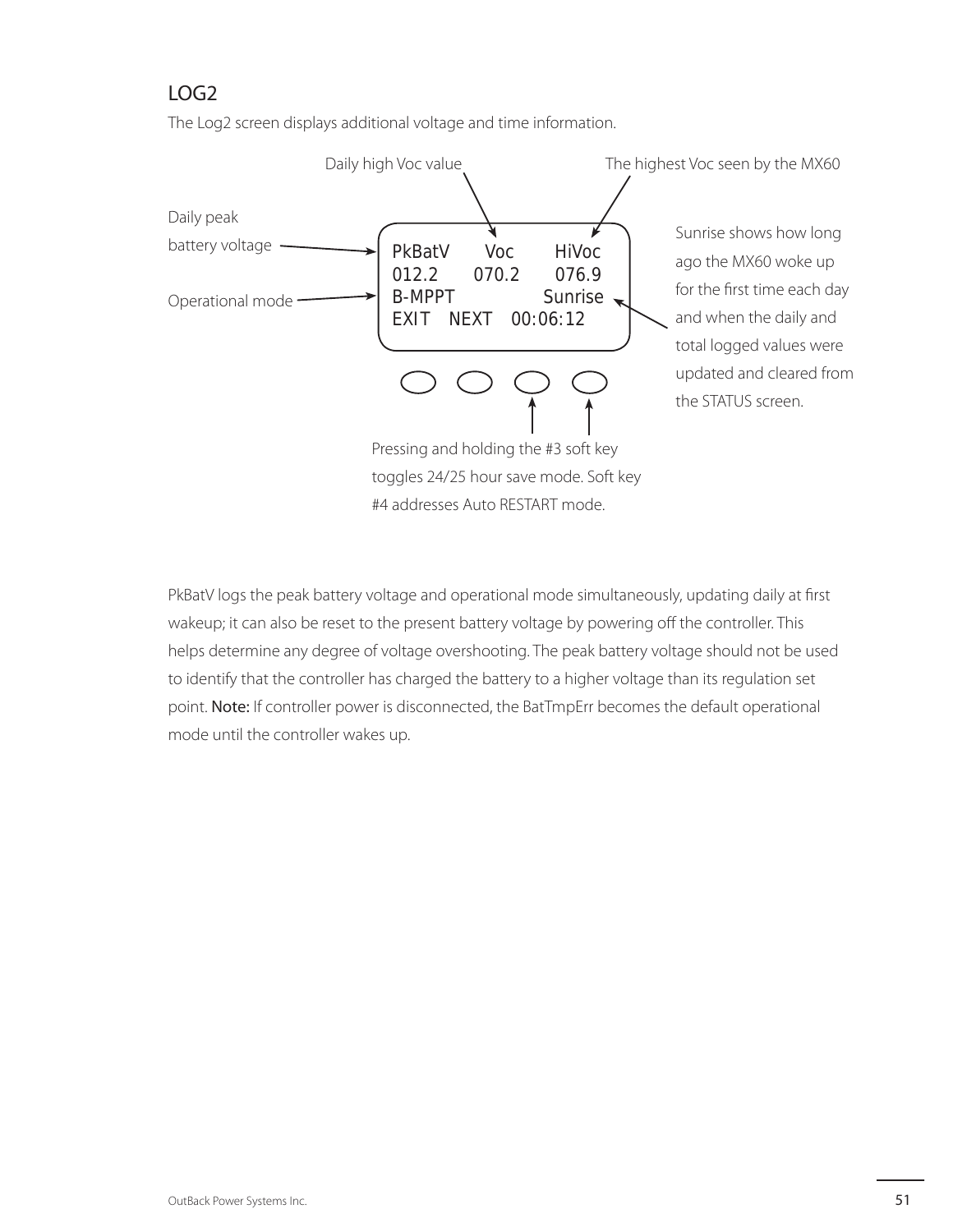#### Auto Restart



Pressing and holding the #4 soft key for several seconds selects among the three MX60 Auto ReStart modes: 0, 1, and 2 (default). Auto ReStart allows the MX60 to perform internal recalibrations and eliminate any possibility of software errors. To change the mode, release the #4 soft key and press and hold again.

- Mode 0— Auto ReStart mode is disabled; the MX60 recharges continuously from an available source and never Restarts. Mode 0 would be chosen to avoid spinning a microhydro generator every 1.5 hours.
- Mode 1—once every 1.5 hours, when the MX60 is in Bulk, it will briefly Restart and initiate a full panel sweep. This will not reset any counters or charging stages or statistics.
- Mode 2- Auto ReStart every 1.5 hours; in Bulk, Absorb, and Float modes, it will briefly Restart and initiate a full panel sweep. This will not reset any counters or charging stages or statistics.

The MX60's sunrise-related activity can be influenced. During certain days of the year, the sun never "sets" in parts of Alaska, for instance, and the PV output is constant. The MX60 responds to these situations by generating its own sunrise reading at either 24 or 25 hours with 25 hours being the default value. After this 24 or 25 hour period, the MX60 automatically initiates a BULK cycle and logs the daily KiloWattHour / AmpHour statistics and Float Time to be logged and accumulated in the Logging screen. Pressing down and holding the third soft key, then releasing and pressing and holding again for a few seconds, will toggle the value between 24 and 25 hours. Mini-sweeps at the selected sweep interval will initiate on time in either of these modes. Press the <NEXT> soft key to view the secondary Log2 screen.

After 3 hours of sleeping, the MX60 displays "Zzzz…." This means that the next wakeup will cause the daily KiloWattHour / AmpHour statistics and Float Time to be logged and accumulated in the Logging screen. This (the next wakeup) will also initiate a Bulk charge cycle.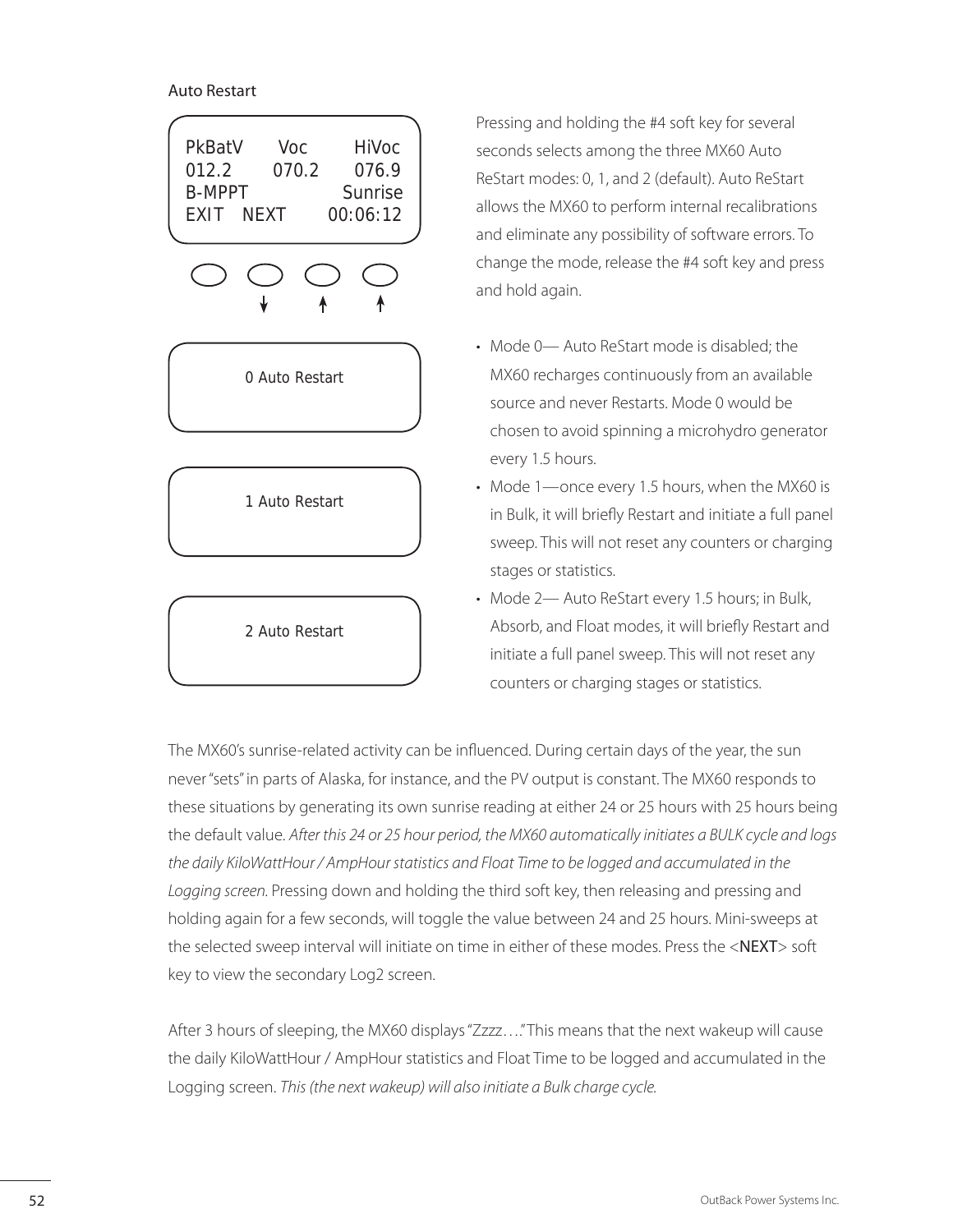#### Secondary LOG2 Screen

The Secondary Log2 screen shows the basic recharging state of the MX60 (EQ, FLOAT) time in minutes, and the daily maximum (HighWatts) wattage seen by the MX60 during the day.



Note: Float time does not accumulate (1) when the MX60 is sleeping or (2) when an external power source keeps the battery above float voltage.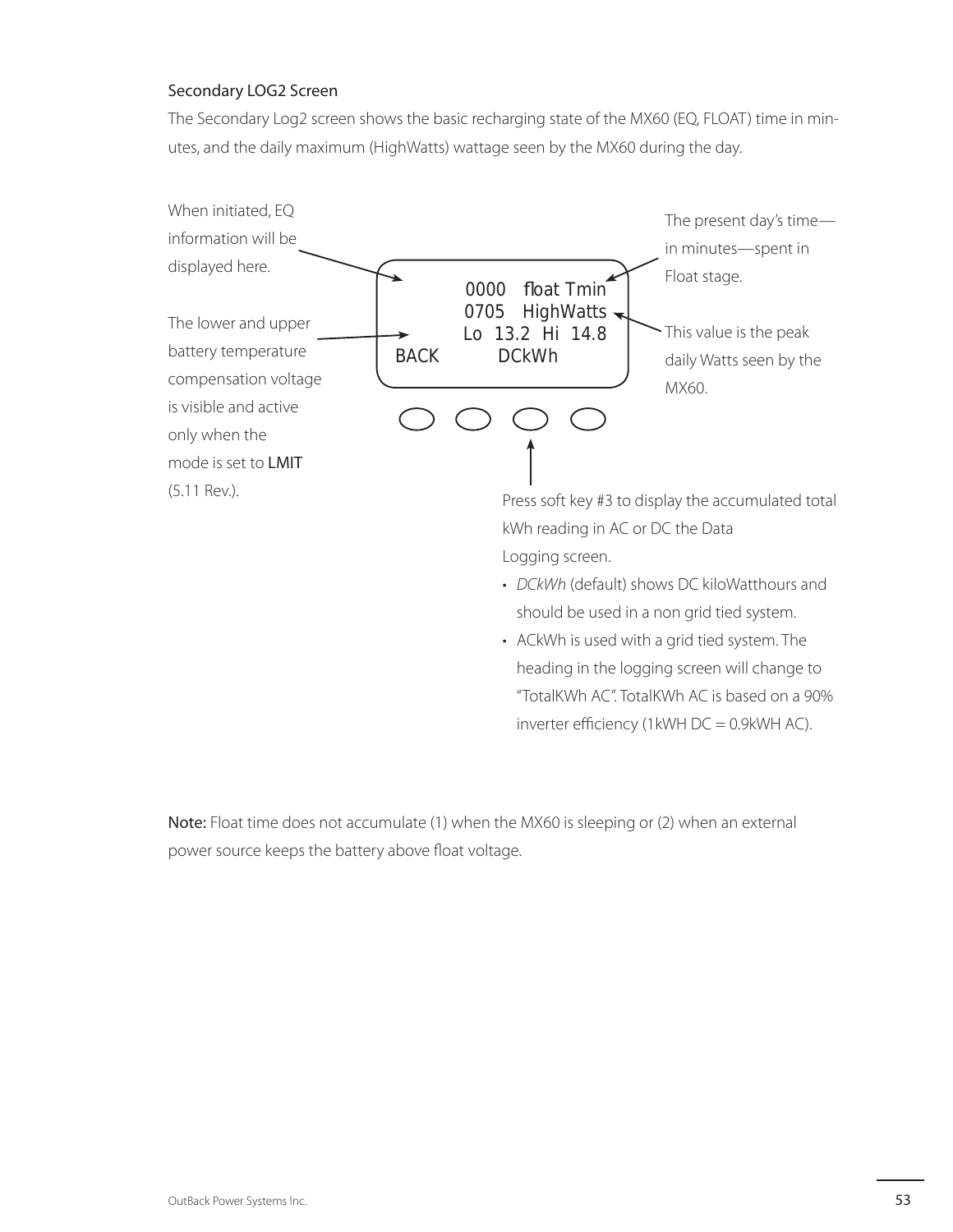# MICRO-HYDRO, WIND TURBINE, AND FUEL CELL APPLICATIONS

The MX60 is designed to work with solar arrays. Although it will work with micro-hydro and fuel cell, OutBack Power Systems can only offer limited technical support for these applications because there is too much variance in micro-hydro and fuel cell generator specifications. When used for micro-hydro or fuel cell applications, the MX60 warranty will be honored only if the manufacturer and turbine model have been approved by OutBack Power Systems. Please check with one of the following manufacturers or OutBack Power Systems before employing the MX60:

- Harris Hydroelectric (831) 425-7652 www.harrishydro.com •
- Alternative Power & Machine (541) 476-8916 www.apmhydro.com •
- Energy Systems & Design (506) 433-3151 www.microhydropower.com •

## The MX60 is not compatible with wind turbine applications and OutBack cannot warranty its use in these applications.

#### MICRO-HYDRO AND FUEL CELL SYSTEMS PERFORMANCE OPTIMIZATION

Micro-hydro and fuel cell systems are different than PV systems, whose Voc output is more subject to change due to weather and time of day. A PV system normally finds its Maximum Power Point voltage between 50-90% of its Voc. The default value for the MX60 is 77% of a solar array's Voc and is displayed on the Park Mpp screen. A microhydro or fuel cell system's MPP voltage can be outside of this range.

The MX60 allows a user to experiment and find more appropriate set points to best capture the MPP voltage. If the output current is under five amps, Auto Sweep will park the voltage using whatever percentage value is displayed in the Park Mpp screen. Otherwise, Auto Sweep begins sweeping the Voc output and works its way down until the optimum percentage of input voltage yields the MPP voltage. If U-Pick % Voc is chosen, the MPP is calculated by whatever value is found in Park Mpp, even if it's not the optimal value for determining the MPP voltage. For this reason, OutBack normally suggests leaving the system in Auto Sweep mode and the 77% default percentage value, but recommends experimenting with changing this value when a micro-hydro or fuel cell system is in use.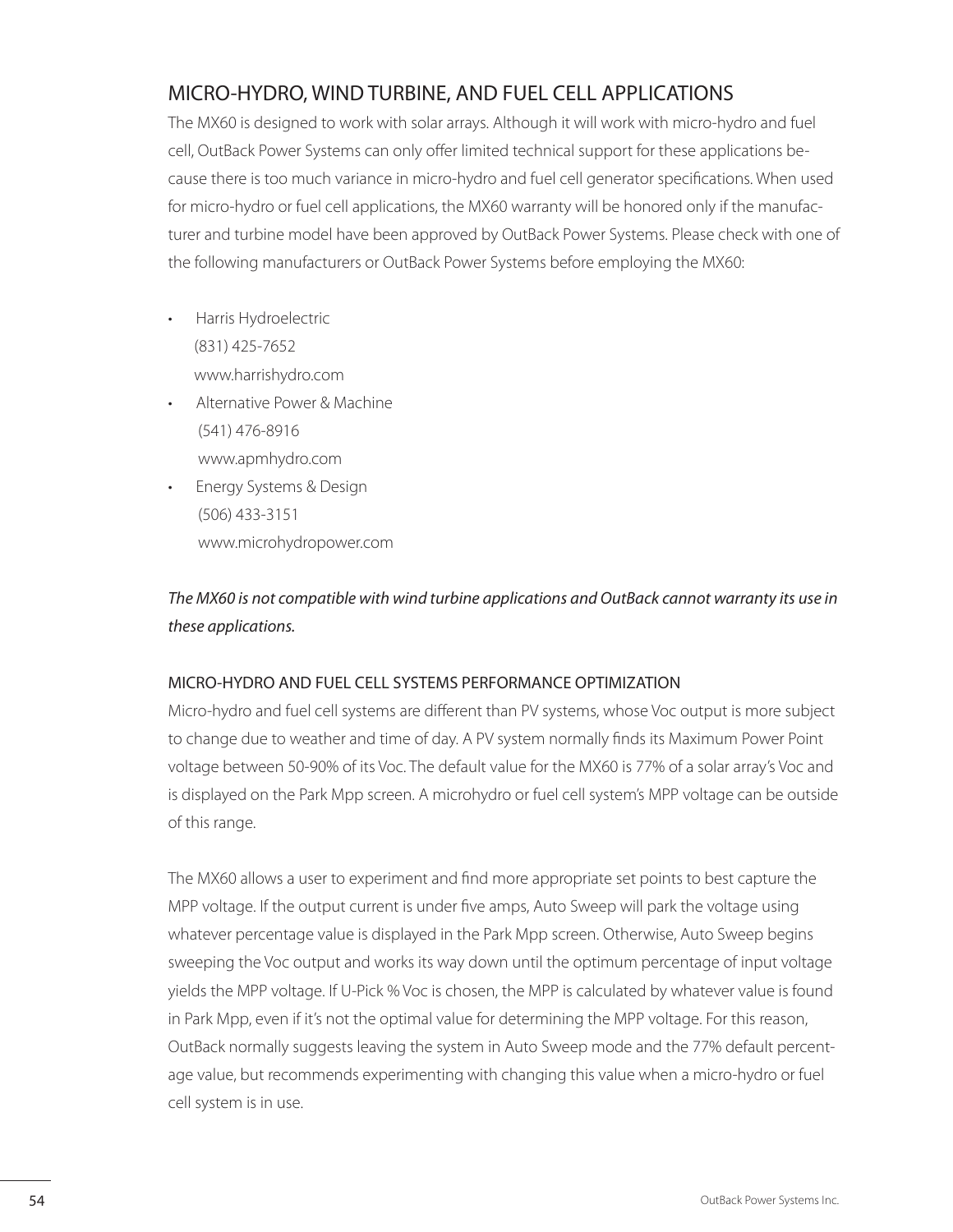To adjust these values and enhance the performance of these systems, use the MX60 ADVANCED MENU to make changes. To determine your micro-hydro or fuel cell system's best settings for MPP voltage, do the following:

- 1. Use Auto Sweep and record the watts yielded. This value should be in line with your generator capacity.
- 2. Switch to U-Pick % Voc mode and input different Park Mpp percentage values, checking the watts value for each. This will require some experimentation.
	- The MX60 can operate at any of the following fixed percentages, selected in the" Park Mpp" screen in the ADVANCED MENU selection: 40%, 50%, 67%, 70%, 72%, 75%, 76%, 77%, 78%, 80%, 81%, 83% or 85% of the measured open circuit voltage
	- The user will have to experiment with each of the 13 fixed percentage values to determine an appropriate fixed percentage value. Typical fixed values between 67% up to 78% have provided optimal results; however, each system is different and these fixed percentage values should be used as guidelines only
- 3. Compare the Auto Sweep and U-Pick % Voc values and determine which will best fit your system.

In addition to establishing the best mode and percentage values for determining the MPP voltage, a user can also adjust the sweep interval and the range of values the MX60 uses to search for the MPP voltage.

(If necessary, re-enter the system password 141 at any point while optimizing the system's performance.)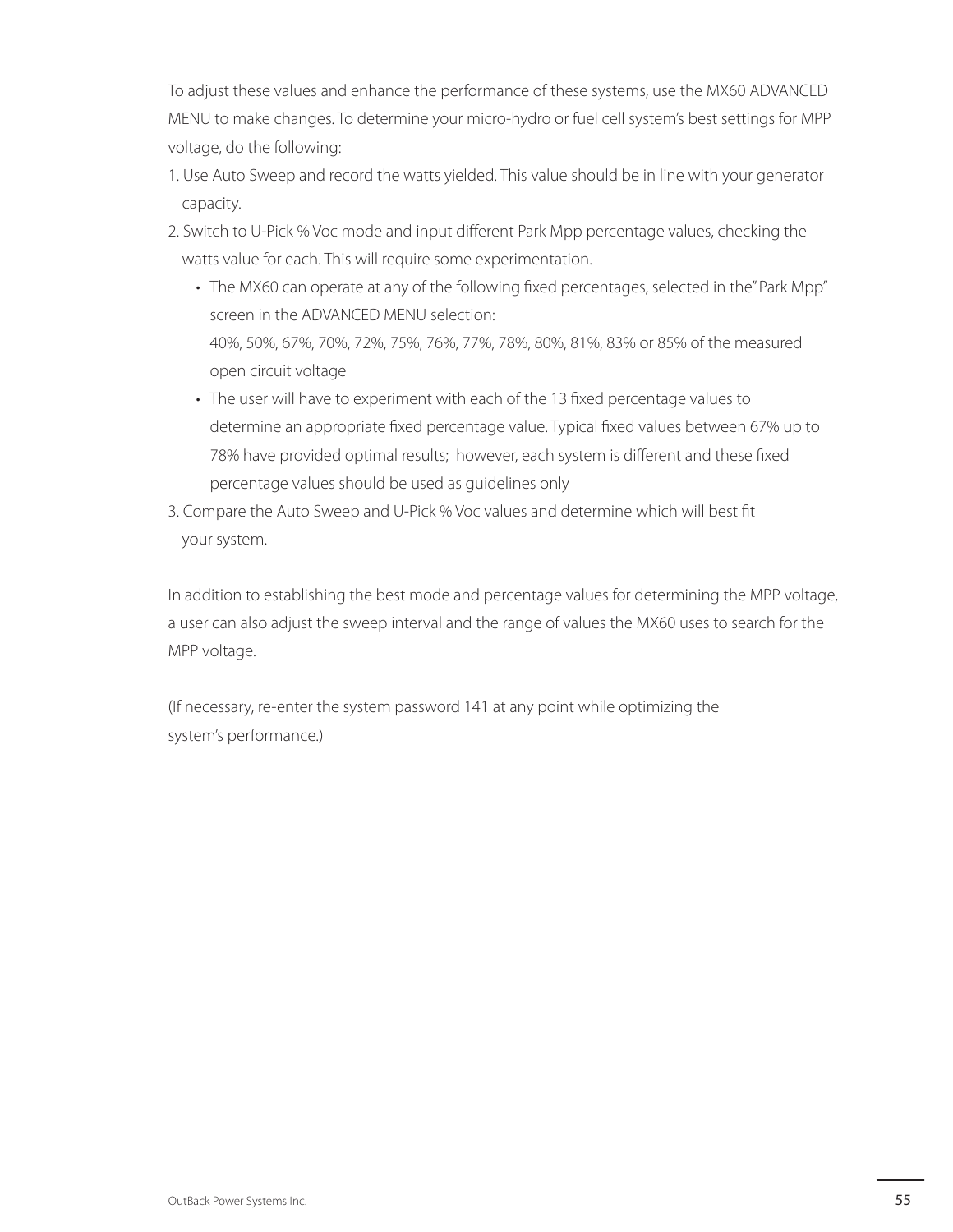## ADVANCED MENU (Micro-Hydro)

Mpp Range Limit % (Auto Sweep Mode only)

The MX60 searches for the MPP voltage by sweeping the input voltage up to one half (default) of the Voc, which is based on values appropriate for a solar array. Micro-hydro and fuel cell systems can require a broader range, normally on the lower end. Adjusting the lower limit, expressed as 1/2 on the display screen, for FULL allows the MX60 to sweep the input voltage close to the battery voltage instead of 1/2 (or 50%) of the Voc.

This adjustment only affects the initial sweep at the beginning of the day and any subsequent sweeps caused by Auto-Restart or any forced restart of the MX60.

In addition to adjusting the Mpp Range Limit, changing the Sweep Interval from its default threeminute setting to zero minutes will also enhance the performance and reliability of some applications' voltage input system.

To adjust the Lower Mpp Range Limit and disable the Sweep Interval:



From the MAIN Menu, with the asterisk in front of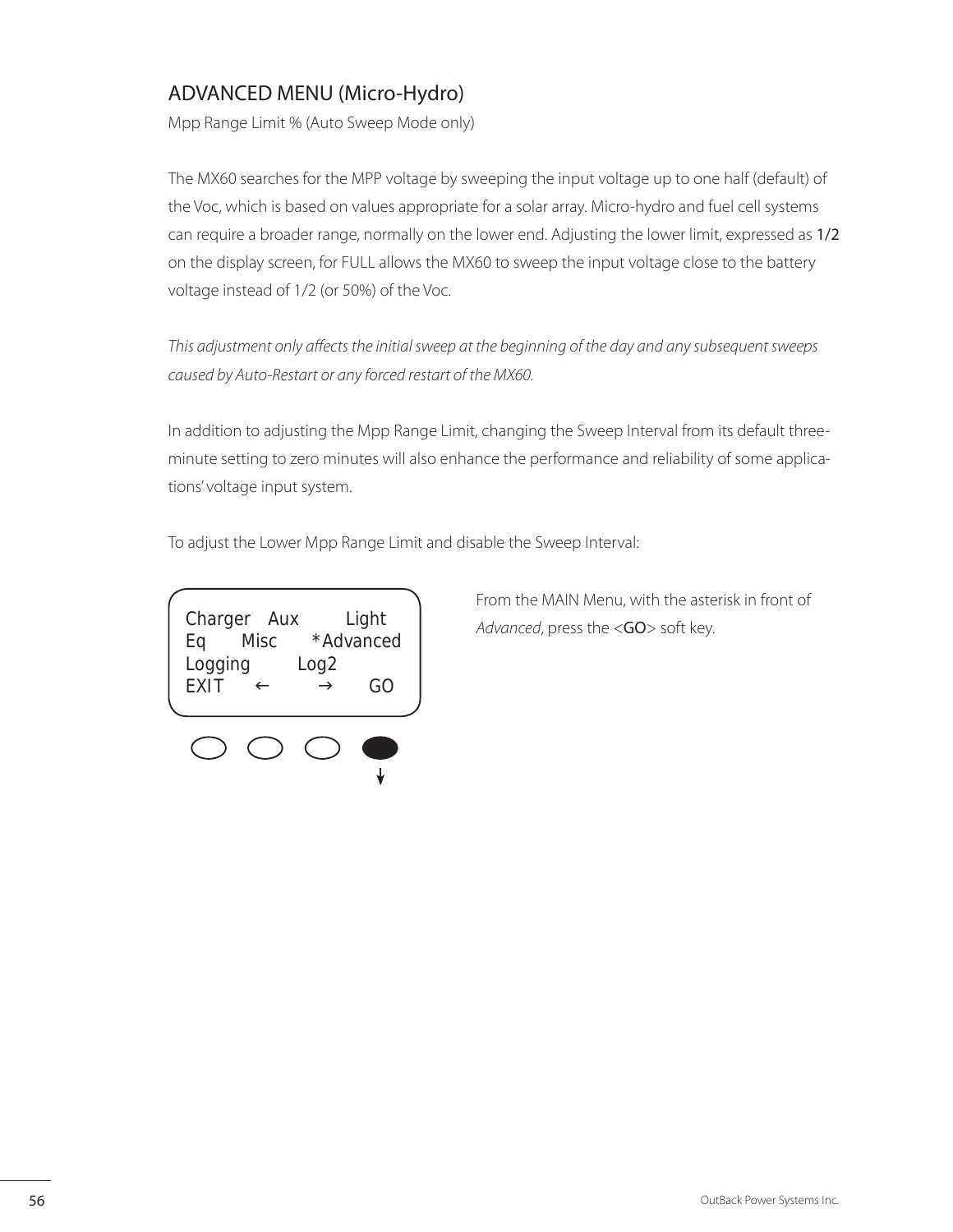

In the ADVANCED MENU screen, press the <NEXT> soft key until the Mpp Range Limit % VOC screen appears. Press the <1/2> soft key until FULL appears. When finished, press the <NEXT> soft key to go to the Sweep Interval screen.

In the Sweep Interval screen, press the <-MIN> soft key to adjust the sweep interval from 03 minutes (default) to 00 minutes. Press the <NEXT> soft key until the MPPT Mode screen appears.

To pick between Auto Sweep or U-Pick % MPPT Mode and determine the MX60's operating Voc percentage, press the <NEXT> soft key until the MPPT Mode Menu appears.

Press the <MODE> soft key to interchange between Auto Sweep and U-Pick%Voc modes. Re-entering the password might be required. Press the  $\langle NEXT \rangle$ soft key in the ADVANCED MENU until the Park Mpp screen appears.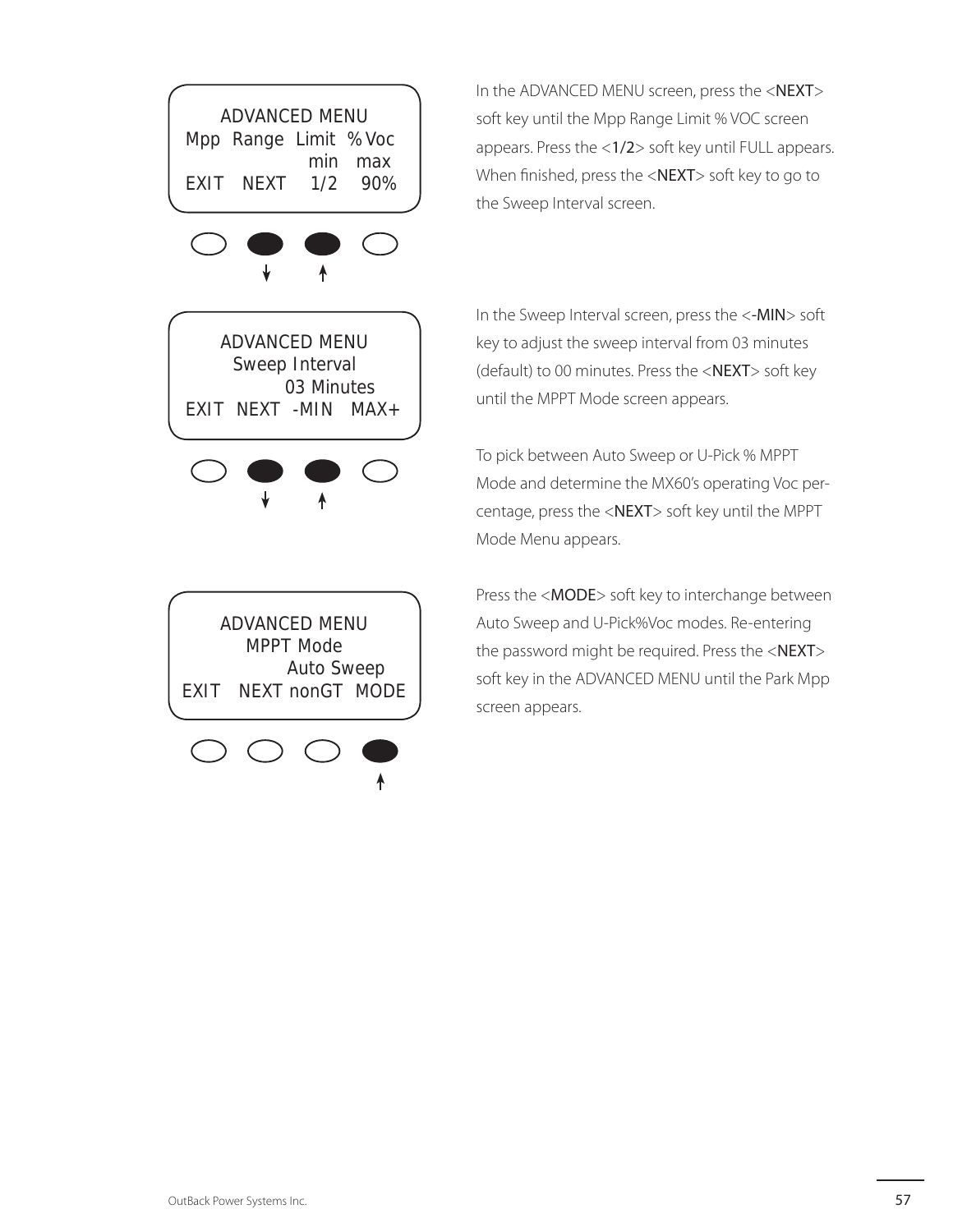

Press the <-VOC> or <+VOC> soft key to select one of the 13 fixed percentage values. Park Mpp applies to Auto Sweep Mode if the output current is less than 5 amps; U-Pick always uses the Park Mpp value. Press the <NEXT> soft key until the MPPT Mode screen appears.

Note: After adjusting the Park Mpp values, the user must perform a mini-sweep to activate these new values.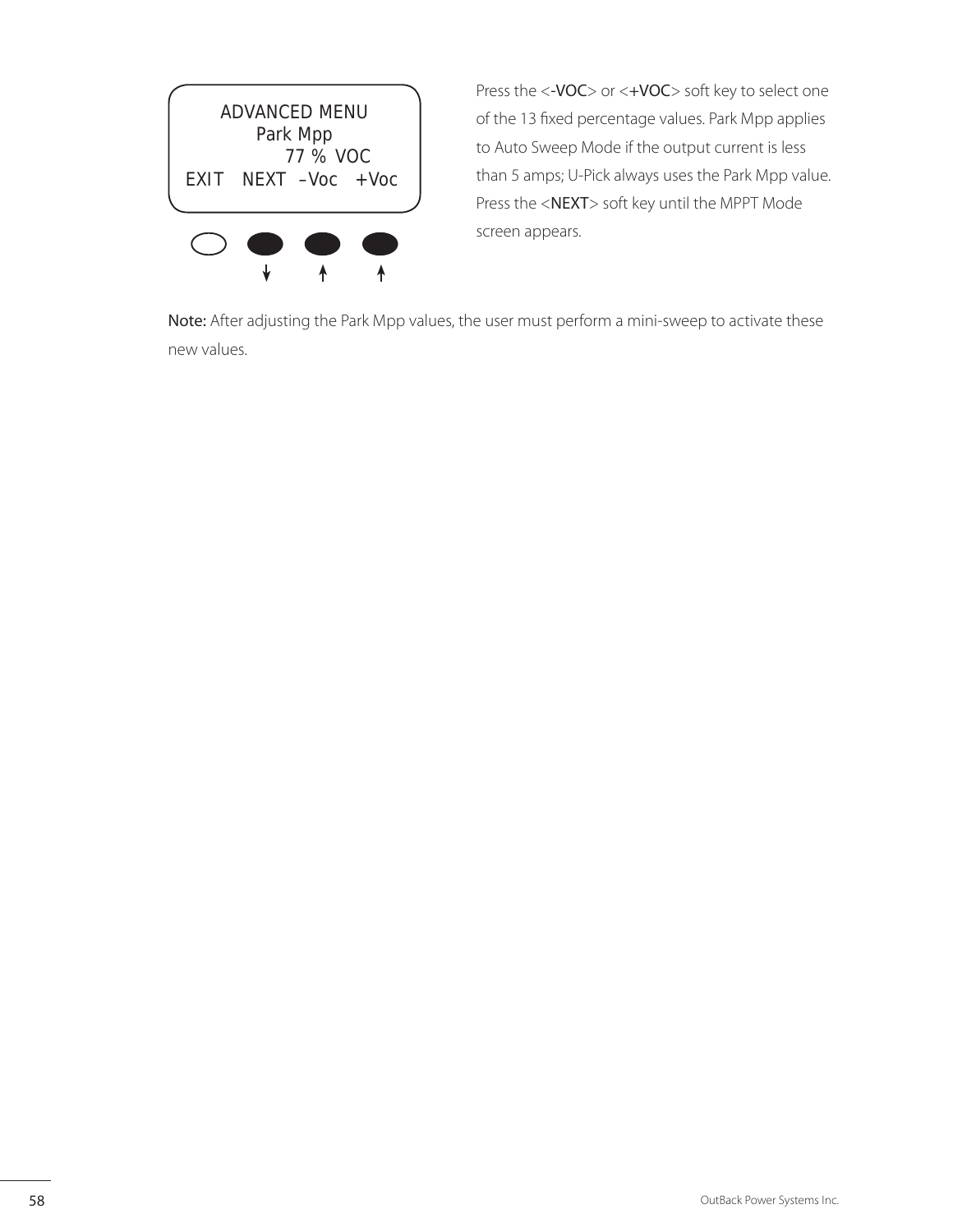| <b>PV 087 V</b><br>05.0 A<br>Watts 0430<br><b>kWHrs 00.0</b> | Bat 12.0 V<br>35.8A<br>Aux<br>Off<br><b>B-MPPT</b> |
|--------------------------------------------------------------|----------------------------------------------------|
|                                                              |                                                    |

In the STATUS screen, press the #3 and #4 soft keys simultaneously to perform a Mini-Sweep. The MX60 will track the new MPP based on the fixed percentage value. Perform a Mini-Sweep any time a change to the input system or the Park Mpp fixed percentage value is changed. In U-Pick %Voc mode, press the #3 and #4 soft keys and the New Voc is displayed; in Auto Sweep mode, press the #3 and #4 soft keys until Sweeping is displayed.

A user might want an MPP that falls outside of the fixed percentages available in Park Mpp. With the MX60, a user can manually adjust these values by single percentage points while observing a change in the instantaneous watts made available with these adjustments.

To manually track and change the MPP voltage in either the Auto Sweep or U-Pick %Voc MPPT Modes:

| <b>PV 087 V</b> | Bat 12.0 V    |
|-----------------|---------------|
| 05.0 A          | 35.8A         |
| Watts 0430      | Aux<br>∩ff    |
| kWHrs 00.0      | <b>B-MPPT</b> |
|                 |               |
|                 |               |
|                 |               |

Press either soft key to adjust PV voltage

Press and hold the #3 soft key to decrease the power point voltage (PV voltage). Press and hold the #4 soft key to increase the power point voltage (PV voltage).

Observe the changes in the Watts value to determine whether increasing or decreasing the PV voltage will improve the available power to the system.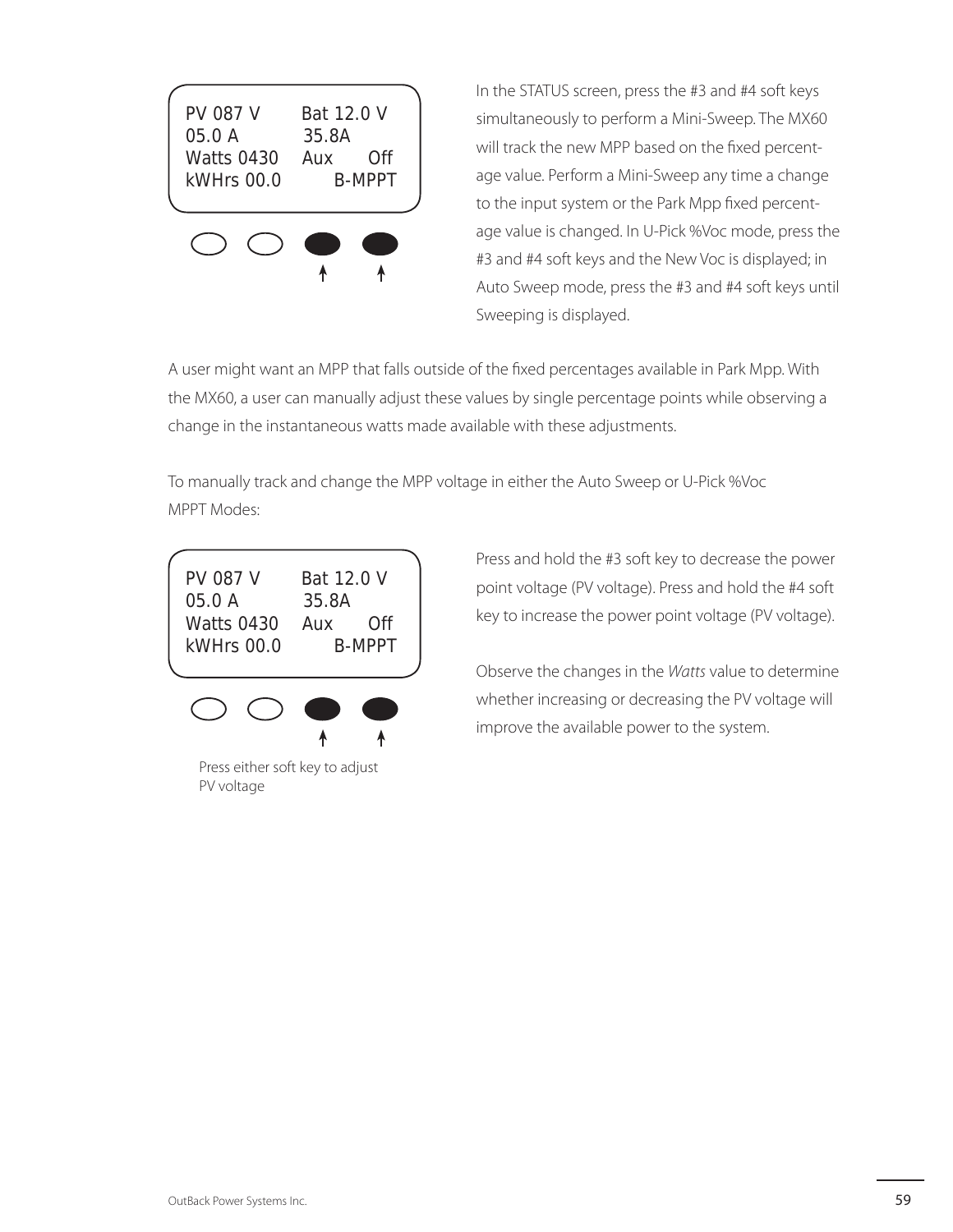# THIS PAGE INTENTIONALLY LEFT BLANK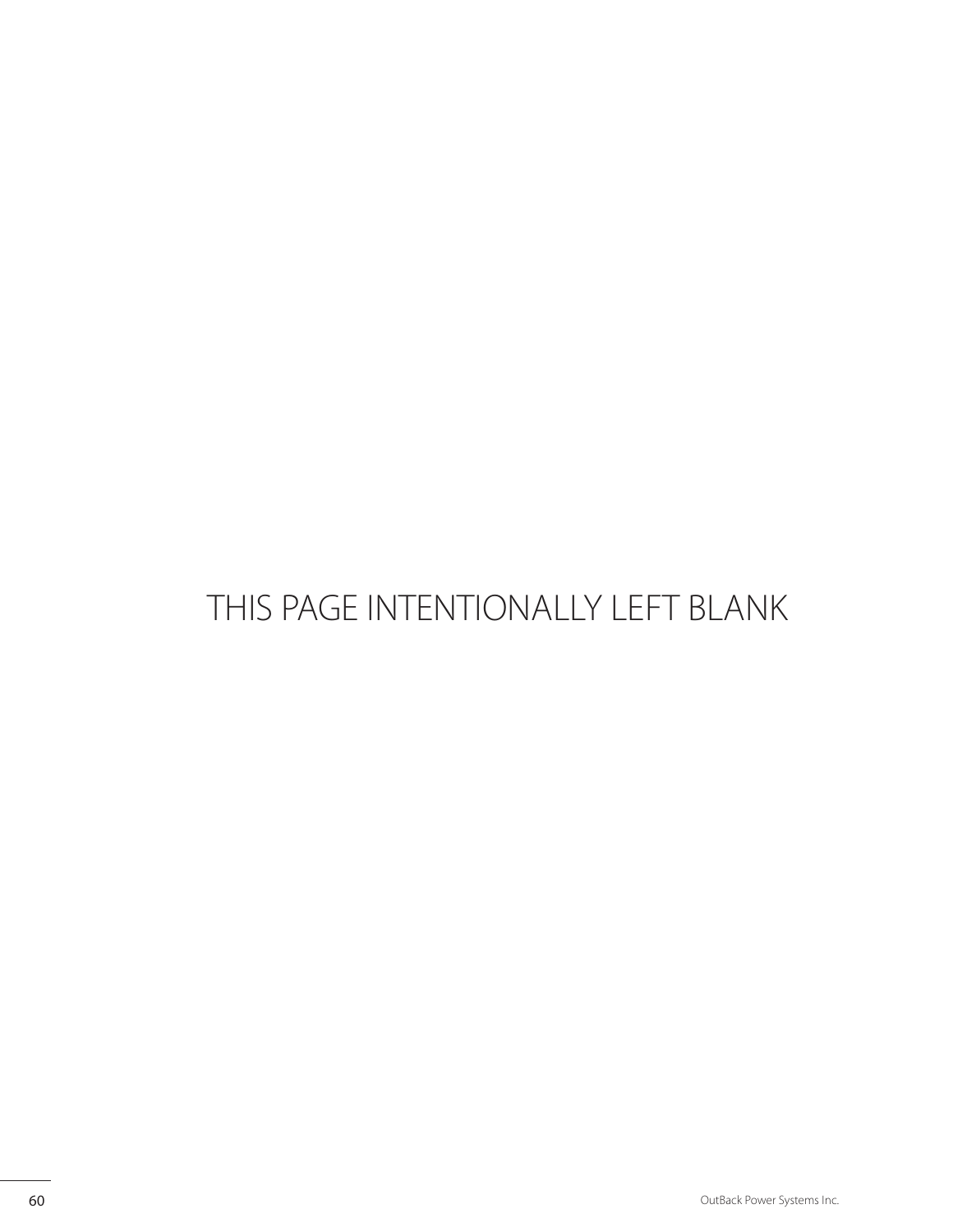## APPLICATION NOTES

#### OutBack Power System GTFX/GVFX Grid-tie settings

In a GFX/GVFX series inverter, MX60, HUB, and MATE installation set the MX60 to GT mode in the ADVANCED MENU. The GT mode allows the GFX/GVFX series inverter to manage the MX60 float setting ensuring the MX60 is always keeping the battery above the sell voltage of the GFX/GVFX.

#### Grid-tie applications (non-OutBack inverter/chargers)

When selling electricity back to the grid, keep the inverter Sell/Float voltage below the MX60 float voltage. Appropriate values: 0.5 Volts difference for 24V battery system or 1.0 volt difference for 48V battery systems.

#### Diversion using hydro or wind power

With wind or hydro generator applications, keep the MX60's diversion voltage slightly above its Absorb and Float voltages for efficient functioning.

#### Positive grounded systems

Telcom applications frequently require a positive grounded system. The MX60 switches the POSI-TIVE PV and battery leads. Keep these separate. If code allows, ground ONLY the battery positive lead in this case. Do not connect the MX60's battery plus to the PV plus input while the MX60 is running. The OutBack HUB cannot be used in a positive grounded system.

#### Battery temperature compensation with other slopes

The MX60 uses a -5mV per degree C per cell (2V) compensation slope required by UL. For other slopes, you may be able to pick a different battery voltage and change the charger Absorb and Float voltage settings to achieve a more or less aggressive slope. If going lower in voltage, reduce the Float voltage first, since the Absorb voltage will not be adjustable below the Float voltage setting. If going higher in voltage, increase the Absorb setting first before raising the Float voltage above the present setting. Here is a table of MX60 compensation based on system voltage for reference:

- 12V system -30mV/degree C
- 24V system -60mV/degree C
- 36V system -90mV/degree C
- 48V system -120mV/degree C
- 60V system -150mV/degree C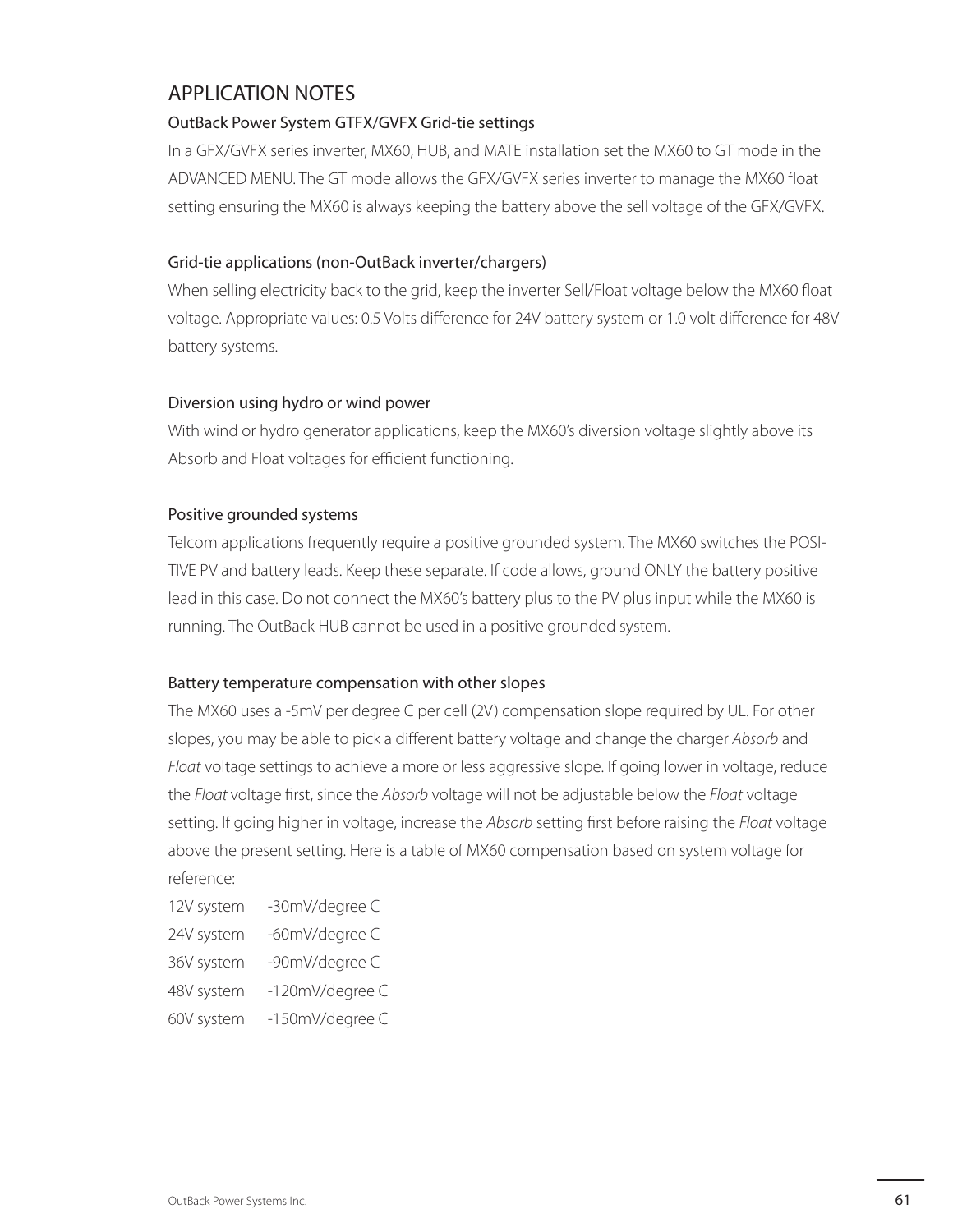# CALLING THE FACTORY FOR ASSISTANCE

When calling OutBack Power for product assistance, please have the following information ready:

- MX60 Serial number and software version (The software version can be viewed by pressing the #1 soft key on the STATUS screen and then pressing a second time and holding the soft key down.)
- the nominal PV array and battery voltage
- the PV array operating voltage and battery current and any Status screen operational mode displays, such as B-MPPT, F-MPPT, Absorbing, or Float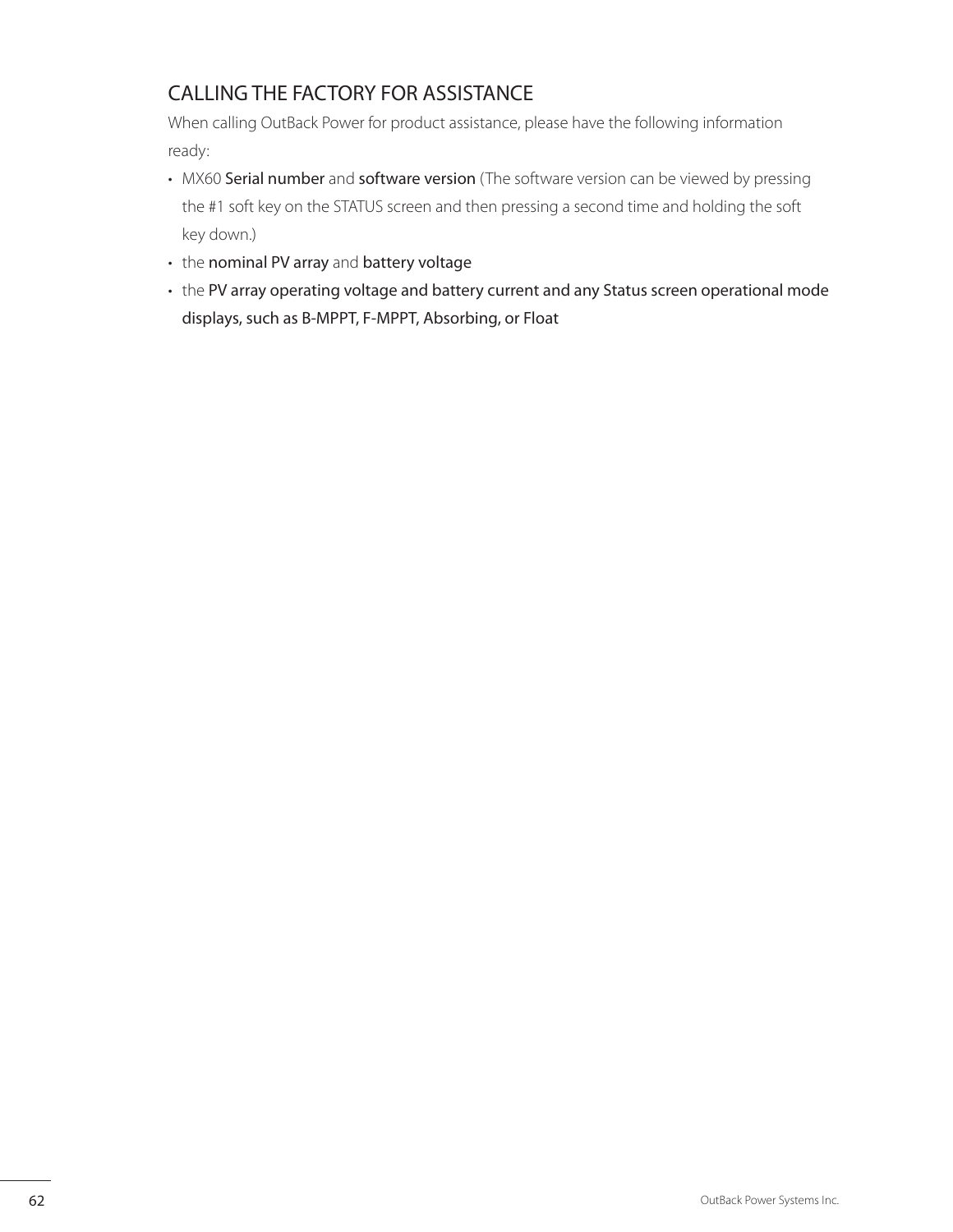# SPECIFICATIONS

| Output Current Rating –––––––––––––––                                                                                                                                                                                                | 60 amps continuous @ 25°C ambient                 |
|--------------------------------------------------------------------------------------------------------------------------------------------------------------------------------------------------------------------------------------|---------------------------------------------------|
| Default Battery System Voltage - Superstanding                                                                                                                                                                                       | 12, 24, 36, 48 or 60 VDC (adjustable)             |
| PV open circuit voltage –––––––––––––––––––                                                                                                                                                                                          | 150 VDC Maximum (ETL Rating for UL1741            |
|                                                                                                                                                                                                                                      | Standard); operational max = 141 VDC              |
|                                                                                                                                                                                                                                      | temperature corrrected VOC                        |
| Standby power consumption ——————                                                                                                                                                                                                     | Less than 1 watt typical                          |
| Recharging regulation methods - - - - -                                                                                                                                                                                              | Five stage-Bulk, Absorption, Battery Full, Float, |
|                                                                                                                                                                                                                                      | and Equalization                                  |
| Voltage regulation set points –––––––––––––                                                                                                                                                                                          | 13-80VDC                                          |
| Temperature compensation-                                                                                                                                                                                                            | With optional RTS sensor 5 millivolts °C per      |
|                                                                                                                                                                                                                                      | 2V cell                                           |
| Voltage step down capability-                                                                                                                                                                                                        | Down convert from any PV array voltage within     |
|                                                                                                                                                                                                                                      | PV voc limits of 141 VDC to any battery system    |
|                                                                                                                                                                                                                                      | voltage                                           |
|                                                                                                                                                                                                                                      | Examples: 72V array to 24V; 60V array to 48V      |
|                                                                                                                                                                                                                                      | 4 line 20 character per line backlit LCD display  |
| Remote Interface –––––––––––––––––––––                                                                                                                                                                                               | RJ45 modular connector Cat 5 cable 8 wire         |
| Operating Temperature Range*-                                                                                                                                                                                                        | -40° to 60°C de-rated above 25°C                  |
|                                                                                                                                                                                                                                      | Indoor type 1                                     |
| Conduit knockouts                                                                                                                                                                                                                    | Two 1/2-3/4" on the back; one 3/4-1" on each      |
|                                                                                                                                                                                                                                      | side; two 3/4-1" on the bottom                    |
| Warranty <u>- Alexander Alexander Alexander Alexander Alexander Alexander Alexander Alexander Alexander Alexander Alexander Alexander Alexander Alexander Alexander Alexander Alexander Alexander Alexander Alexander Alexander </u> | Two years parts and labor, optional extended      |
|                                                                                                                                                                                                                                      | warranty available                                |
| $Dimensions$ $\longrightarrow$                                                                                                                                                                                                       | MX60-13.5"H x 5.75"W x 4"D                        |
|                                                                                                                                                                                                                                      | Boxed-18"H x 11W x 8"D                            |
| Weight <b>Contract Contract Contract Contract Contract Contract Contract Contract Contract Contract Contract Contract Contract Contract Contract Contract Contract Contract Contract Contract Contract Contract Contract Contrac</b> | MX60-12 pounds Boxed-15 pounds                    |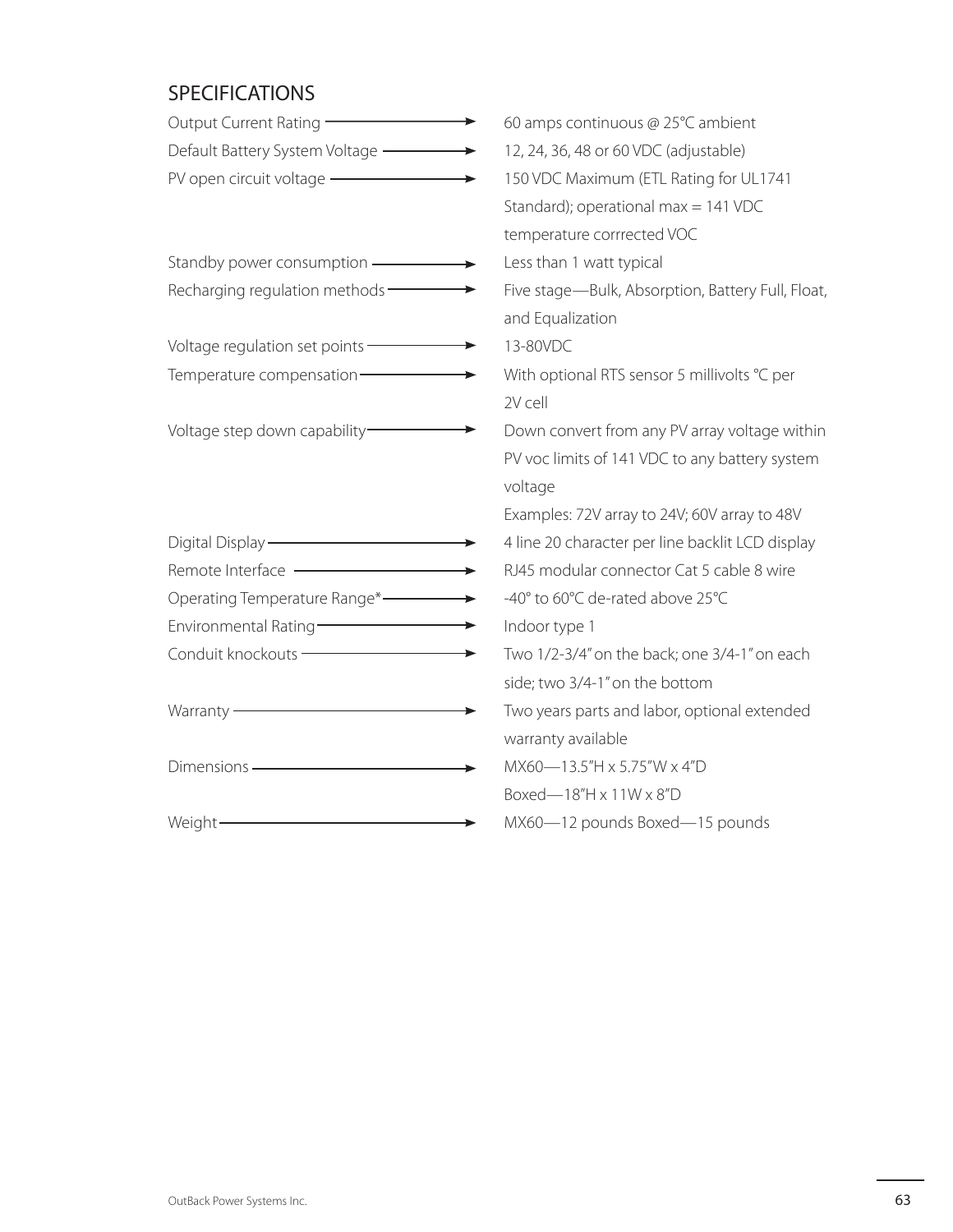\*The MX60's maximum current output at 25°C is 60 amps. In higher ambient temperatures, the MX60's current limit should be reduced in order to prevent possible damage to the unit. Realistically, given that the solar array also reduces its current output when the ambient temperature increases, a user will probably never have to adjust the MX60's current limit. To do so, go to the STATUS screen and choose the Charger function.

| *Charger Aux Light |              |               |    |
|--------------------|--------------|---------------|----|
| FO.                |              | Misc Advanced |    |
| Logging Log2       |              |               |    |
| <b>FXIT</b>        | $\leftarrow$ | →             | GO |
|                    |              |               |    |
|                    |              |               |    |

Press  $\leftarrow$  or  $\rightarrow$  to move the asterisk "\*" to the left of the Charger function.

|       | <b>FLOAT</b>  |
|-------|---------------|
| Volts | Volts         |
| 14.4  | 13.6          |
|       |               |
|       |               |
|       |               |
|       | <b>ABSORB</b> |

Press the <GO> soft key after aligning the asterisk in front of the selected menu choice.

Press  $\rightarrow$  to move the asterisk in front of the Amps selection (default is 60.0) and adjust this figure using the  $" -"$  and  $" +"$  soft keys using the figures in following MX60 Current vs. Temperature Chart. Remember to change the current limit when the ambient temperature changes.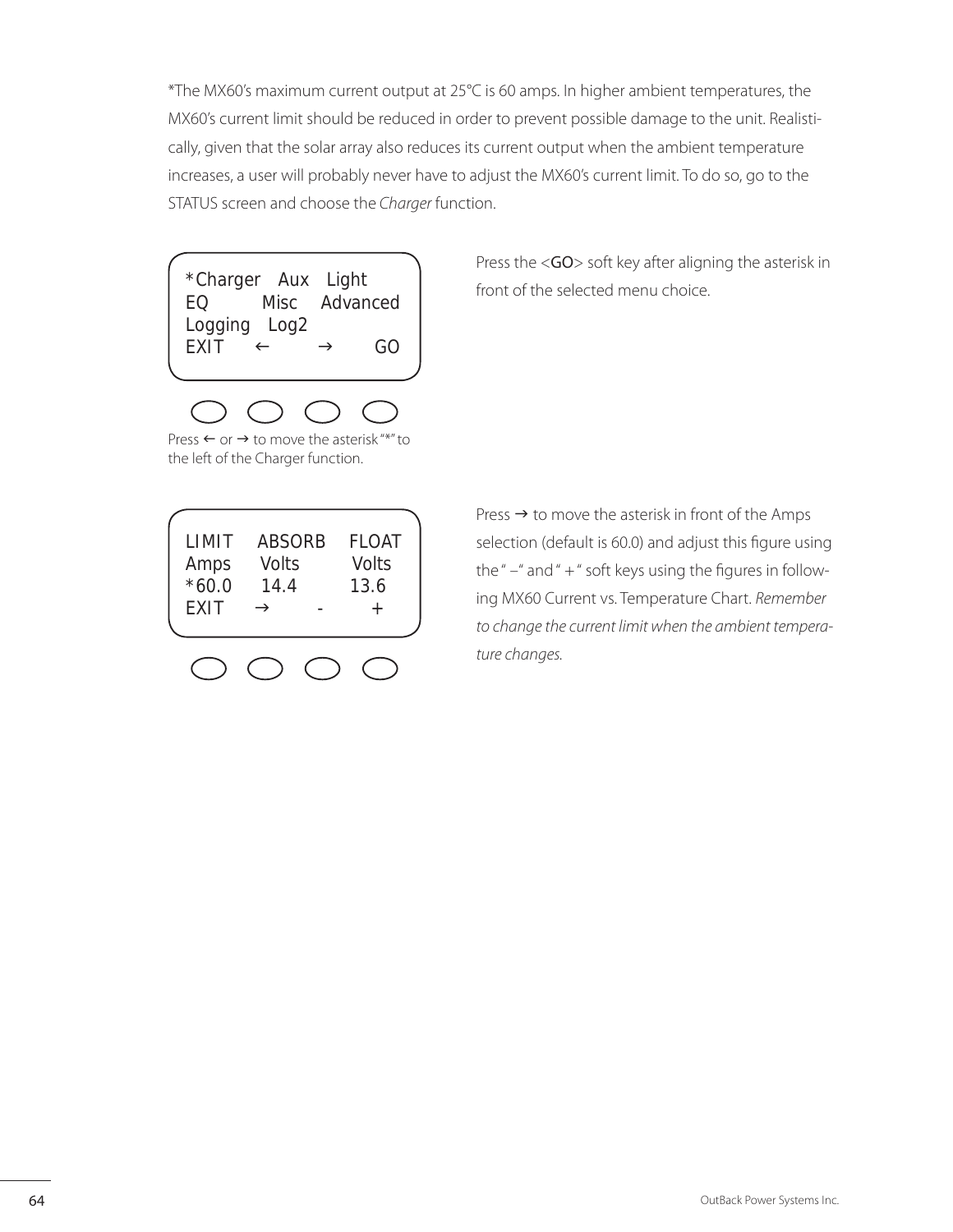| Maximum Current (amps) |
|------------------------|
| 60.00                  |
| 57.45                  |
| 54.77                  |
| 51.96                  |
| 48.99                  |
| 45.83                  |
| 42.43                  |
| 38.73                  |
| 34.64                  |
| 30.00                  |
| 24.49                  |
| 17.32                  |
|                        |

#### MX60 Current Vs Temperature (all temps Celsius)

#### Table 1

An easy de-rating rule to use in lieu of the above table is "1 amp per degree C." Altitude should also be factored into de-rating. Use the following table to determine altitude-related values.

| Altitude Meters/Feet | Factor |
|----------------------|--------|
| 0 / sea level        | 1.00   |
| 1000 / 3,000         | 0.95   |
| 1500 / 5,000         | 0.90   |
| 2000 / 7,000         | 0.86   |
| 3000 / 10,000        | 0.80   |
| 3500/12,000          | 0.75   |
|                      |        |

#### Table 2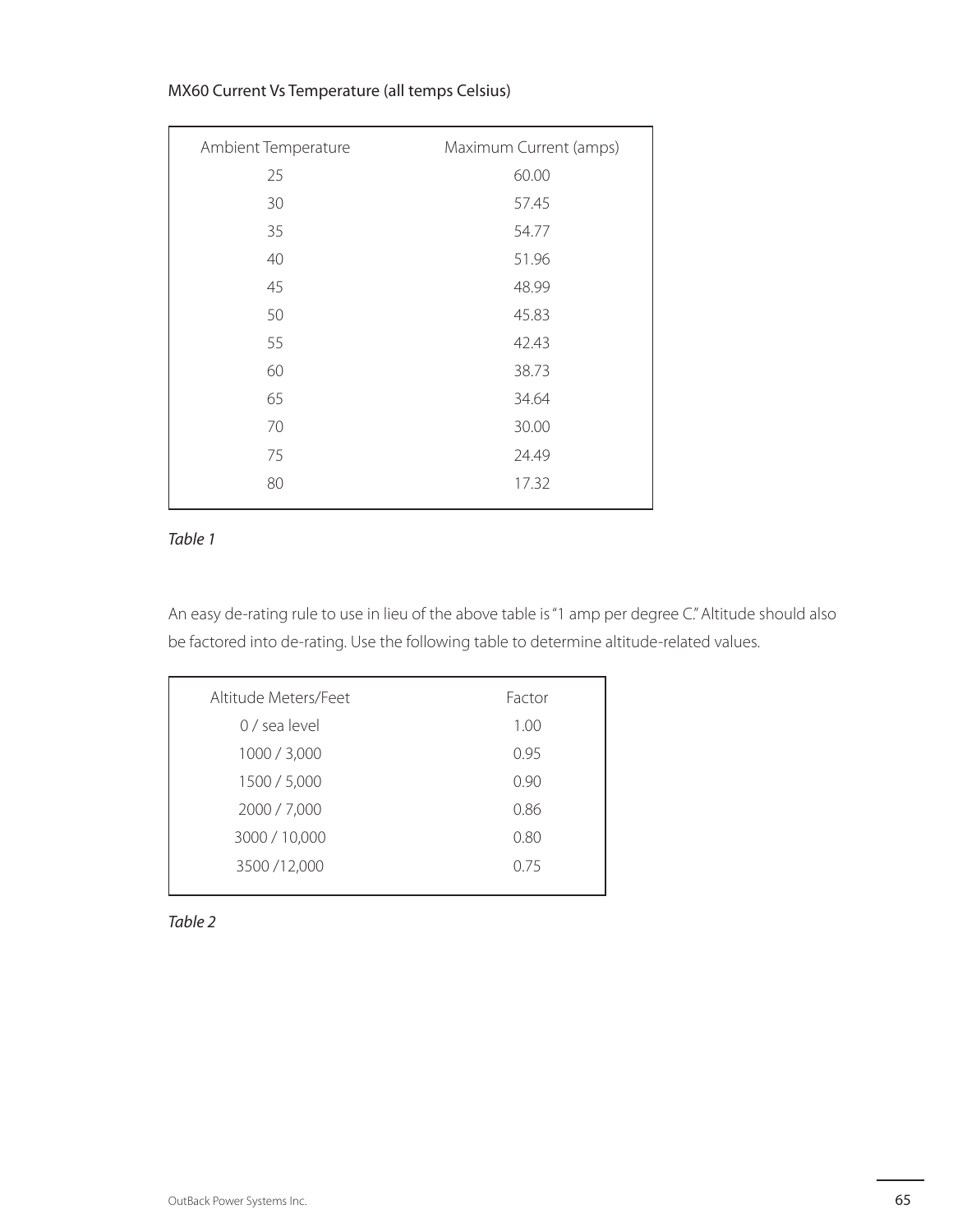#### MX60 EFFICIENCY vs. INPUT POWER GRAPH



Figure 6 24V and 48V Battery System Efficiency Curve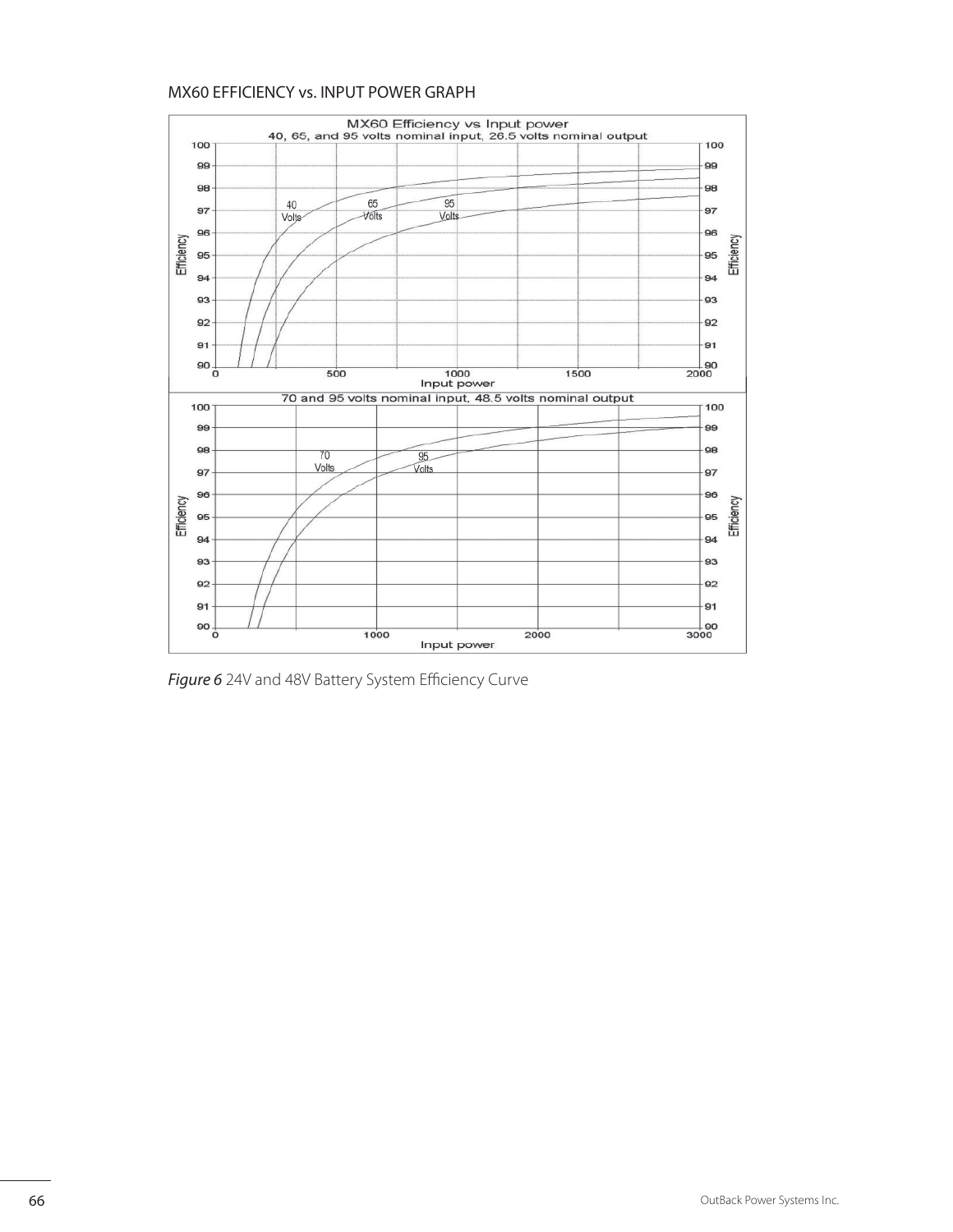## UNDERSTANDING THE VARIOUS OPERATIONAL MODES

The MX60 modes of operation will change occasionally during the day based on the PV array output and the battery system state of charge. The MX60 operating modes are displayed at the bottom right hand corner of the STATUS screen.

Absorb-EX There is an external DC source other than solar keeping the battery above the Absorb set point. The MX60 will not be producing power.

Absorbing The MX60 is in the Absorb (constant voltage) charge stage, regulating the battery voltage at the Absorb set point (modified by battery temperature compensation if installed). During this cycle, the ChgT counter in the Misc menu is counting down towards zero. If the system cannot regulate the battery voltage at the Absorb voltage set point, then the MX60 reverts back to the Bulk charge stage, display B-MPPT, and the ChgT counter will start counting up again towards the MAX Absorb time set point or until the Absorb target is met.

AutoStart (Auto Re-Start) Mode 1—Once every 1.5 hours in Bulk cycle and in Mode 2, once every 1.5 hours in the Bulk, Absorb and Float recharging modes, the MX60 will start over from sleeping and re-sweep (full sweep) and re-calibrate the current sensor. Mode 0 is disabled completely. It is recommended that this mode be left to mode 2, Auto Re-Start in all 3 recharging cycles. (See Log2 screen)

Bat>Abs When the PV voltage exceeds the battery voltage by 2V and the battery voltage exceeds the absorb set point, the MX60 has no need to recharge. This can also unintentionally occur if the user inputs a lower battery voltage than is actually in use (e.g. establishing set points for a 12V system when a 24V battery bank is used). In this case, the MX60 will always sense a higher (24V) voltage than a 12V system would require for recharging.

Bat Full There is an external DC source other than solar keeping the battery above the Float set point. The MX60 is transitioning from Absorb (upper target voltage) to Float (lower target voltage) or it will not be producing power.

B-MPPT The MX60 is in Maximum Power Point Tracking mode trying to regulate the battery voltage towards the Absorb voltage set point. If the MX60 is in the Bulk charge stage, the Charge Timer (ChgT), will count up to the max Absorb time.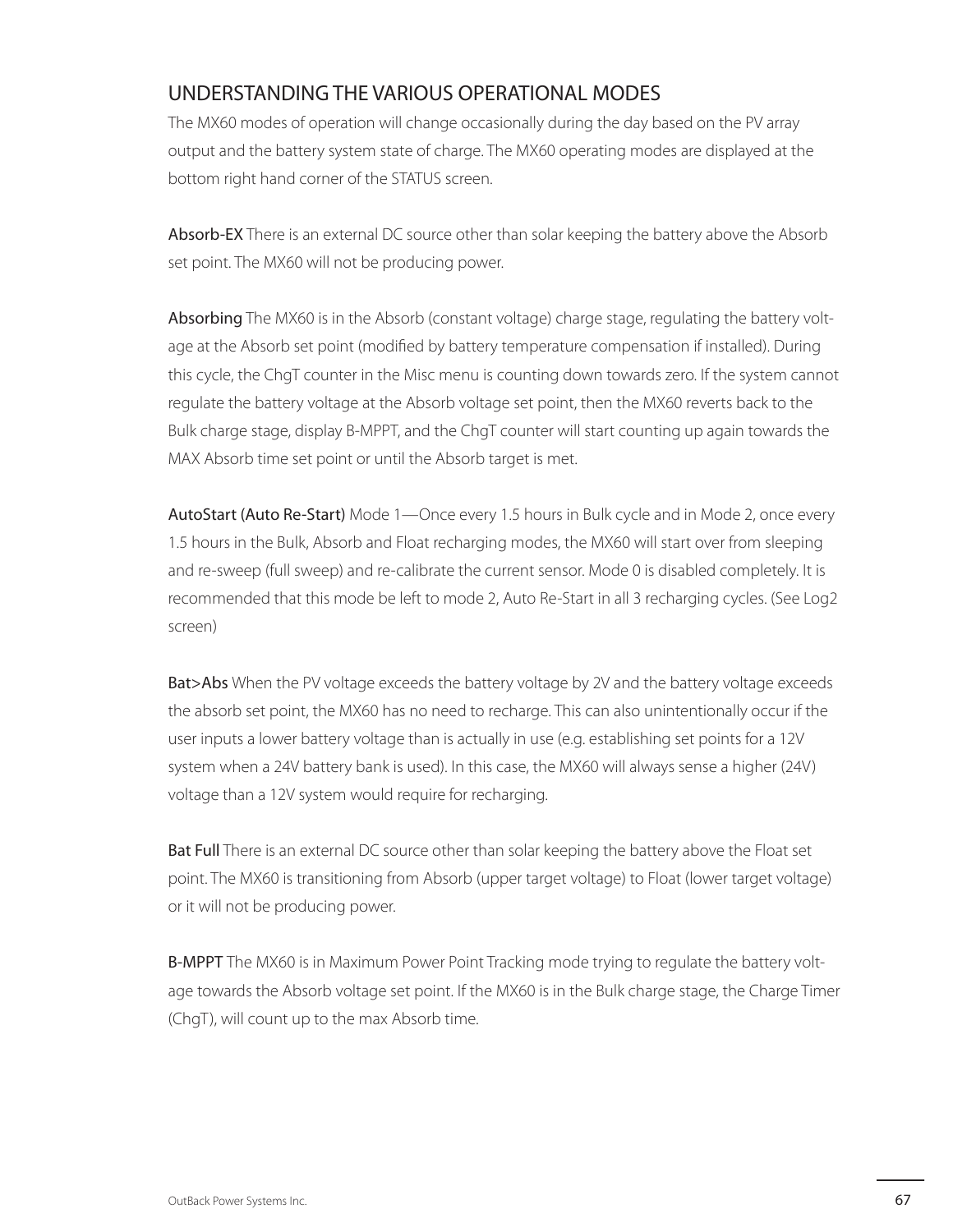Bat Tmp Err The battery temperature sensor is shorted or damaged.

EQ 0:00 This is the time elapsed in hours and minutes since the Equalization voltage was met. If the EQ voltage set point is not maintained, the controller will revert back to EQ-MPPT – the EQ timer will pause until the batteries are regulated at the EQ target again. The paused time can be viewed in the Log2 menu.

EQ DONE Once the set EQ time, (between 1 and 7 hours), has successfully completed, EQ DONE will be displayed either until a button is pressed, or the next morning's wakeup. The MX60 will transition to Float cycle at the end of the EQ cycle.

EQ-MPPT The equalization process has started and the MX60 is trying to regulate towards the Equalization voltage set point. EQ is not battery temperature compensated. After the EQ voltage has been reached, EQ 0:00 will be displayed along with the EQ time in hours and minutes. The AC/DC loads should be turned off and the battery should be charged so the MX60 can reach the EQ voltage set point. Otherwise, the MX60 may not reach or maintain the EQ cycle.

Float The MX60 is in the Float charge stage and is regulating the battery at the Float voltage set point. If the system cannot keep up with the Float voltage set point, (e.g. AC and/or DC loads are on), the MX60 will employ the MPPT function, display F-MPPT, and try its best to regulate the batteries to the Float set point.

F-MPPT The MX60 is in Maximum Power Point Tracking mode trying to regulate the battery voltage towards the Float voltage set point. Note: Charge Timer (ChgT) is inactive in the Float state.

GT Mode In a system with an OutBack FX G-series Inverter/Charger, HUB and MATE, the MX60 will display GT Mode if and only if the inverter is in Sell mode and the MX60 is in Bulk (B-MPPT) or Float (F-MPPT) cycle. This is also a good indicator for establishing proper Grid tie mode communication between the FX G-Series Inverter(s) and MX60.

High Voc This indicates the PV array's open circuit voltage is too high for the controller to safely operate. This should only occur with systems using 72 VDC nominal PV arrays in very cold temperatures (below 50 F / -150 C). The controller will automatically restart operation once the PV array's open circuit voltage falls to a safe level (141 VDC). The amount of time required to reset is dependent on the module type, ambient temperature, and the amount of sunlight directly on the PV array. Normally, the controller starts in the morning within a few minutes of the PV array being in direct sunlight.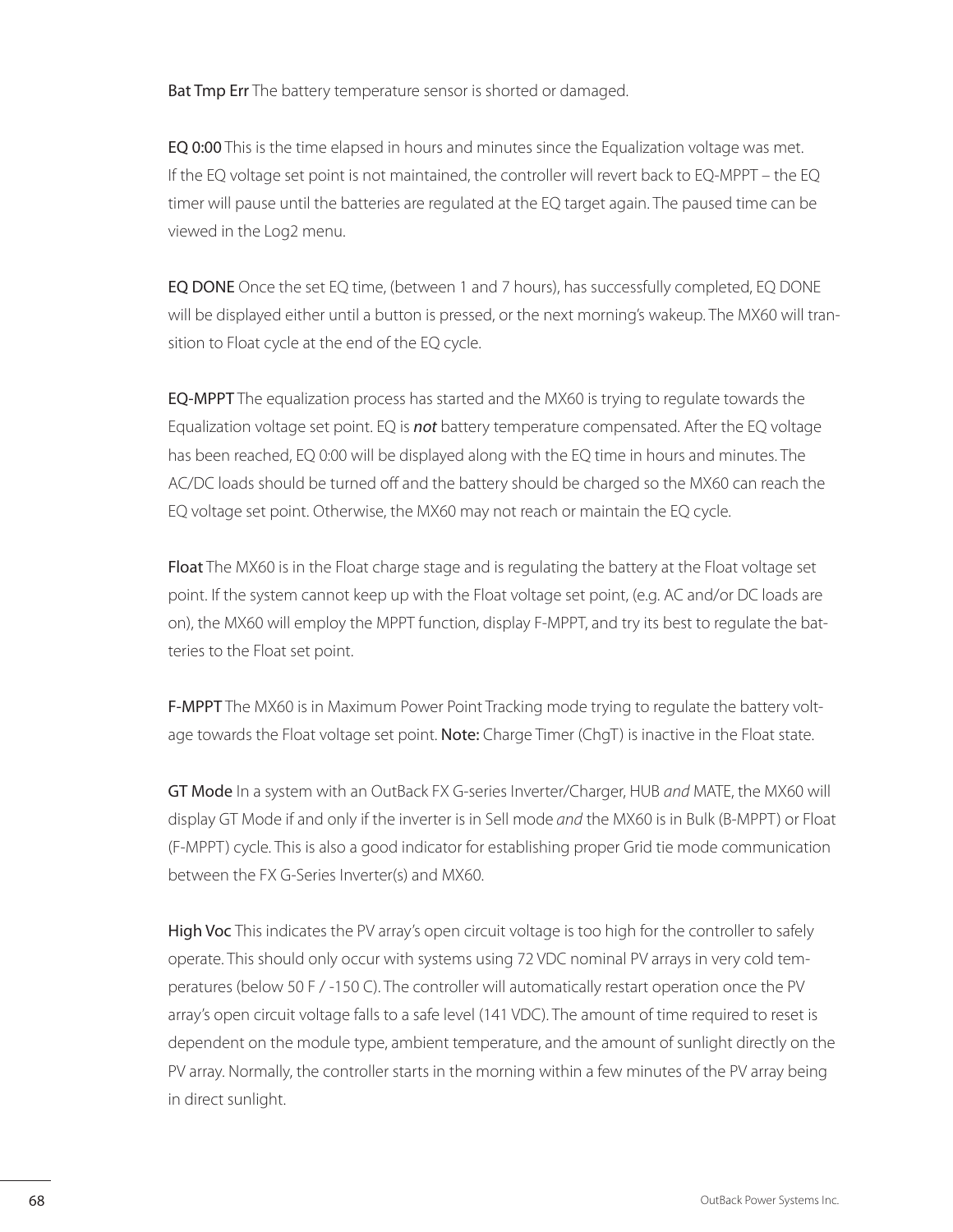Low Light / Snoozing During the initial sweep (see Wakeup and Sweeping), if it is determined to be too late (or too early) in the day, the MX60 will display Low Light for a few seconds and then display Snoozing for 5 minutes (default). This reduces energy usage and unnecessary powering of the MX60. This message is also displayed in extremely cloudy weather. The Snoozing mode can be disabled and has two basic modes to choose from: one based on the speed of the PV to charge the input capacitors and the second looks at the initial wakeup sweep current to see if it reached the Low cutoff (default) current set point.

MX 2 Hot (Very rare) Either the MX60 is too hot or its internal temperature sensor is shorted. If this message appears, carefully check if the MX60's heat sink is extremely hot. The heat generated by the MX60, and therefore its losses, is proportional to input voltage times output current. Avoid installing the MX60 in direct sunlight to help control its operating temperature.

New Voc The MX60 is acquiring a new open circuit panel voltage (Voc) periodically in the UPick MPPT mode or it found a new Voc during an initial sweep.

Re-Cal There are certain abnormal conditions that can confuse the current measuring method in the MX60. When and if one happens, the MX60 will temporarily stop and re-calibrate. This may happen because of negative current, i.e., current coming out of the input terminals instead of into the input terminals, or a tripped PV breaker. A new Voc is also acquired during a Re-Cal.

Sleeping The PV voltage is two volts less than the battery voltage. This may also appear during the day when the MX60 is transitioning between certain states, or due to other conditions.

Sweeping In Auto-Sweep MPPT mode, the MX60 is either (1) doing an initial sweep of the panel voltage from Voc towards battery voltage after wakeup, (2) doing a periodic mini-sweep to stay within its acquired Maximum Power Point voltage, or (3) sweeping to maintain the current limit. Below 5 amps of battery output current, "Sweeping" briefly flashes on the display as the MX60 operates at the Park Mpp voltage.

SysError (Very rare) System Error indicates an internal non-volatile memory error. The unit will stop operating when this message is displayed. Call the factory if you see this message.

Unloaded The battery terminals abruptly unload. Unloaded is displayed if the battery breaker trips while MPPTing or the battery voltage is set too low.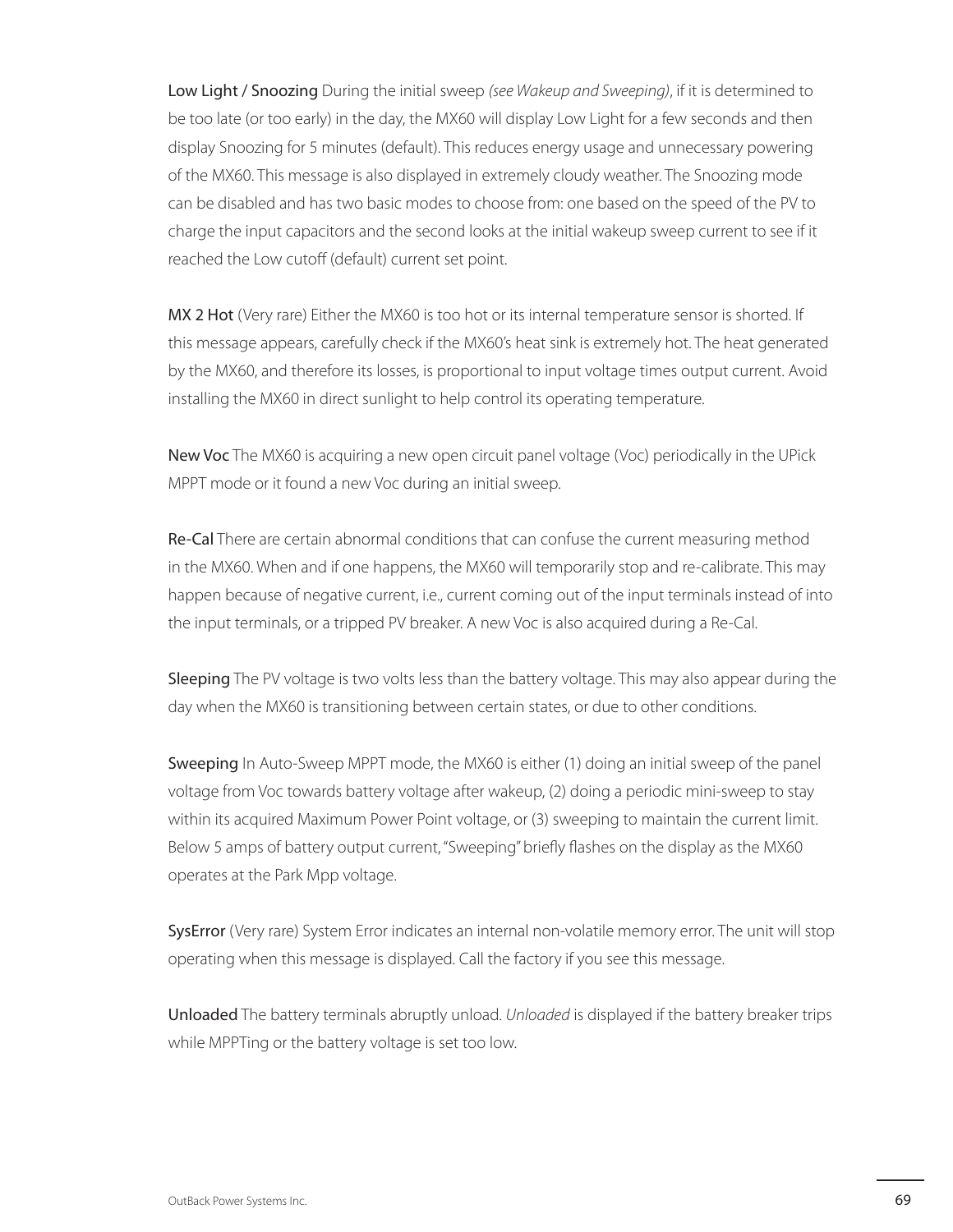Wakeup As the PV open circuit voltage (Voc) rises above the battery system voltage by two volts, the MX60 prepares to deliver power to the batteries. During this period, the MX60 is calculating the pulse width modulation (PWM) duty cycles, turning on power supply voltages in the proper sequences, and making internal calibrations. At wakeup, the MX60 closes its relays and then starts sweeping the input voltage (the "initial" sweep) towards the battery voltage. At dawn and dusk this may happen many times until there is (or is not) enough power from the PV array to keep going. Wakeup is also a time when the MX60 acquires a new Voc.

Zzzz... At night (3 hours of Sleeping) the MX60 will display Zzzz... until the next wakeup. At the next wakeup, (usually the next morning), the daily statistics, (AmpHours, KWh, etc.), will accumulate into the total statistics and then the displayed daily statistics will clear. A Bulk charge will automatically initiate at the next Wakeup.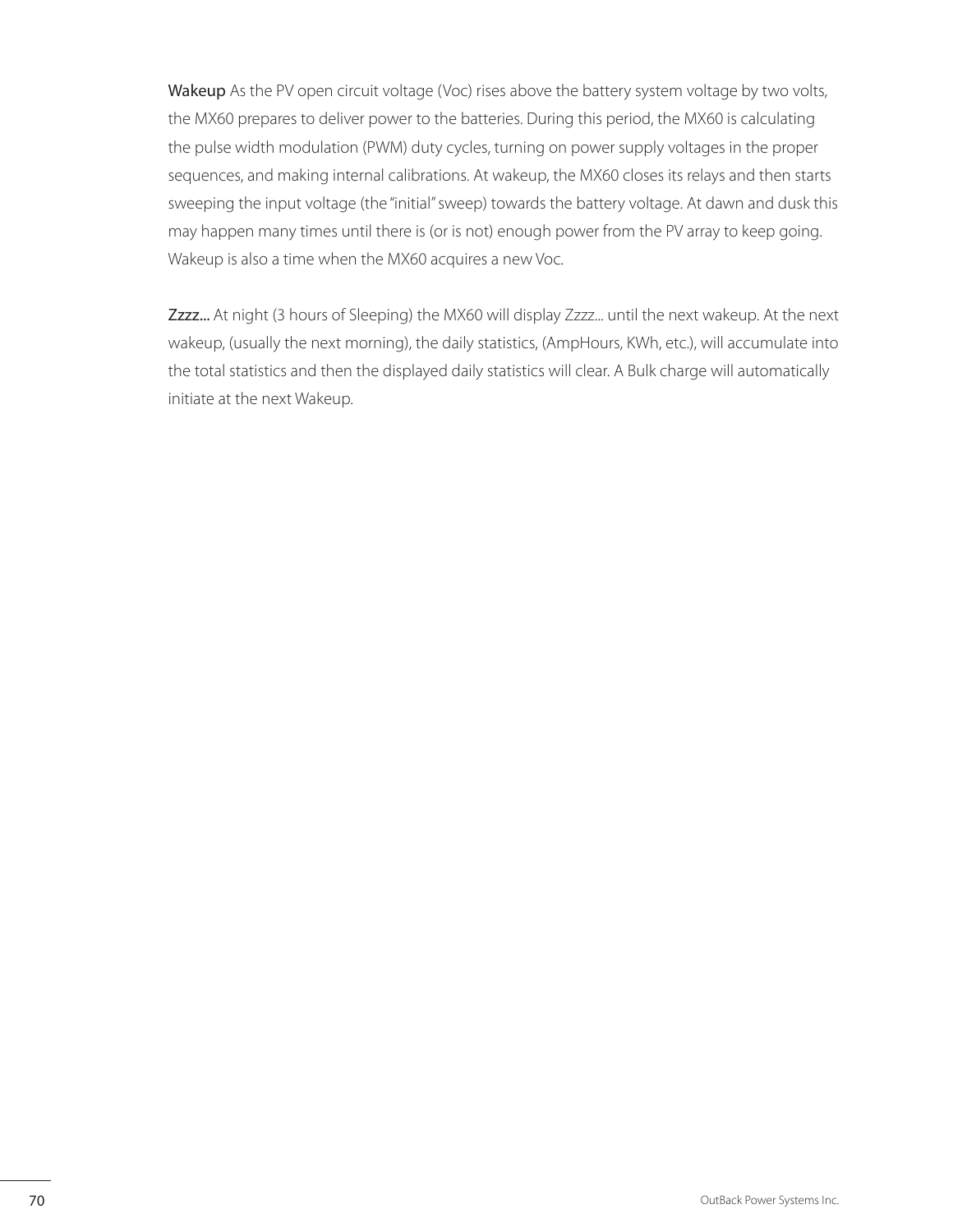## MATE-DISPLAYED MX60 STATUS MODE Screens

The MX60 STATUS MODE Screens displayed on the optional OutBack MATE include MODE, METER, and SET (SETPOINT). In STATUS Mode, these MX functions can be viewed by the MATE, but not changed. Please see the MATE Installation and User Manual for more information.



#### MX MODE Screens

- charger mode: displays one of five charging stages (Bulk, Absorption, Float, Silent, or Equalization)
- aux relay mode: displays one of eight MX60 AUX modes (Manual, Vent Fan, PV Trigger, Float, ER-ROR ALARM, Diversion, Low Batt(ery) Disconnect, or Remote)
- aux relay state: indicates if the AUX is ON or OFF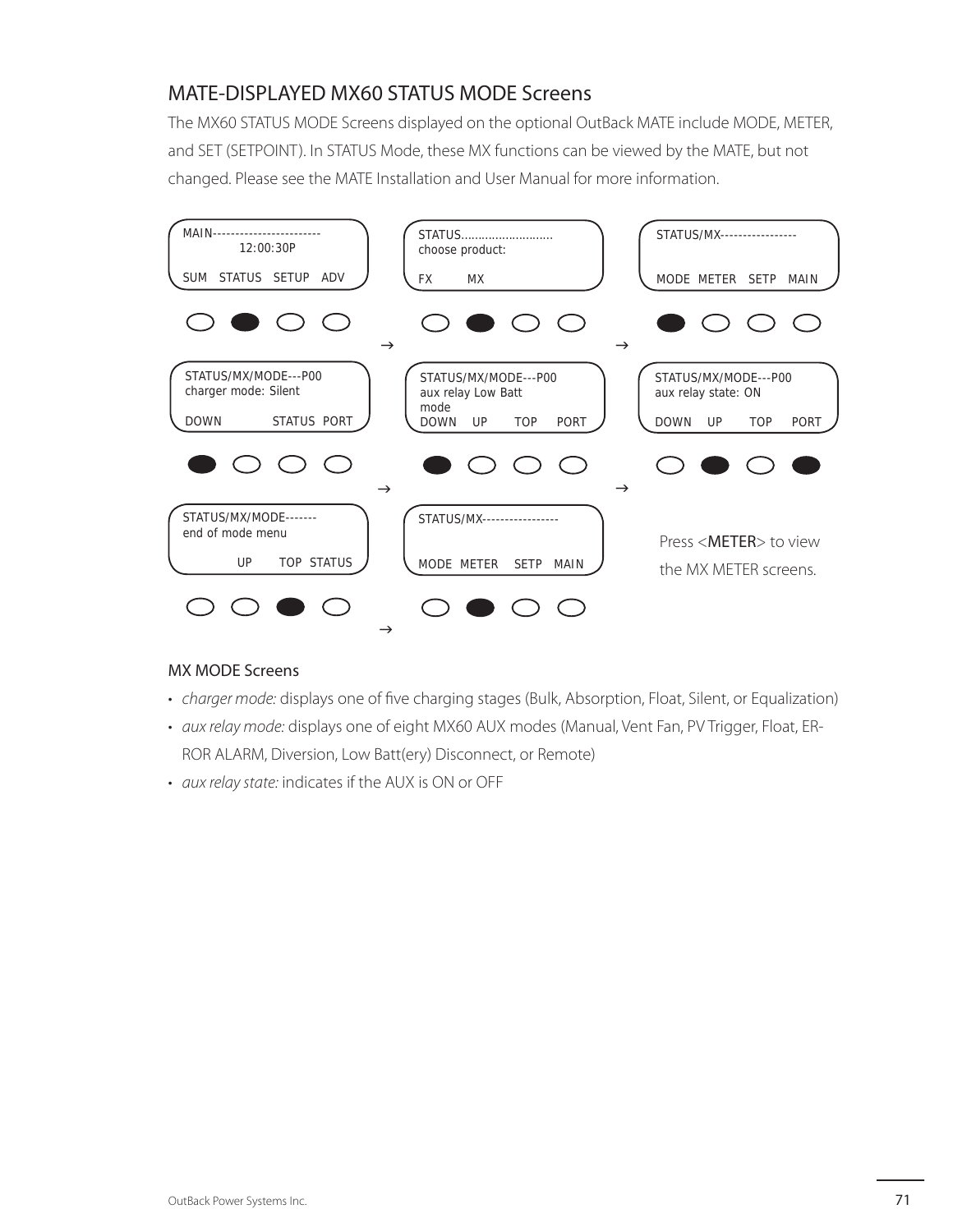## MATE-DISPLAYED MX60 STATUS METER Screens



#### MX METER Screens

- mode/pv/in/bat/out: displays the charger mode, the PV array voltage, the incoming PV amps, the battery voltage, and the outgoing amps to the battery
- charger watts: charger output measured in watts
- charger kwhrs: kilowatt hours produced in the last 60 minutes by the MX60
- charger amps dc: the amount of amperage the MX60 is sending to the battery
- battery voltage: current battery voltage
- panel voltage: current voltage from the PV array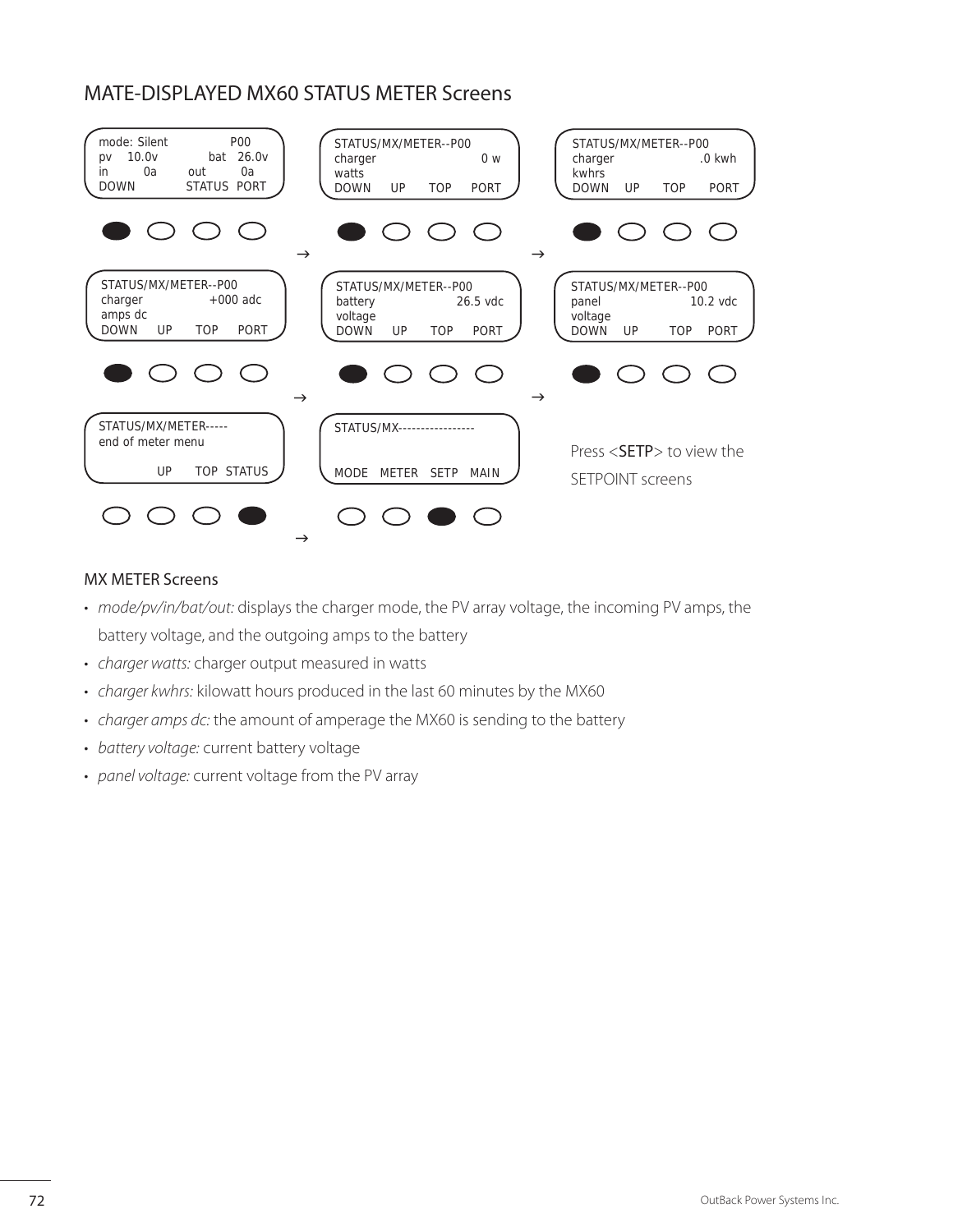## MATE-DISPLAYED MX60 STATUS SETPT (SETPOINT) Screens



#### MX SETP(OINT) Screens

- Absorb: displays the voltage that initiates and maintains the Absorb cycle
- Float: displays the voltage that begins the Float cycle and is maintained during this cycle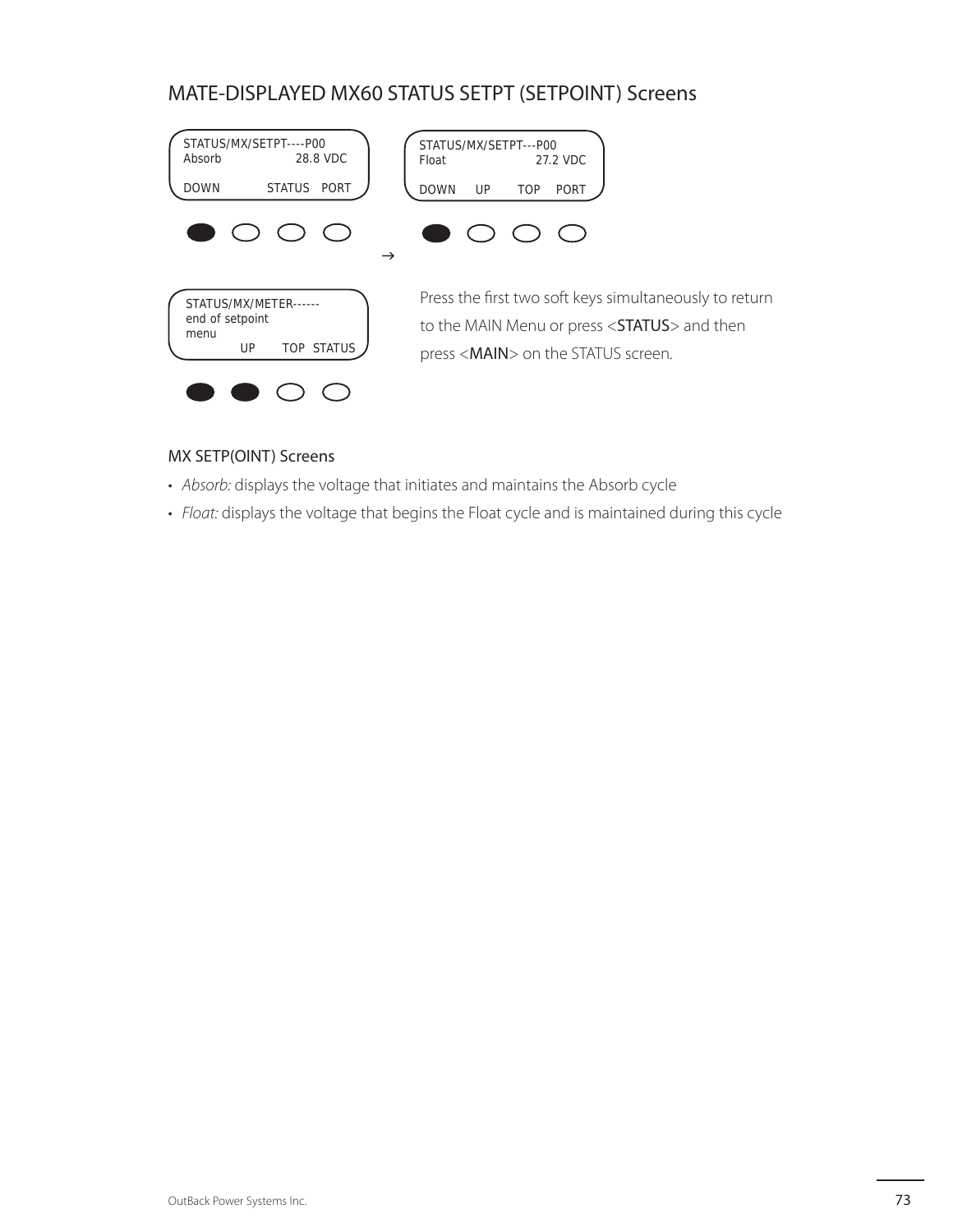## TROUBLESHOOTING GUIDE

### MX60 does not boot/power-up (blank LCD)

• Check the battery connection and polarity.

Be sure to check out the OutBack customer and user forum at www.outbackpower.com/forum/ for more MX60 information.

- $\blacktriangleright$  Reverse polarity or an improper connection will cause power-up issues.
- Check the battery breaker.
	- $\blacktriangleright$  Ensure that the battery breaker is sized appropriately.
- A battery voltage below 10.5 VDC may not power up the MX60 (measure the battery-side of Four- Position Terminal Block).
- If the MX60 still does not power up, call the factory for additional support.

### MX60 is always SLEEPING

- If the battery voltage is at or above the ABSORB voltage set point (compensated ABSORB voltage), the MX60 will not wake up.
- The PV voltage has to be at least two volts greater than the battery voltage for the initial wakeup.
- Check the PV array breaker (or fuse).
- Confirm the PV array breaker (or fuse) is sized appropriately.
- Which State (in MISC Menu) is it at? Is it transitioning between 00 and 01? Is it in GT mode and connected to a MATE?
	- X GT mode is only applicable with a HUB 4 or HUB 10 installations with a grid-tie compatible MATE.
- Does the PV array voltage on the display rise with the PV breaker OFF, but reads 000 with the PV breaker on?
	- If so, the PV array polarity connection on the MX60 maybe reversed or the PV lines could be shorted.
- Does the PV voltage still read 000 with the PV breaker off after a minute?
	- $\blacktriangleright$  Call the factory for support.
- Have you checked the short circuit current of the PV array?
	- $\blacktriangleright$  Use a multi-meter to determine if a short circuit current is detected. The short circuit current test will not harm the array.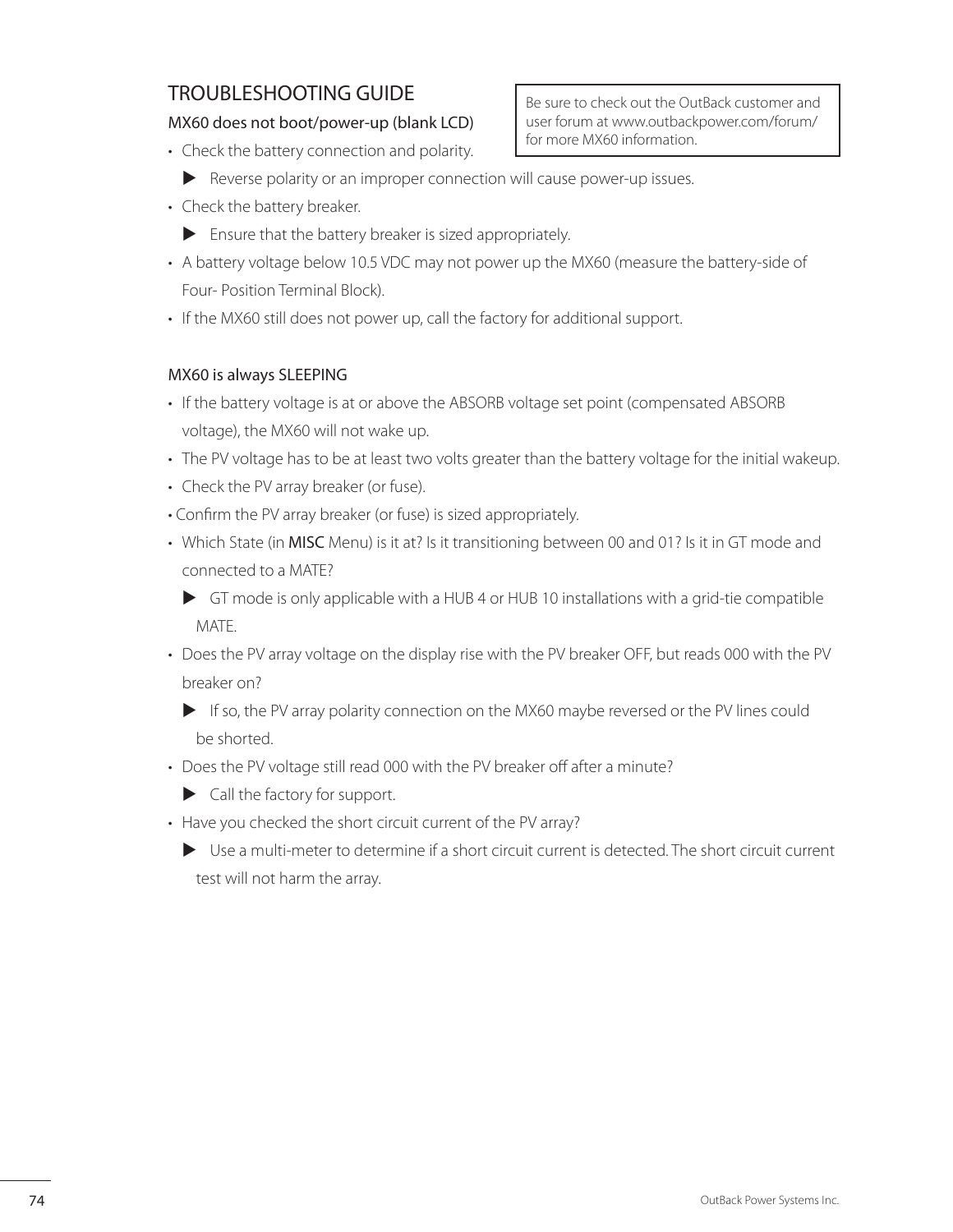#### MX60 not producing expected power

- Clouds, partial shading, or dirty panels can cause poor performance. The lower current limit set point in the "Charger" menu will yield a loss of power or poor performance symptoms.
- Are the batteries charged? Is the MX60 in the Absorbing or Float stage? If either case is true, the MX60 will produce enough power to regulate the voltage at the ABSORB or FLOAT set point voltage, therefore, requiring less power in these modes.
- What is the short circuit current of the PV array? Use a multi-meter to determine if a short circuit current is as expected. There might be a loose PV array connection.
- If the PV array voltage close to the battery voltage, the panels could be warm/hot causing the Maximum Power Point to be at or lower than the battery voltage.
- If the SWEEP INTERVAL is set to 00 mins, the MX60 will not periodically find the Maximum Power Point of the array. A sweep interval of seven to ten minutes is suggested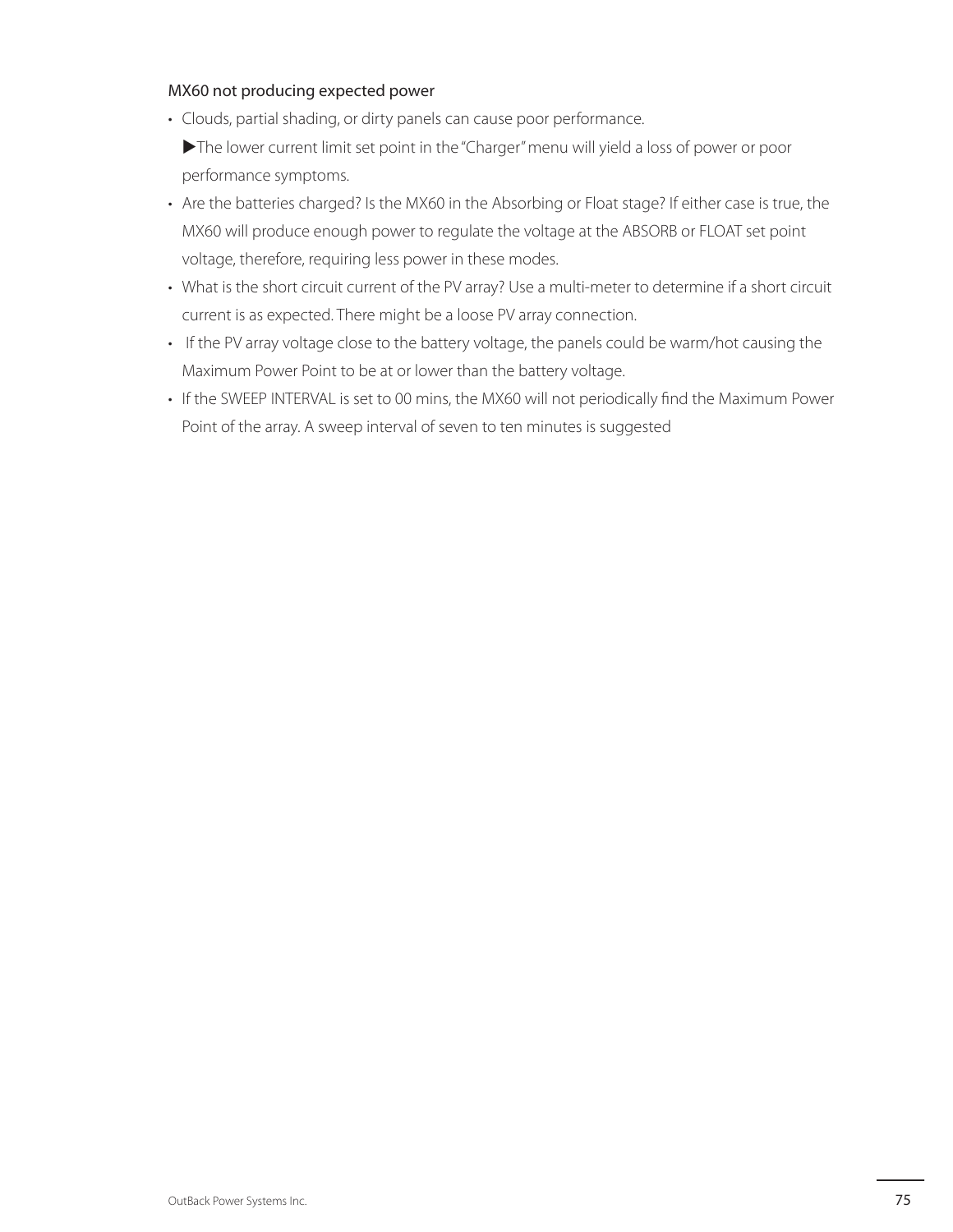### MX60 is not equalizing

- Has the EQ cycle been initiated?
- $\blacktriangleright$  In the EQ Menu, press START to begin process. When the EQ cycle has been initiated, "EQ-MPPT" will be displayed.
- The EQ cycle has been initiated, but the battery is not equalizing.

 $\triangleright$  The EQ cycle will begin when the target EQ set point voltage has been reached. A small ar ray or cloudy weather will delay the EQ cycle. Accordingly, running too many AC and/or DC loads will delay the EQ cycle, too.

- An EQ set point that is too high relative to the battery voltage will delay the EQ cycle.
- If the PV array voltage is close to the battery voltage, the panels could be warm/hot causing the Maximum Power Point to be at or lower than the battery voltage which can delay the EQ cycle.

### MX60 Sweeping frequently

- A short sweep interval time will cause the MX60 to sweep frequently. A sweep interval of seven to ten minutes is recommended.
- When the current limit set point is achieved, the MX60 will continue to sweep to maintain the targeted current limit.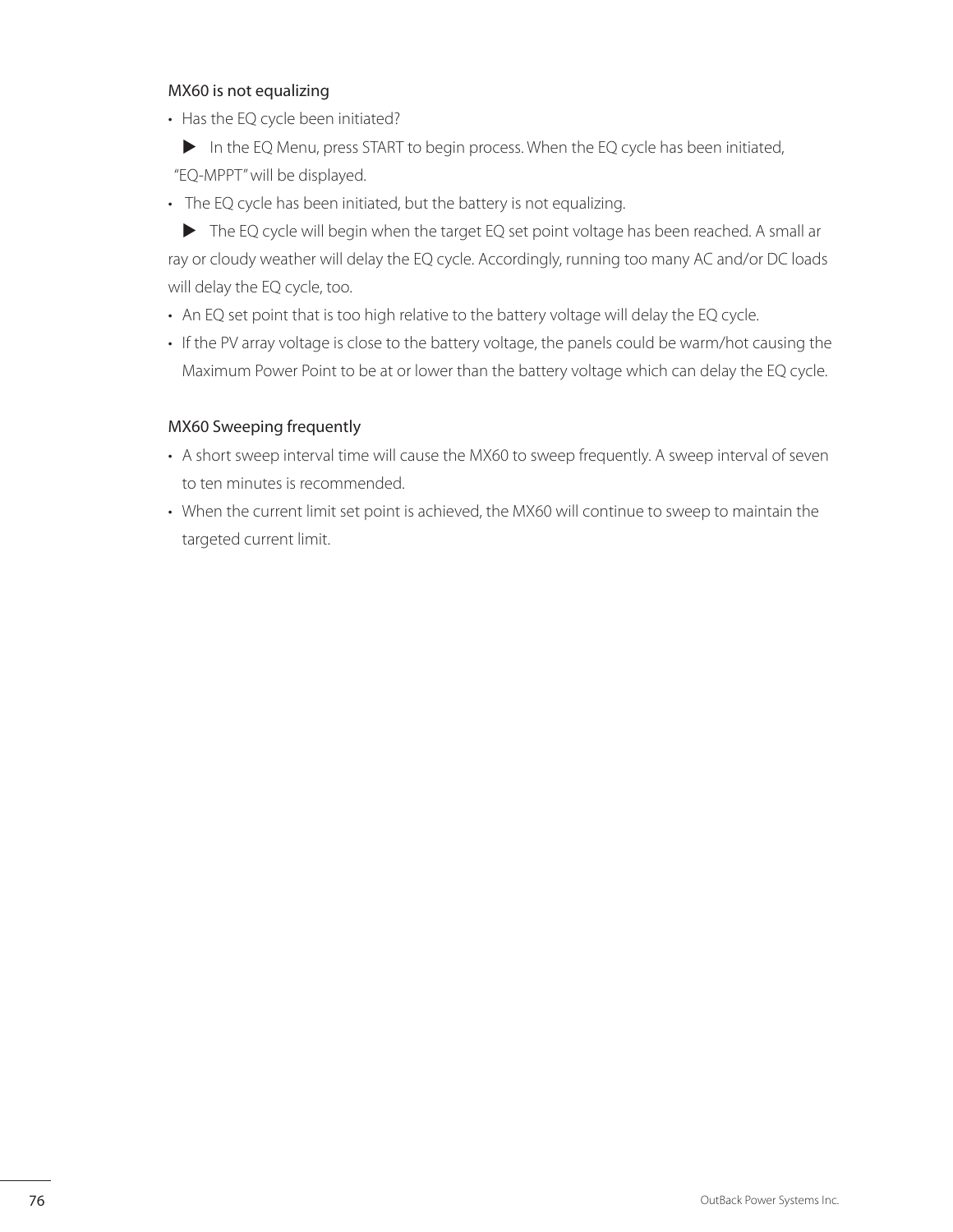### MX60 Battery Temperature Compensated Voltage

- Only the OutBack RTS (remote temperature sensor) can be used with the MX60.
- The battery voltage can rise above the ABSORB and FLOAT voltage set points if the battery temperature is < 77° F or fall below the ABSORB and FLOAT voltage if the battery temperature is  $> 77^{\circ}$  F.
- Why does the MX60 show "BatTmpErr" on the STATUS screen?
	- The RTS is faulty or damaged. Disconnect the RTS from the RTS jack to resume normal operation.

#### MX60 Internal Fan

• The internal fan will only run when the internal temperature has reached approximately 115° F. The internal fan will run as needed. In the MISC Menu, the fan will run if and only if the value of PCB is lower than the value 350. Note that the value 350 represents a temperature count value; it does not itself equal 350° F.

#### MX60 is beeping

• When the MX60 is in "Extended Play" mode, the array is very hot, and the MPP is close to the battery voltage, beeping can occur. To disable the Extended Play feature, go to the MAIN Menu and press and hold the #1 soft key until the MX60's software version appears on the screen. Continue pressing the #1 soft key and press the #3 soft key at the same time until "X Off" displays on the screen. To reactivate Extended Play, repeat these steps and hold the #3 soft key until "X On" displays. Extended Play is meant to optimize the performance of a hot array, but isn't critical to efficient MX60 operations.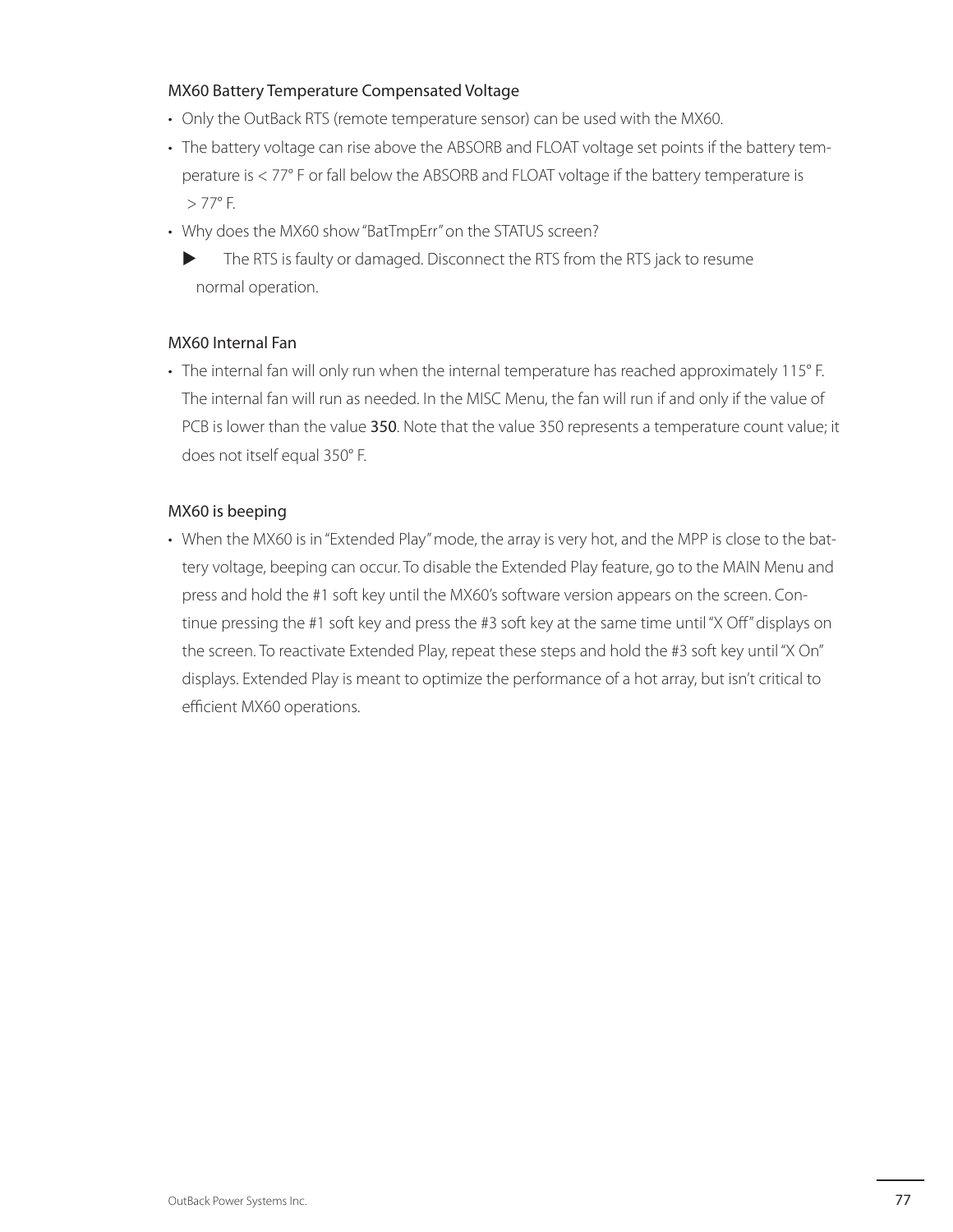# TYPICAL ARRAY SIZING GUIDE

| Nominal Battery Voltage | Recommended Array Size               |
|-------------------------|--------------------------------------|
|                         | (in watts, Standard Test Conditions) |
| 12V                     | 800 W                                |
| 24 V                    | 1600 W                               |
| 36V                     | 2400 W                               |
| 48 V                    | 3200W                                |
| 60 V                    | 4000 W                               |

Below is a list of recommended array sizing for the MX60 for various nominal voltage batteries:

The MX60 PV MPPT Charge Controller is capable of an input open circuit voltage (Voc) of up to150 VDC. Cooler climates can cause the Voc to rise above the panel Voc rating. In climates that observe temperatures less than approximately 5° F, a Voc greater than 125 VDC is not recommended.

When sizing an array, it is recommended that the nominal array voltage be higher than the nominal battery voltage. Below is a list of recommended nominal array sizing:

| Nominal Battery Voltage | Nominal Array Voltage (recommended) |
|-------------------------|-------------------------------------|
| 12 V                    | 24 V (or higher)*                   |
| 24 V                    | 36 V (or higher)*                   |
| 36V                     | 48 V (or higher)*                   |
| 48 V                    | 60 V (or higher)*                   |
| 60 V                    | 60 V (low temp is less than 5°F) or |
|                         | 72v (low temp is greater than 5°F)  |

\* When sizing an array to charge controller with a distance of 70 feet or greater, OutBack recommends the nominal array voltage be slightly higher than the recommended nominal array voltage. Example: A 36 VDC nominal array recharging a 12 V nominal battery with an array to charge controller distance of about 70 feet or greater. Sizing the nominal array voltage higher than the nominal battery voltage ensures that the Maximum Power Point is always above the battery voltage. The Maximum Power Point will decrease as the panels warm up, thus lowering the output of the array. The MX60 Charge Controller will not be able to boost the output if the Maximum Power Point of the array is at or lower than the battery voltage.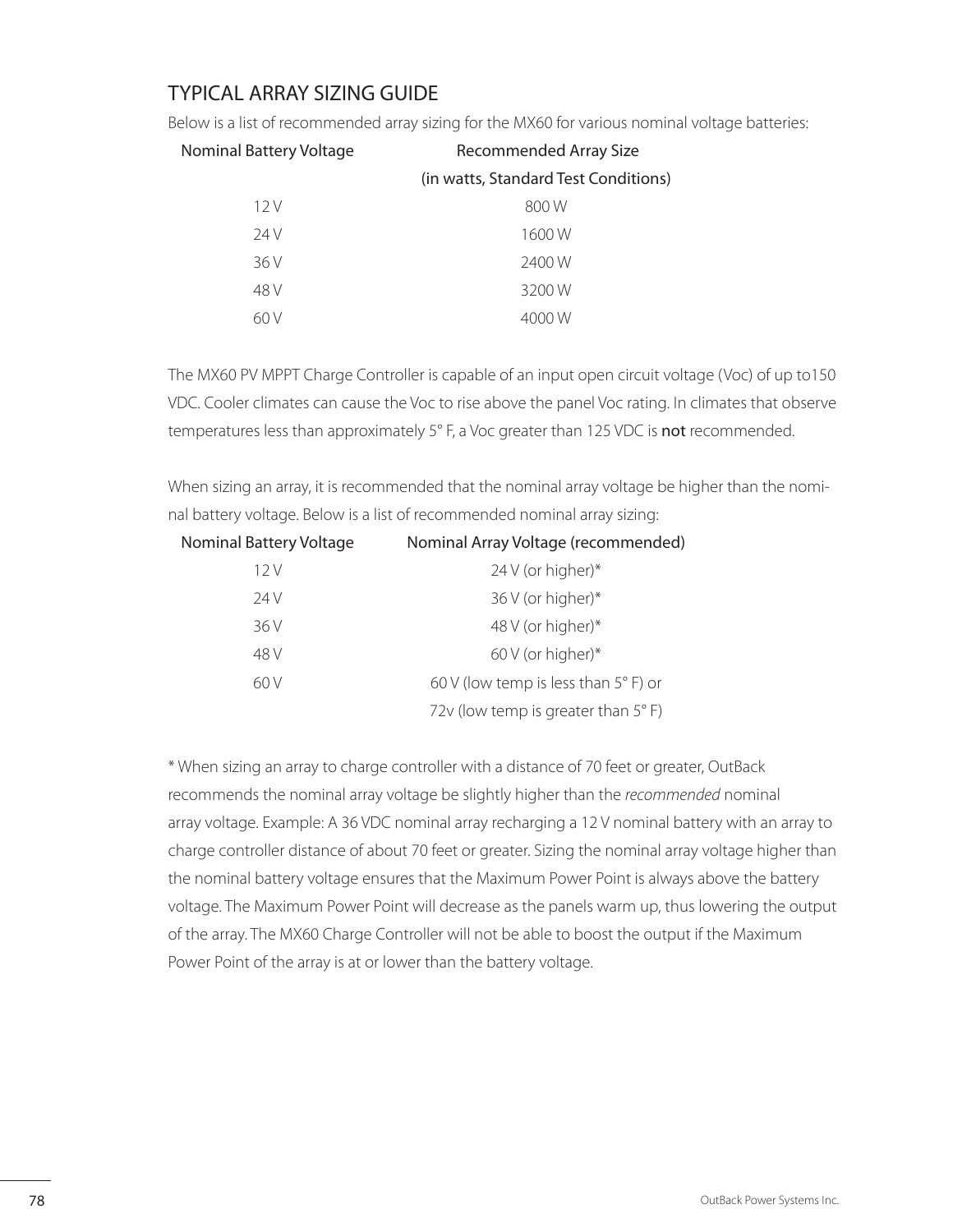## STANDARD vs. AUSTRALIAN DEFAULT SETTINGS

The Australian version MX60 has a few default settings that differ from the Standard version default settings. However, there are no differences in performance and efficiency between the two versions. The Standard and Australian version can be identified as follows:



Below are a few default setting differences between the Standard and Australian version.

| Settings      |      | Standard       |        |      | Australian     |        |
|---------------|------|----------------|--------|------|----------------|--------|
| Charger       | Amps | Absorb         | Float  | Amps | Absorb         | Float  |
| 12V           | 60   | 14.4 V         | 13.6 V | 60   | 14.4 V         | 13.8 V |
| 24 V          | 60   | 28.8 V         | 27.2 V | 60   | 8.8 V          | 27.6 V |
| 36 V          | 60   | 43.2 V         | 40.8 V | 60   | 43.2 V         | 41.4 V |
| 48 V          | 60   | 57.6 V         | 54.4 V | 60   | 57.6 V         | 55.2V  |
| 60 V          | 60   | 72.0V          | 68.0V  | 60   | 72.0 V         | 69.0V  |
|               |      |                |        |      |                |        |
| Equalize      |      | Equalize Volts |        |      | Equalize Volts |        |
| 12V           |      | 14.4           |        |      | 14.7           |        |
| 24 V          |      | 28.8           |        |      | 29.4           |        |
| 36 V          |      | 43.2           |        |      | 44.1           |        |
| 48 V          |      | 57.6           |        |      | 58.8           |        |
| 60 V          |      | 72.0           |        |      | 73.5           |        |
| Equalize Time |      | 01 Hours       |        |      | 03 Hours       |        |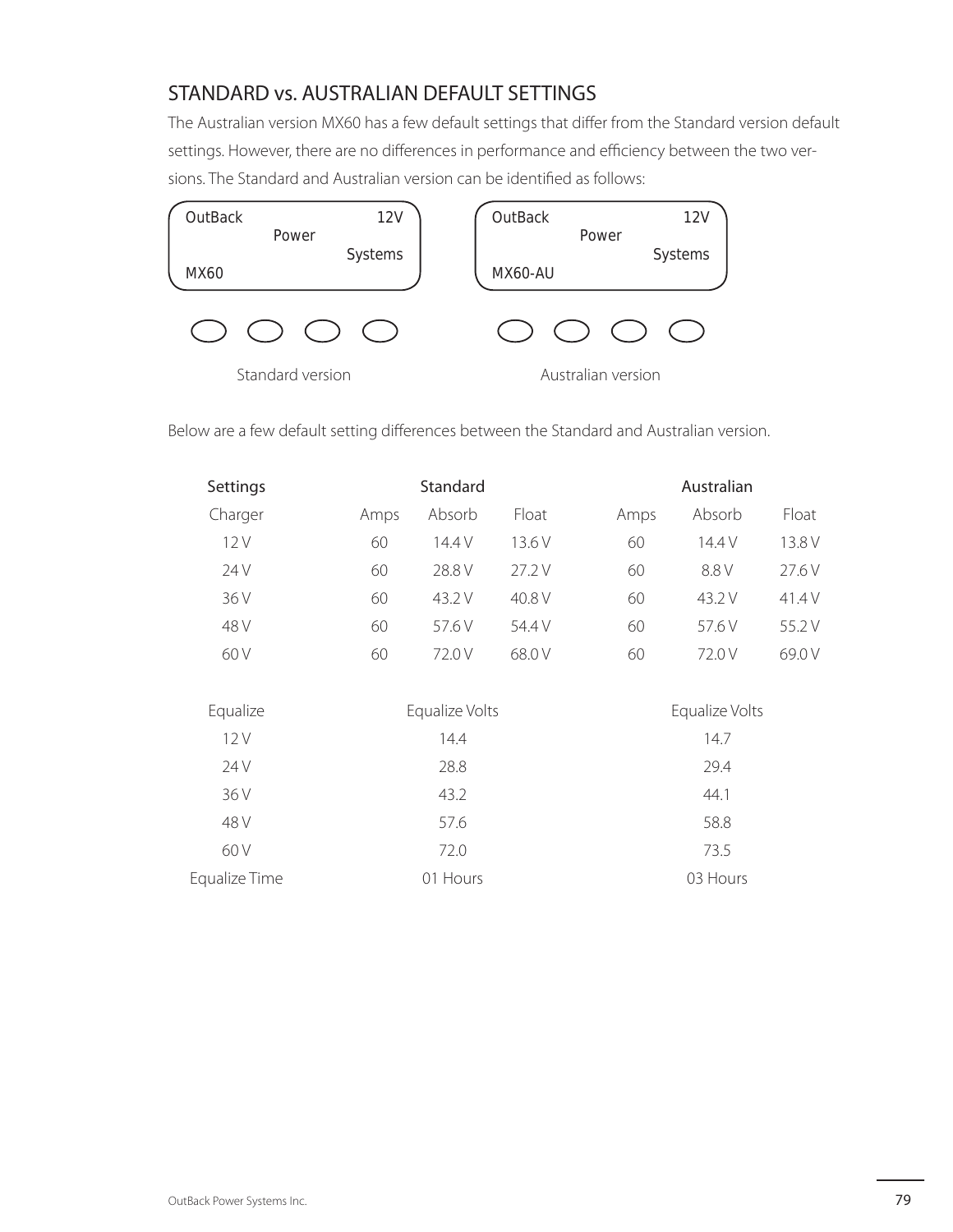To meet NEC compliance, the largest PV array that can be connected to the MX60 should have a rated short-circuit current of 48 amps. The following charts show the maximum distance of various gauge two-conductor copper wire from the PV array to the MX60 with a 1.5% maximum voltage drop. Temperature and conduit fill corrections may be required. Using a higher voltage PV array with a low voltage battery system allows you to use a much smaller wire size or go up to 5 times as far with the same gauge wire.

#### Wire Distance Chart

|                           | <b>Amps</b> | <b>Wire Gauge</b> |                |     |                |      |      |      |  |
|---------------------------|-------------|-------------------|----------------|-----|----------------|------|------|------|--|
| 12 Volt PV Array          |             | #8                | #6             | #4  | #2             | #1/0 | #2/0 | #4/0 |  |
| 16V MPP Typical           | 8           | 22                | 35             | 57  | 90             | 145  | 180  | 290  |  |
| Distance in Feet          | 10          | 18                | 28             | 45  | 72             | 115  | 145  | 230  |  |
| (Two Wires)               | 15          | 12                | 19             | 30  | 48             | 76   | 96   | 150  |  |
| 1.5% Voltage Drop         | 20          | 9                 | 14             | 22  | 36             | 57   | 72   | 116  |  |
| 12 Volt Battery System    | 30          | 6                 | 9              | 15  | 24             | 38   | 48   | 77   |  |
|                           | 40          | $\overline{4}$    | $\overline{Z}$ | 11  | 18             | 29   | 36   | 56   |  |
|                           | 50          | 3                 | 5              | 9   | $\overline{A}$ | 23   | 29   | 46   |  |
|                           | Amps        | <b>Wire Gauge</b> |                |     |                |      |      |      |  |
| 24 Volt PV Array          |             | #8                | #6             | #4  | #2             | #1/0 | #2/0 | #4/0 |  |
| 32V MPP Typical           | 8           | 45                | 71             | 114 | 180            | 290  | 360  | 580  |  |
| Distance in Feet          | 10          | 36                | 57             | 91  | 145            | 230  | 290  | 460  |  |
| (Two Wires)               | 15          | 24                | 38             | 60  | 96             | 153  | 192  | 300  |  |
| 1.5% Voltage Drop         | 20          | 18                | 29             | 45  | 72             | 115  | 145  | 232  |  |
| 12 or 24 Volt Battery     | 30          | 12                | 19             | 30  | 48             | 77   | 97   | 154  |  |
| System                    | 40          | 9                 | 14             | 23  | 36             | 58   | 72   | 112  |  |
|                           | 50          | 7                 | 11             | 18  | 29             | 46   | 58   | 86   |  |
|                           | Amps        | <b>Wire Gauge</b> |                |     |                |      |      |      |  |
| 48 Volt PV Array          |             | #8                | #6             | #4  | #2             | #1/0 | #2/0 | #4/0 |  |
| 64V MPP Typical           | 8           | 90                | 142            | 228 | 360            | 580  | 720  | 1160 |  |
| Distance in Feet          | 10          | 72                | 114            | 182 | 290            | 460  | 580  | 920  |  |
| (Two Wires)               | 15          | 48                | 76             | 120 | 192            | 306  | 384  | 600  |  |
| 1.5% Voltage Drop         | 20          | 36                | 58             | 90  | 144            | 230  | 290  | 464  |  |
| 12, 24 or 48 Volt Battery | 30          | 24                | 38             | 60  | 96             | 154  | 194  | 308  |  |
| System                    | 40          | 18                | 28             | 46  | 72             | 116  | 144  | 224  |  |
|                           | 50          | 14                | 22             | 36  | 58             | 92   | 116  | 172  |  |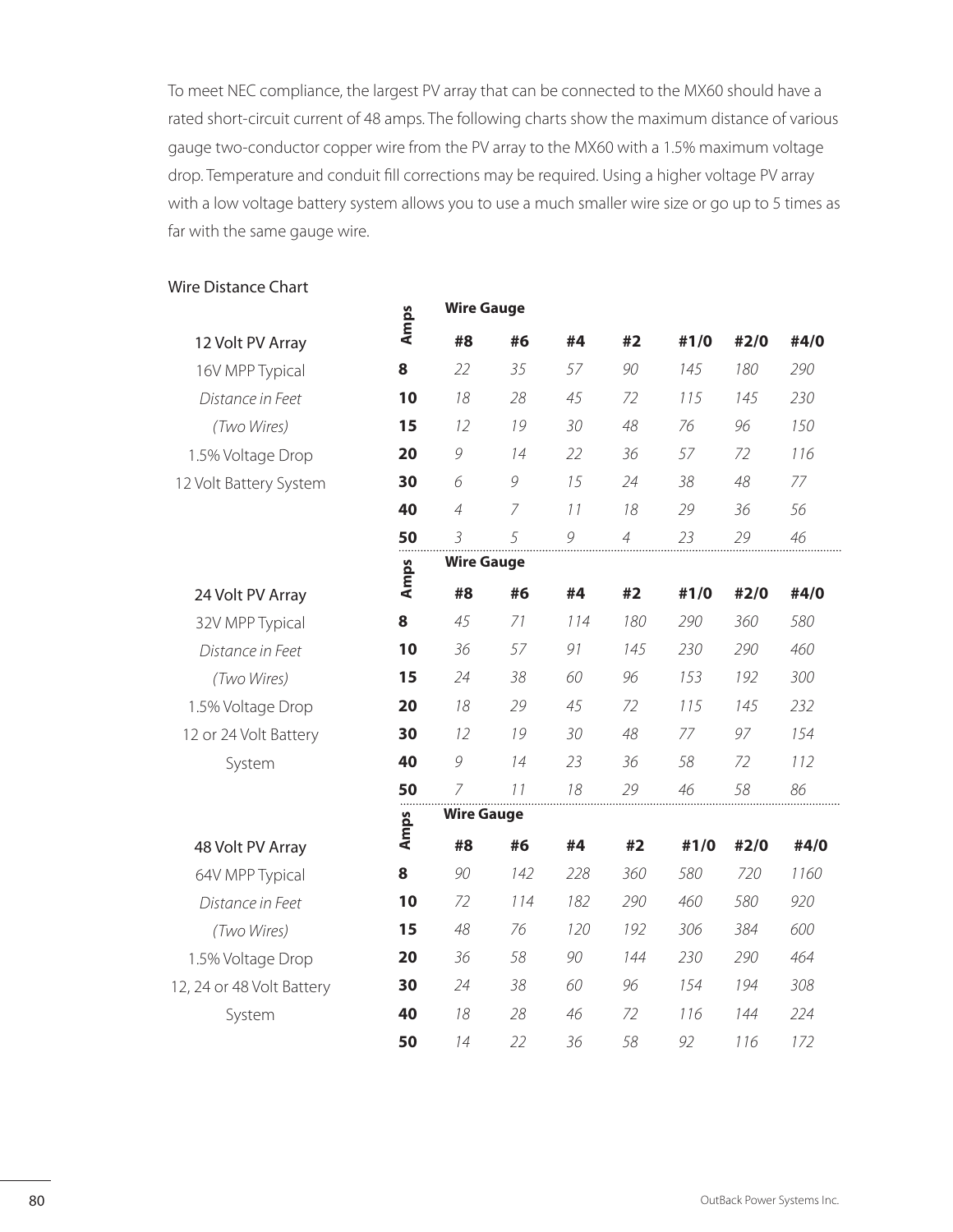| 60 Volt PV Array          | Amps | <b>Wire Gauge</b> |     |     |     |      |      |      |
|---------------------------|------|-------------------|-----|-----|-----|------|------|------|
| 80V MPP Typical           |      | #8                | #6  | #4  | #2  | #1/0 | #2/0 | #4/0 |
| Distance in Feet          | 8    | 112               | 177 | 285 | 450 | 725  | 900  | 1450 |
| (Two Wires)               | 10   | 90                | 142 | 227 | 362 | 575  | 725  | 1150 |
| 1.5% Voltage Drop         | 15   | 60                | 95  | 150 | 240 | 382  | 480  | 750  |
| 12, 24 or 48 Volt Battery | 20   | 45                | 72  | 112 | 180 | 287  | 362  | 580  |
| System                    | 30   | 30                | 47  | 75  | 120 | 192  | 230  | 385  |
|                           | 40   | 22.5              | 35  | 57  | 90  | 145  | 180  | 280  |
|                           | 50   | 17.5              | 27  | 45  | 72  | 115  | 145  | 215  |
|                           |      |                   |     |     |     |      |      |      |
| 72 Volt PV Array          |      |                   |     |     |     |      |      |      |
| 96V MPP Typical           |      | <b>Wire Gauge</b> |     |     |     |      |      |      |
| Distance in Feet          | Amps | #8                | #6  | #4  | #2  | #1/0 | #2/0 | #4/0 |
| (Two Wires)               | 8    | 140               | 221 | 356 | 562 | 906  | 1125 | 1812 |
| 1.5% Voltage Drop         | 10   | 113               | 178 | 284 | 453 | 719  | 906  | 1437 |
| 12, 24 or 48 Volt Battery | 15   | 75                | 119 | 188 | 300 | 478  | 600  | 937  |
| System                    | 20   | 56                | 90  | 140 | 225 | 359  | 452  | 725  |
|                           | 30   | 37                | 59  | 94  | 150 | 240  | 287  | 481  |
|                           | 40   | 28                | 44  | 71  | 112 | 181  | 225  | 350  |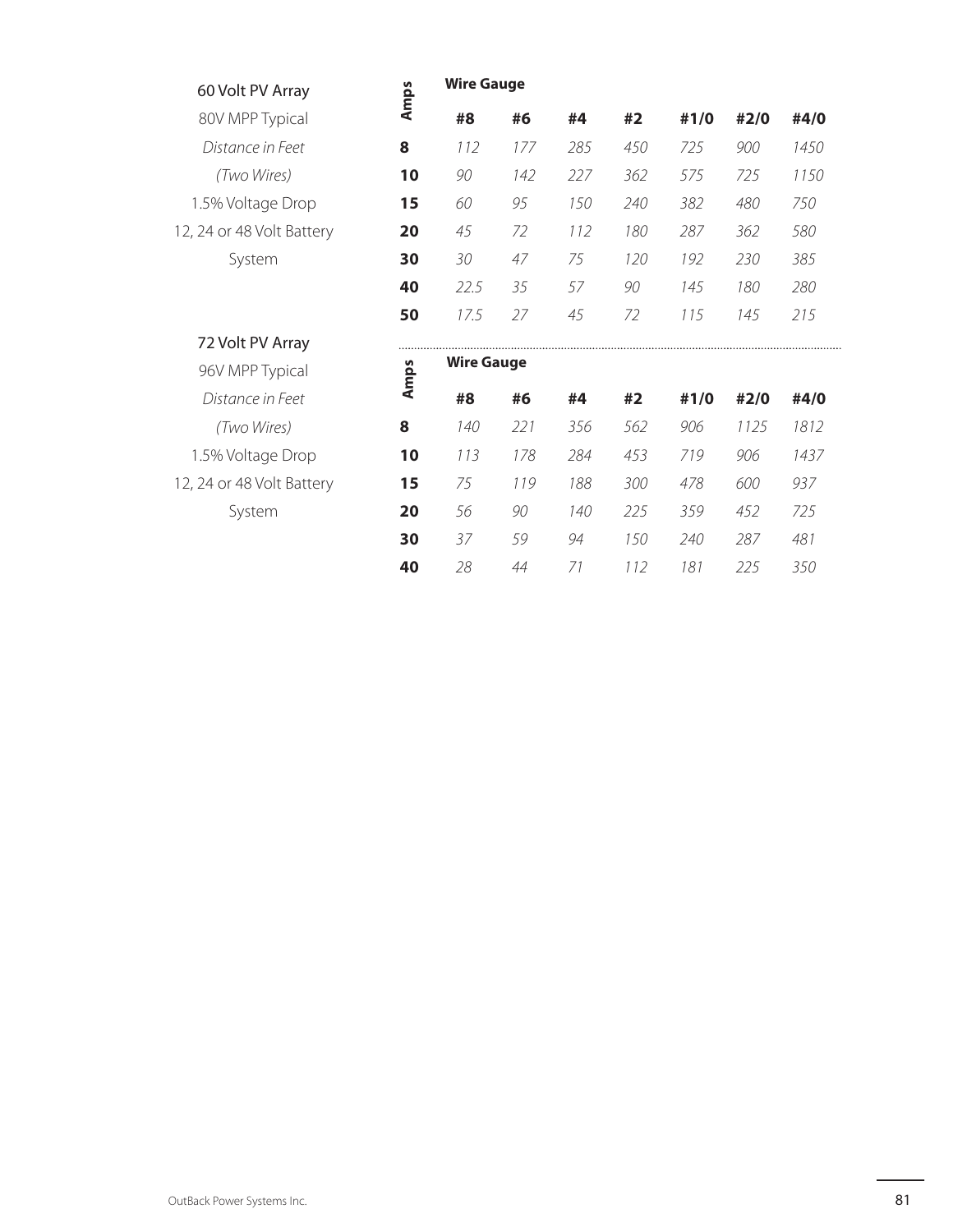## WIRE AND DISCONNECT SIZING

The MX60 has a 60 amp current output limit (default) and is listed to operate continuously at 60 amps depending on the nominal PV array voltage and the nominal battery voltage. There is no 80% de-rating as required by the NEC for fuses, conductors, and most circuit breakers.

The MX60 is a buck type converter and cannot boost the output current when the PV array peak power point voltage is at or below the battery voltage as may happen on hot days in 24 VDC PV and a 24 VDC battery system or a 48 VDC PV and a 48 VDC battery system.

To meet minimum NEC requirements (NEC 310.15, 690.8, 9), the output conductor should have an ampacity of 75 amps after any temperature and conduit fill corrections. This would normally indicate that the output conductors be 4 AWG, but a larger size may be required if there are temperature and/or conduit fill corrections required. With an output conductor rated at 75 amps (1.25 X the continuous output current), the OutBack OBDC-60 breaker—rated for continuous 100% duty at 60 amps —can be used to provide the code-required disconnect and output circuit over current protection.

The PV array output connected to the MX60 input may be as high 60 amps, but at this current level, there is very little (if any) current boosting or maximum power-point tracking due to the 60-amp output current limit. Additionally, the input current may exceed 60 amps on bright sunny days and any excess power would be lost. The size and ampacity of the input conductors must be selected to handle 1.56 times the short-circuit current of the PV array. Any disconnect or circuit breaker connected to the input conductors must also be rated at 1.56\* times the short-circuit current for the PV array unless the breaker is rated for 100% duty in its enclosure. If that is the case, the circuit breaker may be rated at 1.25 times the PV array short-circuit current. OutBack OBDC-XX breakers are 100% duty rated breakers.

In terms of NEC compliance and the MX60's 60-amp output rating, the largest PV array it can connect to should have a rated short-circuit current of 48 amps. This meets NEC requirements and allows the MX60 to perform maximum power-point tracking functions. The following charts show maximum distance in feet of various gauge two-conductor copper wire from the PV array to the MX60 with a 1.5% maximum voltage drop. Temperature and conduit fill corrections may be required.

\*UL requires Isc to be multiplied by 125% for the conductor rating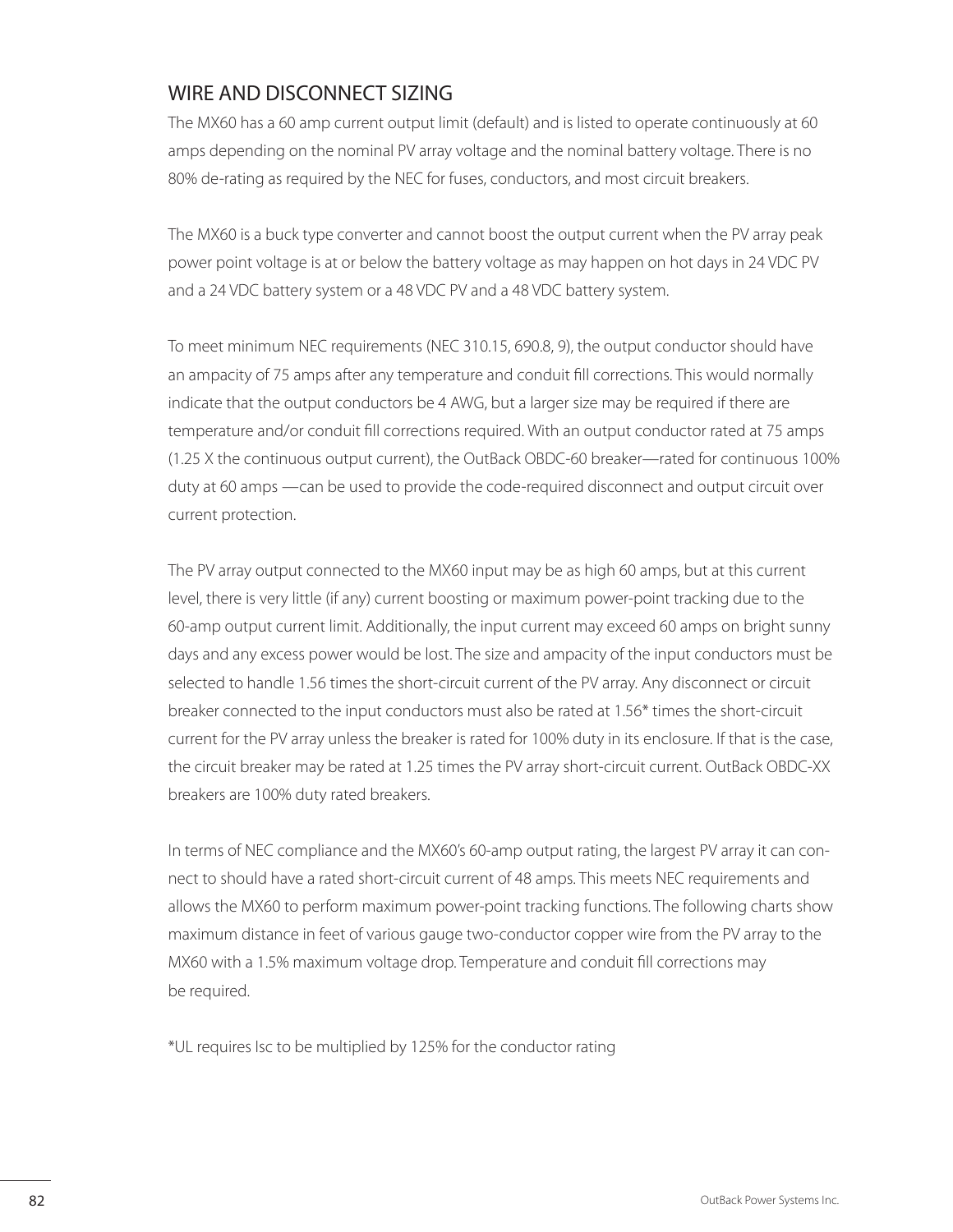

#### Figure 7 MX60 MULTI-STAGE BATTERY CHARGING

The MX60 charge controller is a sophisticated, multi-stage battery charger that uses several regulation stages to allow fast recharging of the battery system while ensuring a long battery life. This process can be used with both sealed and non-sealed batteries. The MX60 has a preset recharging voltage set points (Absorb & Float) for the selected nominal battery voltage, however, always follow the battery manufacturer's recommended charging regulation voltages. The MX60 charging regulation stages correspond to the chart in Figure 7.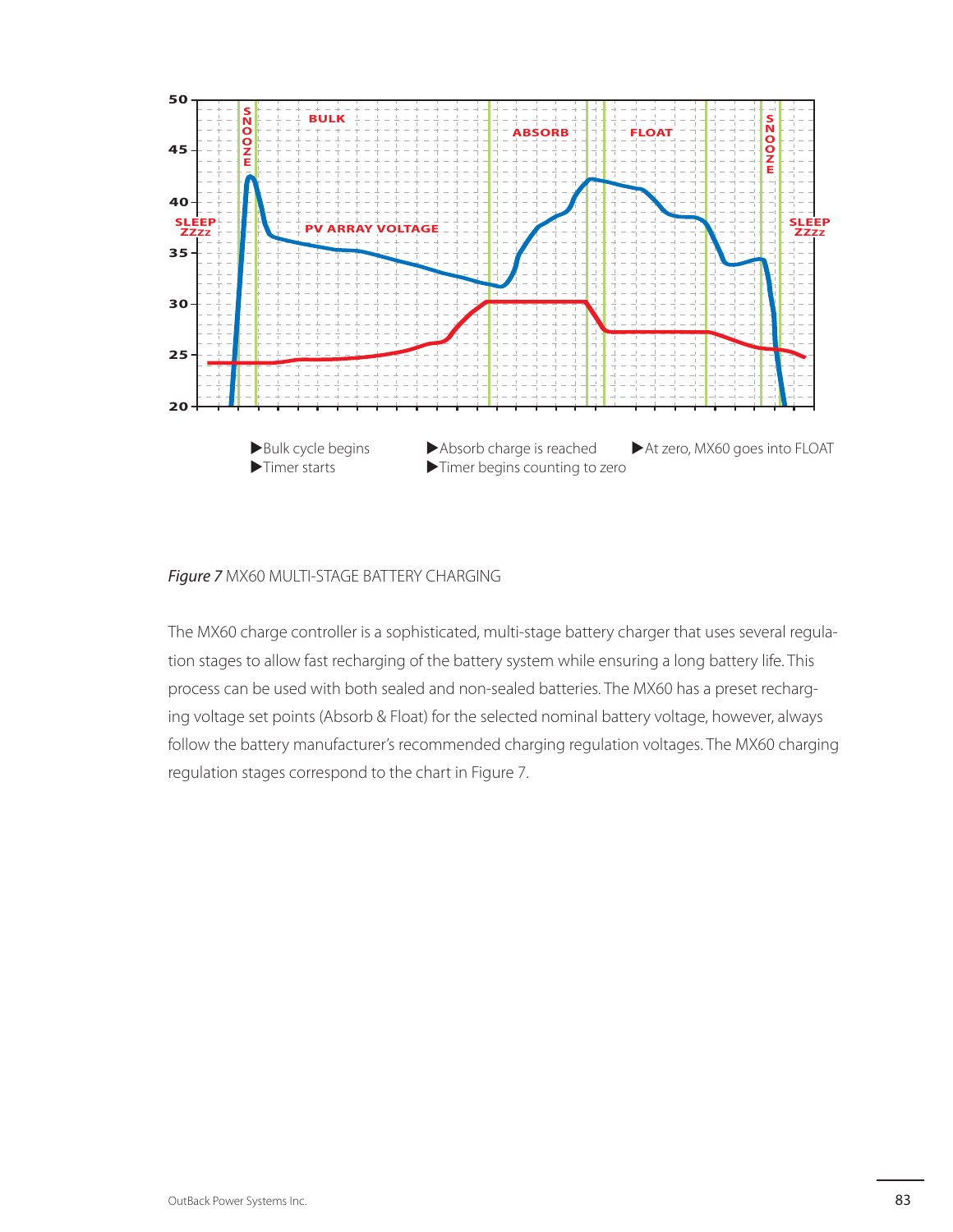## BULK cycle provides the maximum power to the battery –the voltage increases while recharging.

A Bulk cycle is automatically initiated when the battery voltage is below the Absorb and Float\* recharge voltage set points. The Bulk cycle will continue until the Absorb voltage set point is achieved. "BMPPT" is displayed on the screen.

## ABSORBING cycle limits the amount of power going to the battery—the voltage is held constant.

The Absorb cycle will continue for the duration of the Bulk cycle or until the 2 hour (default) Absorb time limit is reached. For example, if a Bulk cycle takes 1 hour to reach the Absorb voltage set point, then the Absorb cycle will continue for 1 hour as well. However, if a Bulk cycle takes 3 hours to reach the Absorb voltage set point, then the Absorb cycle will continue for 2 hours only. A Bulk cycle will be re-initiated if the battery voltage is not sustained at the Absorb voltage set point. "Absorbing" is displayed on the screen at this time.

### FLOAT cycle reduces the recharging voltage to prevent overcharging of the batteries.

A Float cycle follows after the Absorb cycle is completed; "Float" is displayed on the screen. The MX60 will not re-initiate another Bulk cycle if the Float voltage set point is not sustained\*. F-MPPT is displayed. However, it will continue to recharge the battery until the Float voltage set point is reached.

\*Note: A Bulk cycle can be auto-initiated if the battery voltage falls below the Float voltage set point and the Re-Bulk (ReBV) voltage option is set.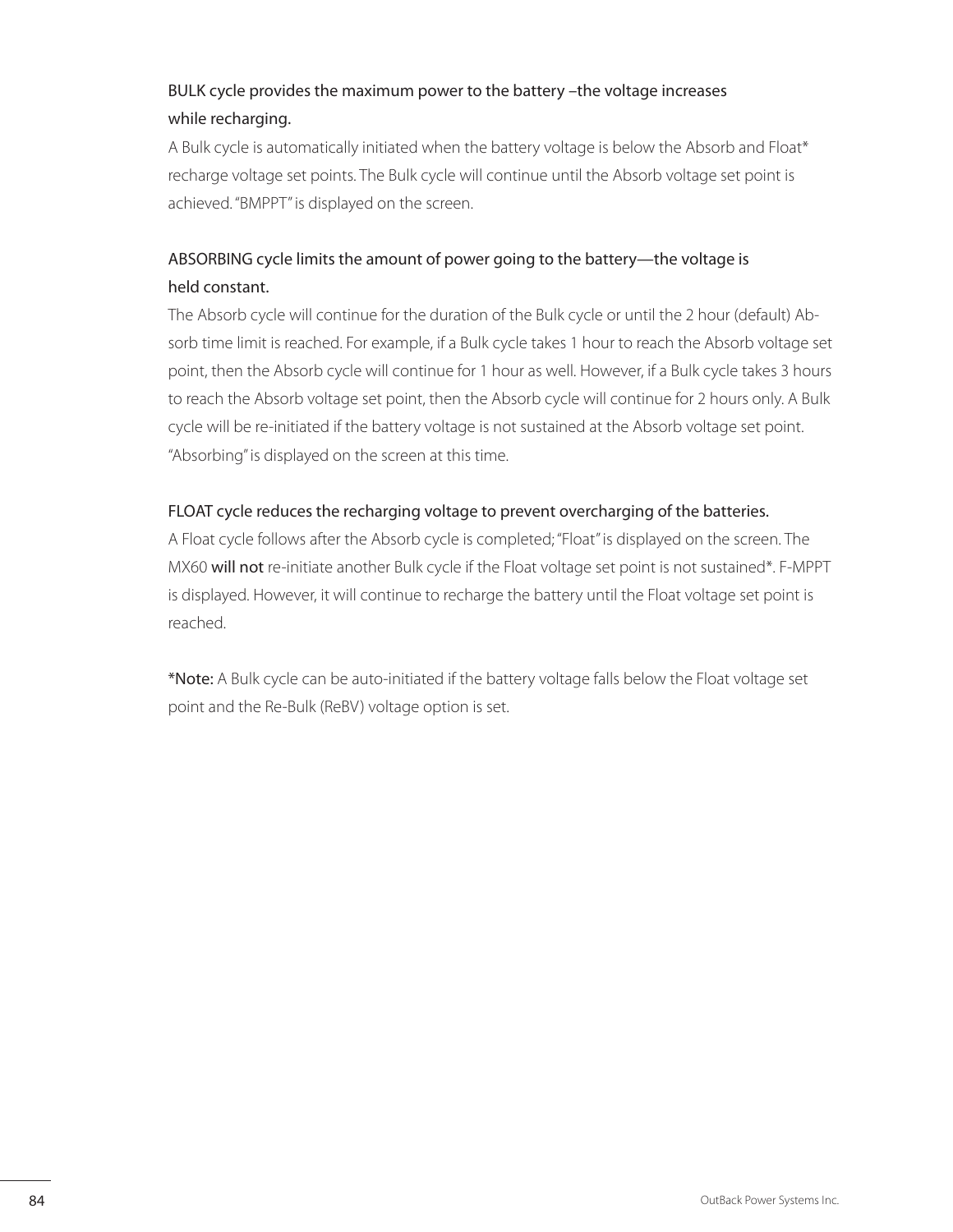## BATTERY TEMPERATURE COMPENSATED VOLATGE SET POINT

The temperature of a battery has an impact on the recharging process—in higher ambient temperatures, the regulation set points (Absorb & Float) need to be reduced to prevent overcharging of the batteries. In lower ambient temperature conditions, the voltage regulation set points need to be increased to ensure complete recharging of the batteries.

The default charger settings of the MX60 are based on typical lead acid battery systems. Always ensure that the Absorb & Float voltage regulation set points are set to the recommended battery manufacturer's recharging regulation voltages.

### Non-Battery Temperature Compensated System

If a battery remote temperature sensor is not available the Absorb and Float voltage regulation set points can be adjusted for the expected weather conditions. The following table shows the appropriate adjustments for both Absorb and Float voltage regulation set points for weather conditions above or below 77˚ F / 25˚ C

| EXPECTED TEMPERATURE                        | <b>ADJUST SETPOINT</b> | 12V   | 24V    | 48V    |
|---------------------------------------------|------------------------|-------|--------|--------|
| Average = $95^{\circ}$ F / $35^{\circ}$ C   | Subtract               | 0.30V | 0.60 V | 1.20V  |
| Average $= 86°$ F / 30 $°$ C                | Subtract               | 0.15V | 030 V  | 0.60 V |
|                                             |                        |       |        |        |
| Average $= 68°$ F / 20 $°$ C                | Add                    | 0.15V | 0.30 V | 0.60 V |
| Average $=$ 59 $\degree$ F / 15 $\degree$ C | hhA                    | 030 V | 0.60 V | l 20 V |

### Battery Temperature Compensated System

A battery remote temperature sensor (RTS) will **automatically** compensate the Absorb & Float voltage relative to the Absorb and Float set points in the Charger menu. Please reference page 38 of this manual for adjusting the upper and lower battery compensated limits.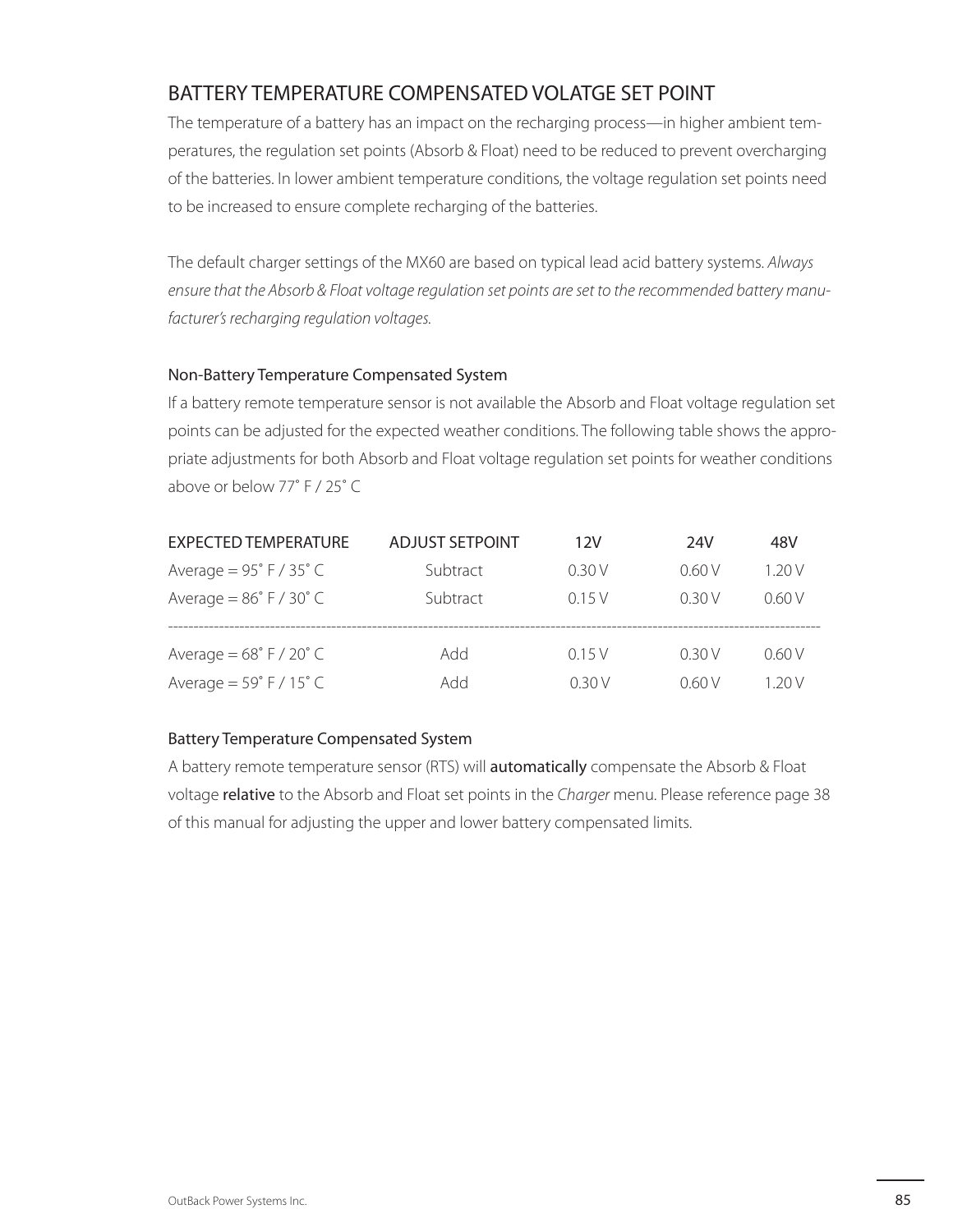# SUGGESTED BATTERY CHARGER SET POINTS

The battery manufacturer should provide you with specific instructions on the following maintenance and voltage set point limits for the specific batteries. The following information can be used when the manufacturer's information is not available.

| SEALED LEAD ACID - AGM / GEL | 12 V   | 24 V   | 48 V   |
|------------------------------|--------|--------|--------|
| ABSORB voltage set point     | 14.4 V | 28.8V  | 57.6 V |
| FLOAT voltage set point      | 13.4 V | 26.8 V | 53.6 V |
|                              |        |        |        |
| NON-SEALED LEAD ACID         | 12v    | 24v    | 48v    |
| ABSORB voltage set point     | 14.8 V | 29.6 V | 59.2 V |
| FLOAT voltage set point      | 13.8 V | 27.6 V | 55.2V  |

Note: Higher settings can be used with non-sealed batteries, but water consumption will be greater and excessive temperatures when recharging may occur.

### Battery Voltage and State of Charge

A battery's voltage can be used as a guideline to estimate the amount of power stored in the battery that is available for use. When referencing the battery voltage on the display, be sure the battery is not under significant recharging or heavy loads. Otherwise, the DC voltage is not reflective of the battery state of cycle. Often the best time to check the battery voltage is in the morning (pre-charging) or at night (postcharging), with the battery disconnected from charging sources and loads and a rest for at least three hours.

Operation of a battery below 50% state of cycle will adversely affect the long term health of the battery system and will result in premature failure. Keeping the battery above the 50% level and recharging it completely once a month will ensure proper operation and good performance.

| <b>JIALL VI LIANUL</b> |                        |             |                |                   |                         |
|------------------------|------------------------|-------------|----------------|-------------------|-------------------------|
| Nominal Battery        | Charged                | Good (~75%) | Average (~50%) | Low (~25%)        | Discharged              |
| Voltage                |                        |             |                |                   |                         |
| 12v                    | over 12.6 <sub>v</sub> | 12.3v       | 12.0v          | 11.7v             | under 11.4 <sub>v</sub> |
| 24v                    | over $25.2v$           | 24.6v       | 24.0v          | 23.4v             | under 22.8v             |
| 48v                    | over 50.4y             | 49.2v       | 48.0v          | 46.8v             | under 45.6 <sub>v</sub> |
| 60v                    | over 63.0 <sub>v</sub> | 61.5v       | 60.0v          | 58.5 <sub>v</sub> | under 57.0 <sub>v</sub> |

## STATE OF CHARGE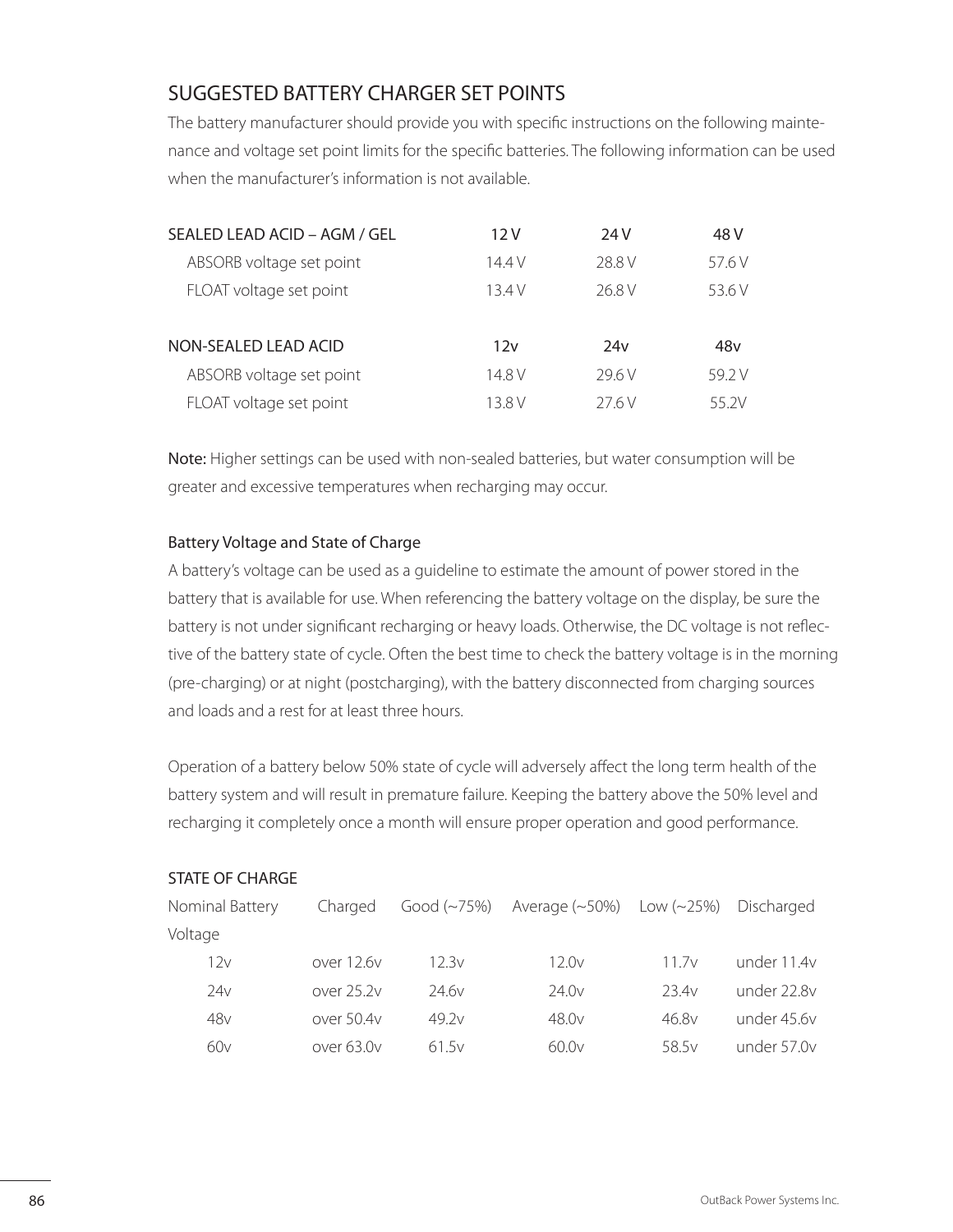

## TWO YEAR LIMITED WARRANTY INFORMATION

OutBack Power Systems Inc. warrants that the products it manufacturers will be free from defects in materials and workmanship for a period of two (2) years subject to the conditions set forth below.

The limited warranty is extended to the original user and is transferable. The limited warranty term begins on the date of invoice to the original user of the product. The limited warranty does not apply to any product or part thereof damaged by a) alteration or disassembly, b) accident or abuse, c) corrosion, d) lightning, e) reverse polarity, f) repair or service provided by an unauthorized repair facility, g) operation or installation contrary to instructions pertaining to the product. OutBack Power Systems' liability for any defective product or any part thereof shall be limited to the repair or replacement of the product, at OutBack Power Systems' discretion. OutBack Power Systems does not warrant or quarantee the workmanship performed by any person or firm installing its products.

THIS LIMITED WARRANTY GIVES YOU SPECIFIC LEGAL RIGHTS, AND YOU MAY ALSO HAVE OTHER RIGHTS THAT VARY FROM STATE TO STATE (OR JURISDICTION TO JURISDICTION). OUTBACK POWER SYSTEMS' RESPONSIBILITY FOR MALFUNCTIONS AND DEFECTS IN HARDWARE IS LIMITED TO REPAIR AND REPLACEMENT AS SET FORTH IN THIS LIMITED WARRANTY STATEMENT. ALL EXPRESS AND IMPLIED WARRANTIES FOR THE PRODUCT, INCLUDING BUT NOT LIMITED TO ANY IMPLIED WARRANTIES OF AND CONDITIONS OF MERCHANTABILITY AND FITNESS FOR PARTICULAR PUR-POSE, ARE LIMITED IN DURATION TO THE LIMITED WARRANTY PERIOD SET FORTH ABOVE AND NO WARRANTIES, WHETHER EXPRESS OR IMPLIED, WILL APPLY AFTER SUCH PERIOD. SOME STATES (OR JURISDICTIONS) DO NOT ALLOW LIMITATIONS ON HOW LONG IMPLIED WARRANTY LASTS, SO THE ABOVE LIMITATION MAY NOT APPLY TO YOU.

OUTBACK POWER SYSTEMS DOES NOT ACCEPT LIABILITY BEYOND THE REMEDIES SET FORTH IN THIS LIMITED WARRANTY STATEMENT OR LIABILITY FOR INCIDENTAL OR CONSEQUENTIAL DAM-AGES, INCLUDING WITHOUT LIMITATION ANY LIABILITY FOR PRODUCTS NOT BEING AVAILABLE FOR USE. SOME STATES (OR JURISDICTIONS) DO NOT ALLOW THE EXCLUSION OR LIMITATION OF INCIDENTAL OR CONSEQUENTIAL DAMAGES, SO THE ABOVE EXCLUSION OR LIMITATION MAY NOT APPLY TO YOU.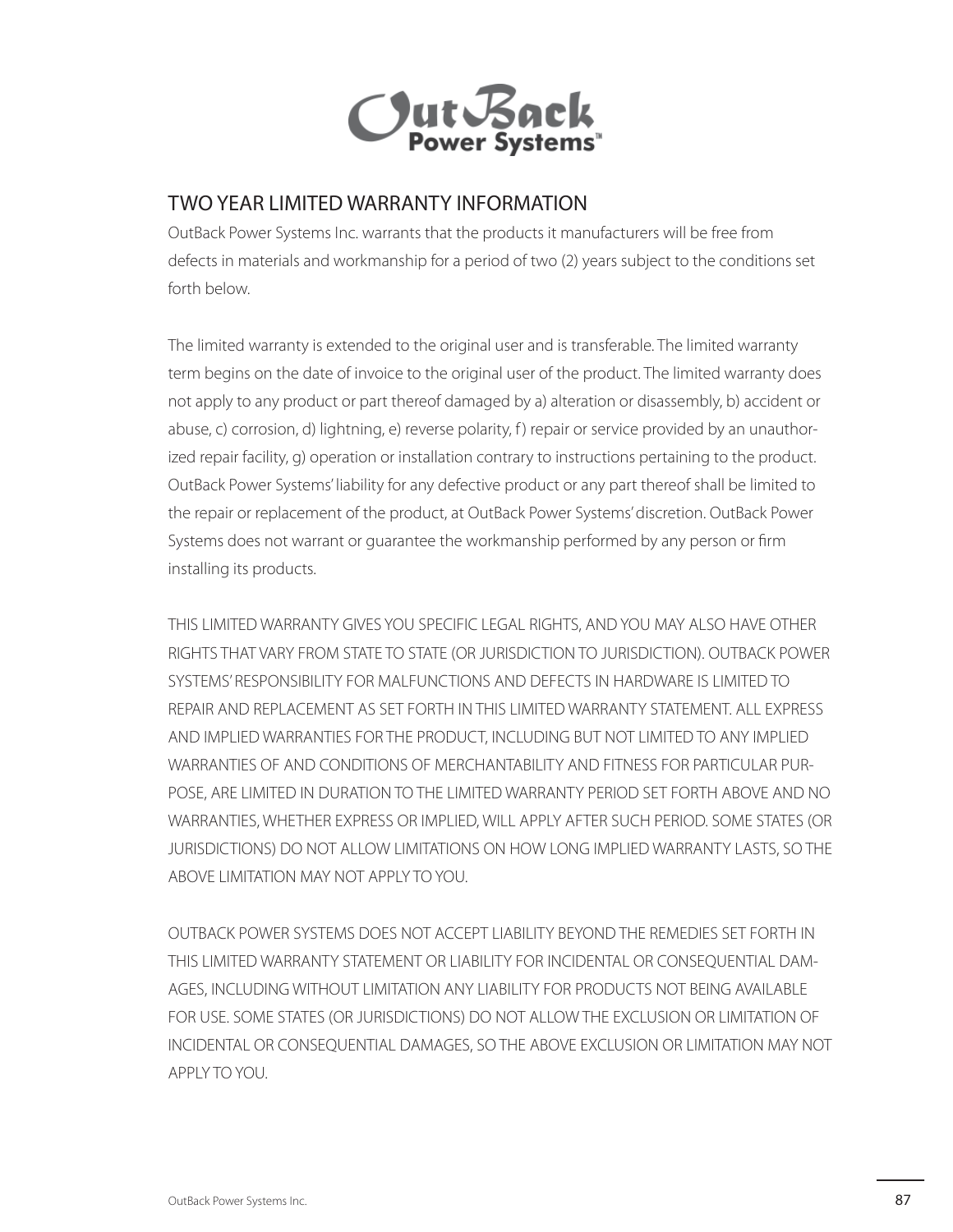During the two year period beginning on the invoice date, OutBack Power Systems will repair or replace products covered under this limited warranty that are returned to OutBack Power Systems' facility or to an OutBack Power Systems authorized repair facility, or that are repaired on site by an OutBack Power Systems authorized repair technician. To request limited warranty service, you must contact OutBack Power Systems at 360-435-6030 within the limited warranty period. If limited warranty service is required, OutBack Power Systems will issue a Return Material Authorization (RMA) Number. Mark the outside of the package with the RMA number and include a copy of the purchase invoice in the package. You must ship the products back to OutBack Power Systems in their original or equivalent packaging, prepay shipping cycles, and insure the shipment or accept the risk of loss or damage during shipment. OutBack Power Systems will ship the repaired or replacement products to you freight prepaid if you use an address in the continental United States, where applicable. Shipments to other locations will be made freight collect.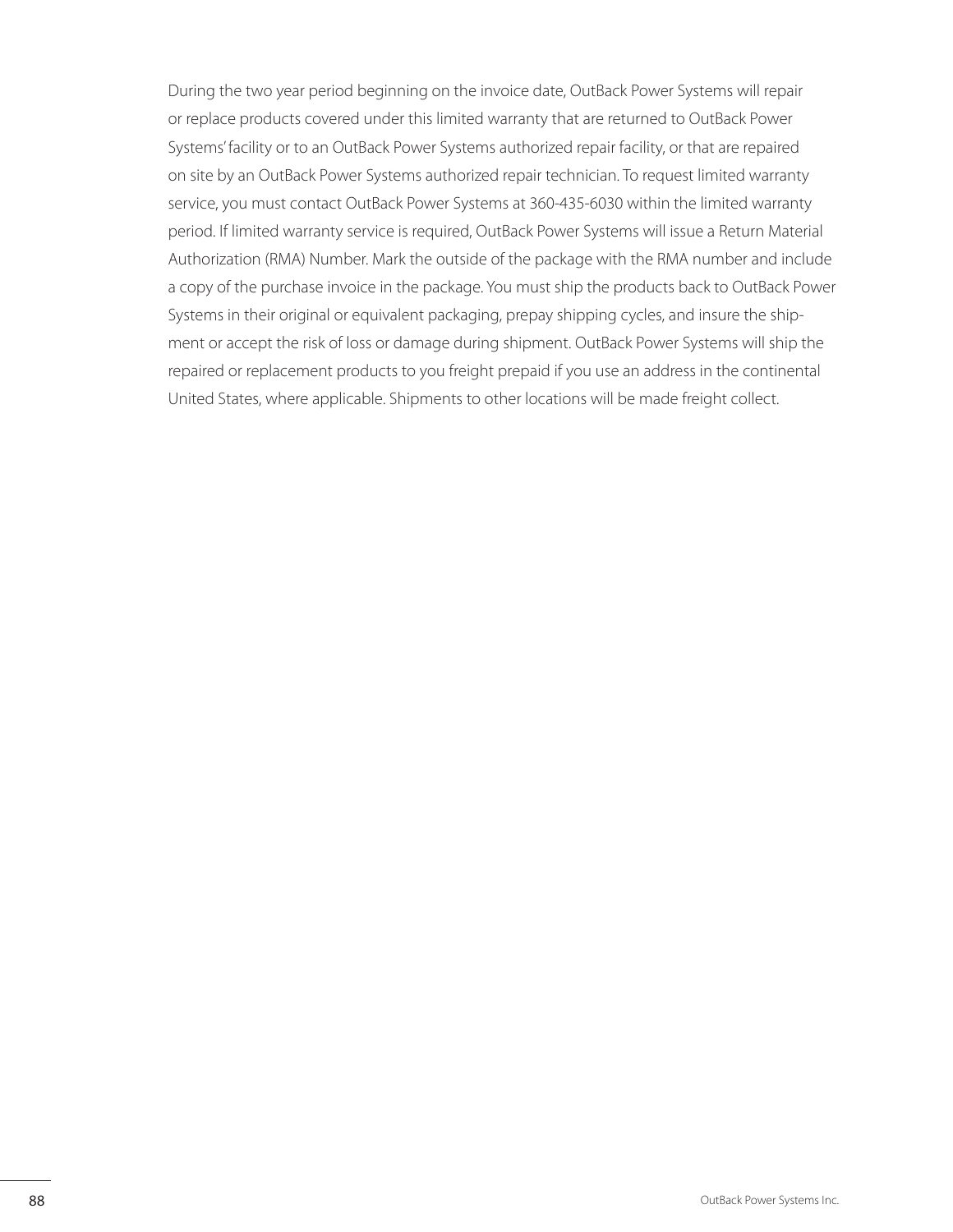#### EU DECLARATION OF CONFORMITY

According to ISO / IEC Guide 22 and EN 45014

Product Type: Photovoltaic Charge Controller Product Model Number: MX60

This product complies with the following EU directives: Electromagnetic Compatibility 89/336/EEC, "Council Directive of 3 May 1989

On the approximation of the laws of member States relating to Electromagnetic compatibility"

Low Voltage Directive 73/23/EEC, "Council Directive of 19 February 1973 on the harmonization of the laws of Member States relating to electrical equipment for use within certain voltage limits"

The compliance of the above mentioned product with the directives and the following essential requirements is hereby confirmed:

#### Emissions Immunity Safety

EN 61000-6-3 (2001) EN 61000-6-1 (2001) EN 60335-1 Battery Chargers EN 60335-2-29Battery Chargers

All associated technical files are located in the Engineering Department at OutBack Power Systems Inc., Arlington, Washington, USA.

As the manufacturer, we declare under our sole responsibility that the above-mentioned product complies with the above-named directives.

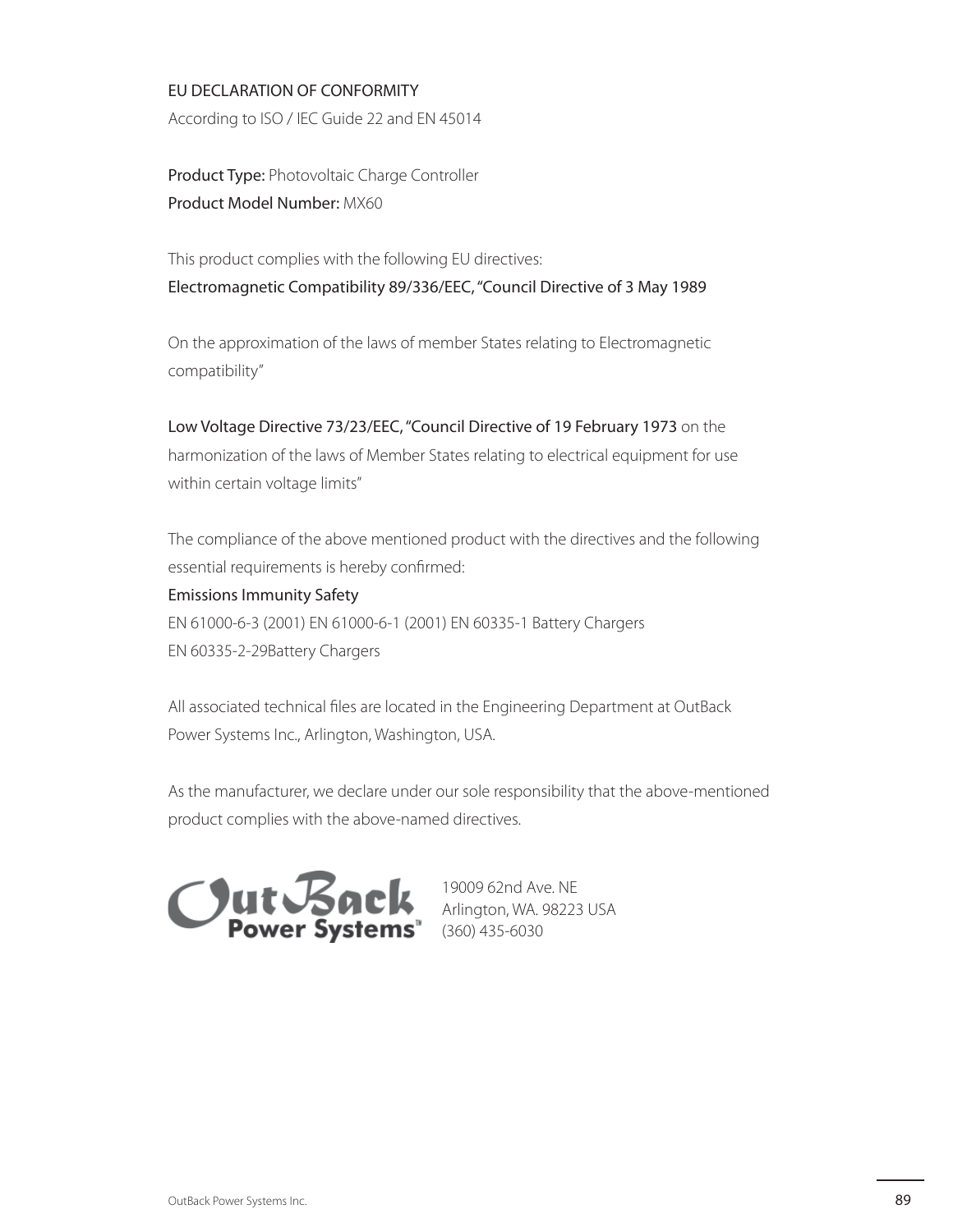# **OWNER'S SYSTEM INFORMATION**

| NOTES: La contratte de la contratte de la contratte de la contratte de la contratte de la contratte de la contratte de la contratte de la contratte de la contratte de la contratte de la contratte de la contratte de la cont |
|--------------------------------------------------------------------------------------------------------------------------------------------------------------------------------------------------------------------------------|
|                                                                                                                                                                                                                                |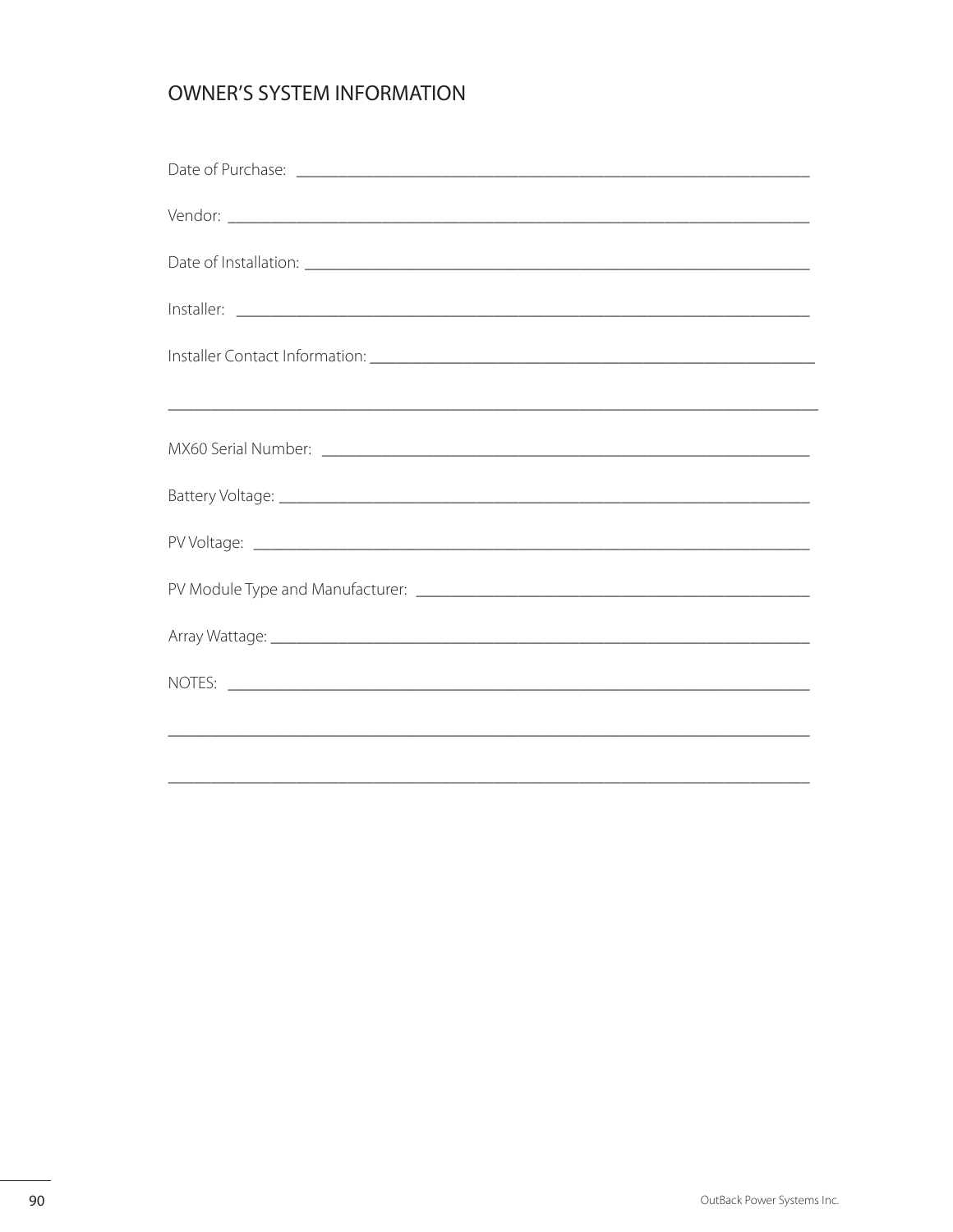## Product Registration

Please take a moment to register and provide us with some important information. Registering your products will help us maintain the standard of excellence you expect from us in terms of performance, quality and reliability.

Send check or money order payable to OutBack Power Systems. Include a completed copy of this application to.: OutBack Power Systems, 19009 62nd Avenue NE, Arlington, WA 98223 USA.

| Check all that apply: | • Off-Grid Installation • Grid-Tie Installation • Residential Installation • Commercial Installation |
|-----------------------|------------------------------------------------------------------------------------------------------|

### EXTENDED WARRANTYAPPLICATION

OutBack Power Systems offers an optional three year extension to the standard two year limited warranty. Purchase of extended warranty coverage is available on products listed below provided conditions shown are met. Extended warranty coverage must be purchased within 90 days of the original sale of the product covered. WA state residents please add 8.5% sales tax.

| <b>PRODUCT</b>          | REQUIRED SURGE                | EXTENDED WARRANTY             |
|-------------------------|-------------------------------|-------------------------------|
|                         | <b>PROTECTION</b>             | COST                          |
| All FX Series           |                               |                               |
| Inverter/Chargers       | AC Input; AC Output, DC Input | \$300.00                      |
| MX60                    | DC Input; DC Output           | \$100.00                      |
| <b>MATE</b>             | NA.                           | \$50.00                       |
| HUB4                    | <b>NA</b>                     | \$35.00                       |
| <b>HUB 10</b>           | <b>NA</b>                     | \$50.00                       |
| <b>Products Covered</b> | Serial Number                 | <b>Extended Warranty Cost</b> |
|                         |                               |                               |

\_\_\_\_\_\_\_\_\_\_\_\_\_\_\_\_\_\_\_\_\_\_\_\_\_\_\_\_\_\_\_\_\_\_\_\_\_\_\_\_\_\_\_\_\_\_\_\_\_\_\_\_\_\_\_\_\_\_\_\_\_\_\_\_\_\_\_\_\_\_\_\_\_\_\_\_\_